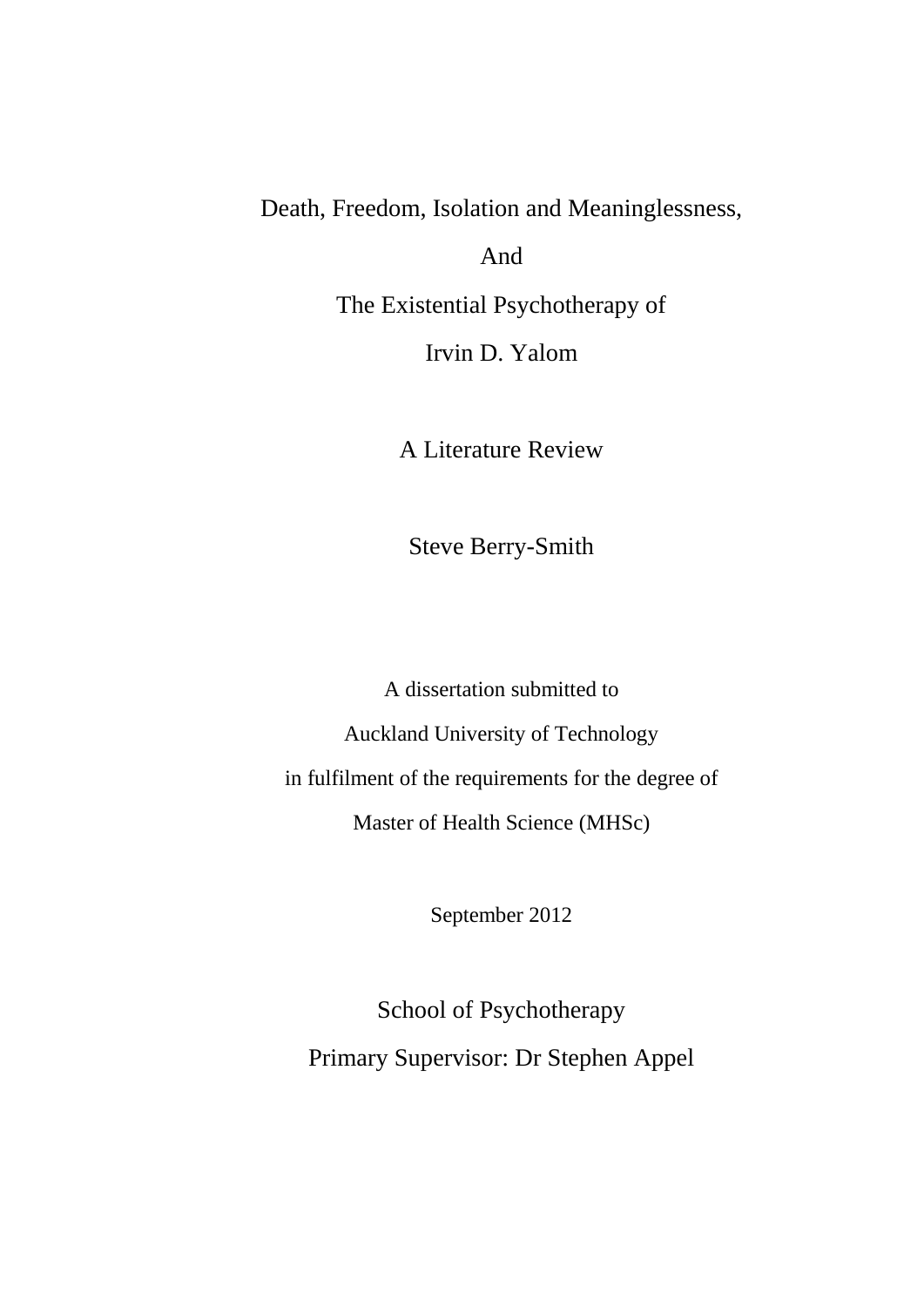# TABLE OF CONTENTS

| PSYCHOPATHOLOGY / DEFENCES AGAINST FREEDOM ANXIETY AND ASSUMPTION OF RESPONSIBILITY  22 |   |
|-----------------------------------------------------------------------------------------|---|
|                                                                                         |   |
|                                                                                         |   |
|                                                                                         |   |
|                                                                                         |   |
|                                                                                         |   |
|                                                                                         |   |
|                                                                                         |   |
|                                                                                         |   |
|                                                                                         |   |
|                                                                                         |   |
|                                                                                         |   |
|                                                                                         |   |
|                                                                                         |   |
|                                                                                         |   |
|                                                                                         |   |
|                                                                                         |   |
| CHAPTER SEVEN: CRITIQUES OF YALOM AND EXISTENTIAL PSYCHOTHERAPY 41                      |   |
| CHAPTER EIGHT: CONTRASTS WITH PSYCHOANALYTIC PSYCHOTHERAPY  47                          |   |
|                                                                                         |   |
|                                                                                         |   |
|                                                                                         |   |
|                                                                                         |   |
|                                                                                         |   |
|                                                                                         |   |
|                                                                                         |   |
|                                                                                         | ı |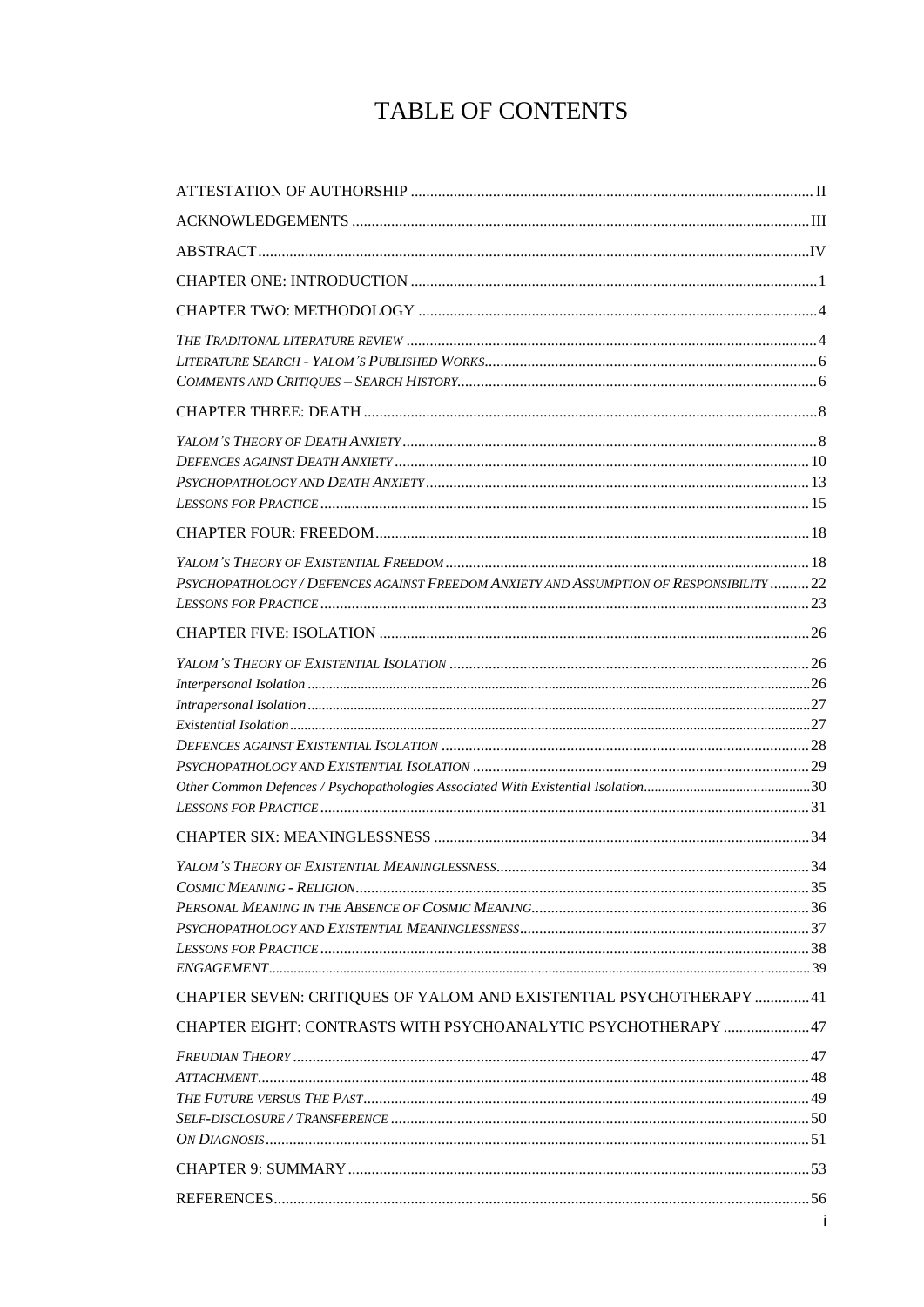# **ATTESTATION OF AUTHORSHIP**

<span id="page-2-0"></span>I hereby declare that this is my own work and that to the best of my knowledge and belief, it contains no material previously published or written by another person or material which to a substantial extent has been accepted for the qualification of any other degree or diploma of a university or other institution of higher learning, except where due acknowledgement is made in the acknowledgements.

Signed:

Dated: \_\_\_\_\_\_\_\_\_\_\_\_\_\_\_\_\_\_\_\_\_\_\_\_\_\_\_\_\_\_\_\_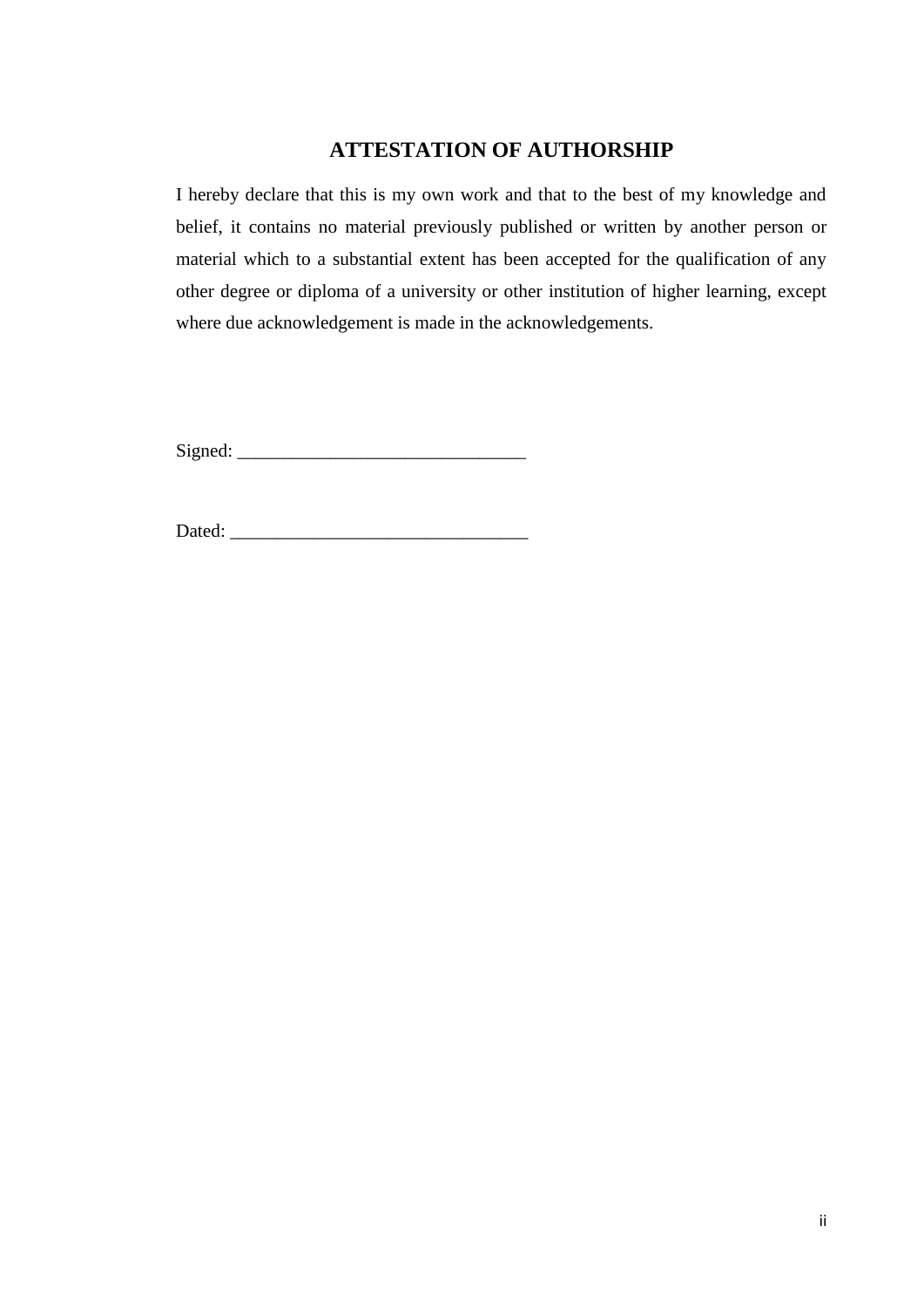## **ACKNOWLEDGEMENTS**

<span id="page-3-0"></span>I would like to acknowledge the people who have supported me both practically and spiritually on my journey towards becoming a psychotherapist and in completing this dissertation. Special thanks to my supervisor Steve Appel, to my colleagues who traversed the psychotherapy training with me and supported me so generously, my tutors at AUT Psychotherapy Department, Jeremy Younger and Jean Burnton for their wise words, my partner Graeme for his ongoing encouragement and patience, my children Adam, Ben and Sophie, my friend Alix. Finally, my highest regards and appreciation go to Irvin Yalom, as the source of much personal inspiration in my own development as a psychotherapist.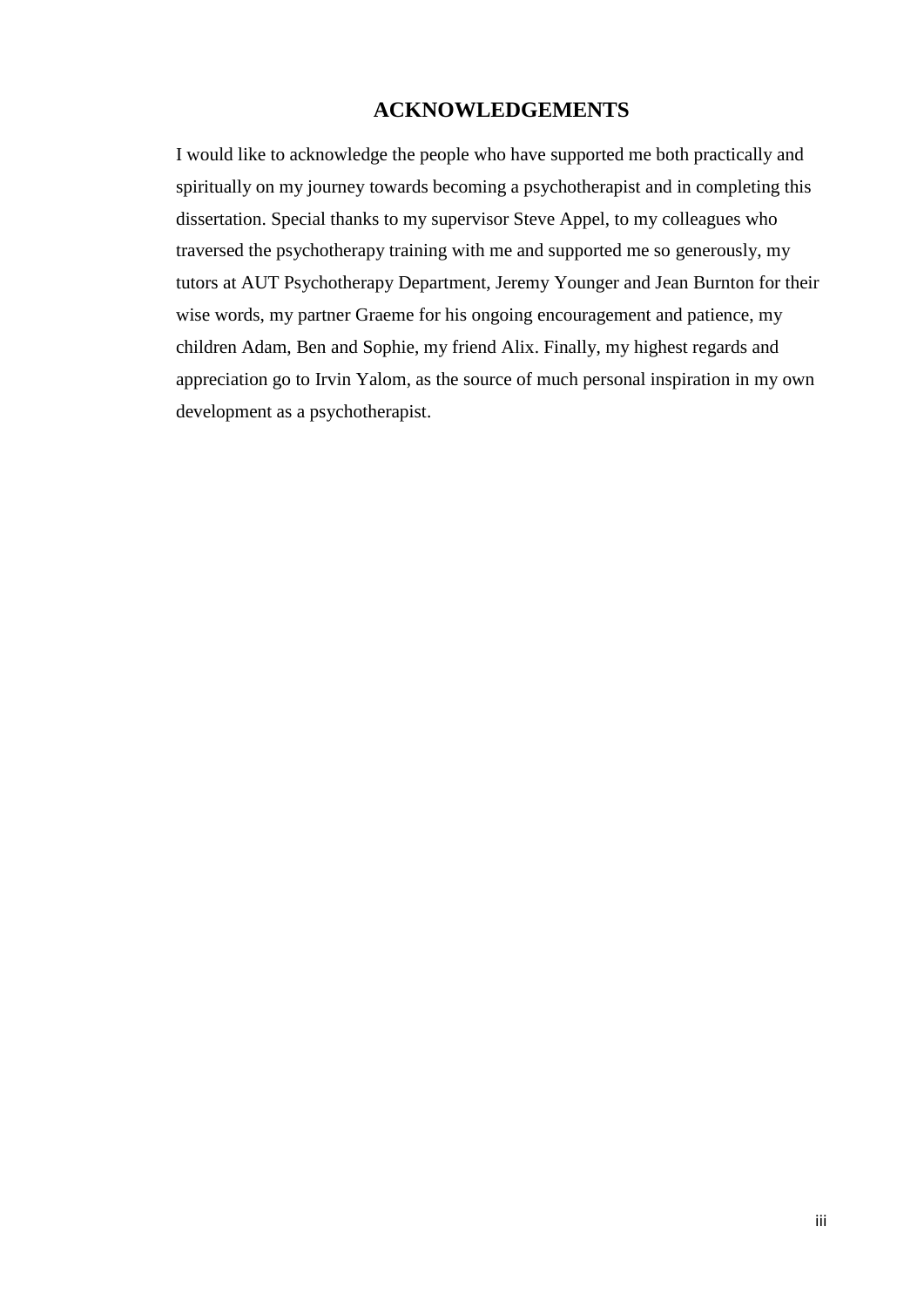### **ABSTRACT**

<span id="page-4-0"></span>This dissertation examines the work of existential psychotherapist Irvin D. Yalom. Yalom is acknowledged and respected globally for his contributions to contemporary psychotherapy; both for his theoretical understanding and his stance for practice which posits that a genuine, transparent, human connection in the therapeutic encounter is one that provides the most beneficial environment for emotional healing. His theory and approach to practice is grounded in the understanding that all human beings face four ultimate existential concerns – death, freedom, isolation and meaningless. Furthermore, he is of the profound belief that all psychopathologies are derivatives of the anxieties generated from awareness of the four concerns, and that a vital task of human development is to confront, and come to terms with the realities that each concern presents.

This dissertation adopts the methodology of a traditional literature review to examine Yalom's books, essays and interviews, and provides a synthesised study of his theory of Existential Psychotherapy and the implicit meaning of the four ultimate concerns. Included are critiques and comments from other contributors.

A further aspect of the dissertation draws attention to some of the contrasting opinions that exist between psychoanalytic psychotherapy and those of Yalom's existential approach.

Lessons for practice are summarised and suggestions for future research are offered.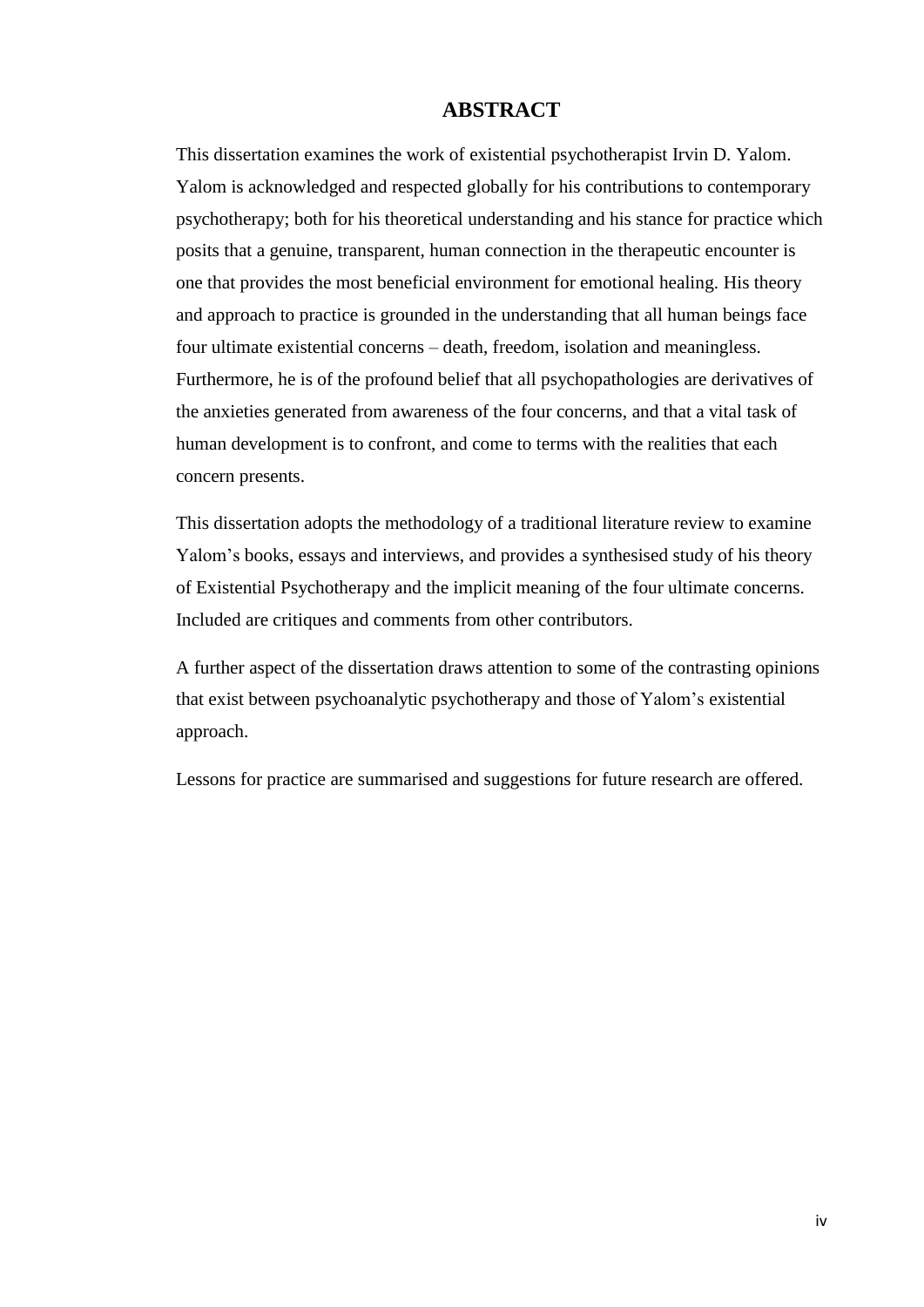## **CHAPTER ONE: INTRODUCTION**

<span id="page-5-0"></span>Existential psychotherapy has evolved as a model for therapeutic practice with foundations firmly based in existentialist philosophy. Important contributors have included Jaspers, Binswanger, Boss, Tillich, May, Frankl, Bugental, Schneider, Diamond and Van Duerzen - Smith. Probably the most widely read, and one of the most highly regarded writers and contributors to the field of psychotherapy overall, is existential psychotherapist Irvin D. Yalom, Professor Emeritus of Psychiatry at Stanford University (American Psychiatric Association, 2002; Cornett, 1998; Josselson, 2008).

Yalom (1980) was the first to complete a manual, *Existential Psychotherapy*, which delivered both theoretical structure and practical techniques for an approach that he says, is not a modality in itself, but a philosophical stance for all psychotherapists, psychologists, and counsellors, regardless of their theoretical bias. Unlike cognitive behaviourism or psychoanalysis which are accepted schooled approaches, existential psychotherapy represents a way of thinking which may be integrated into all therapies (Josselson, 2008; Yalom, 1980). Yalom explains existential psychotherapy as a dynamic therapeutic approach that focuses on concerns rooted in existence and asserts that holding an awareness of these issues can profoundly influence the nature of the therapist-client relationship (Yalom, 1998, 2002).

At the heart of his theory is the dictum that all human beings face four ultimate concerns or givens – death, freedom, isolation, and meaninglessness. Yalom (1989) says,

I have found that the four givens are particularly relevant to psychotherapy: the inevitability of death for each of us and for those we love; the freedom to make of our lives as we will; our ultimate aloneness; and finally the absence of any meaning or sense to our life. However grim these givens may seem they contain the seeds of wisdom and redemption. (p. 4)

I first become aware of Yalom via a brief introduction to the broader concepts of existential–humanistic psychotherapies (Gurman & Messer, 2003), as an element of the Masters of Health Science (Psychotherapy) curriculum, of which I was a student and where the modality of psychodynamics is the main orientation. At the end of the programme I rediscovered Yalom, when facing what I came to understand as my own existential crisis. Quite unexpectedly at the end of my studies I found myself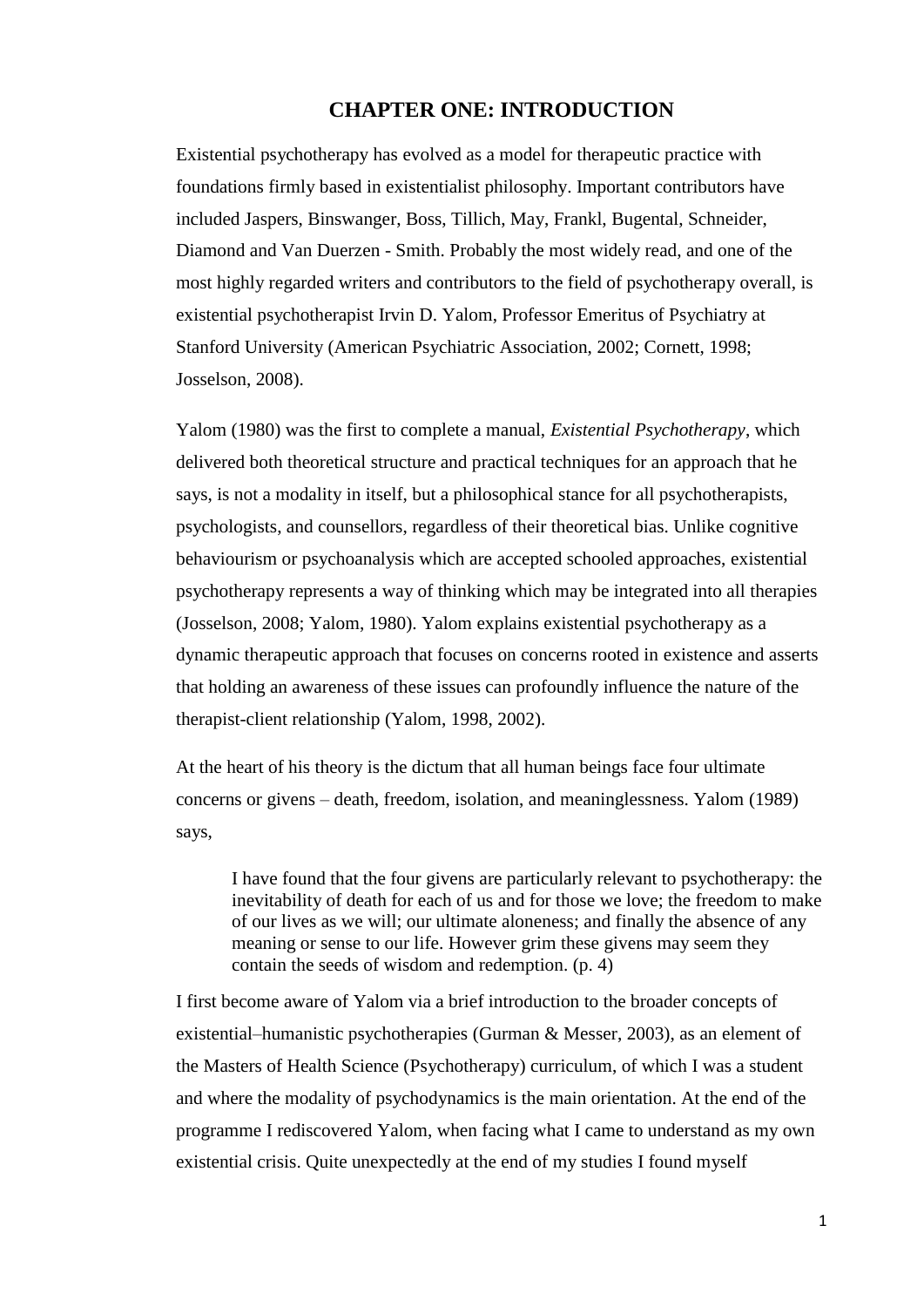consumed with thoughts of meaninglessness, plagued by fears of death and dying, as I faced turning sixty and without any real clarity, nor optimism, about my future.

As well as pursuing solutions in my own personal therapy, I borrowed Yalom's (2008) *Staring at the Sun* from the university library and gradually I began to regain a sense of direction and purpose. I felt inspired to enquire deeper into Yalom's theory of existential psychotherapy and I found myself incorporating aspects of what he proposed into my clinical work. As Yalom suggests, I found this layer of knowledge interwove easily with my experience and training as a psychodynamic psychotherapist.

The aim of this dissertation is to review and synthesise Yalom's core concepts of death, freedom, isolation, and meaninglessness. It is structured in such a way as to allocate each of the concerns a chapter where the key theoretical constructs are examined. Comment and perspectives from other writers that help elucidate Yalom's theories, or I have felt added to the study, have been sourced and included.

Yalom has been a prominent and outspoken messenger of his beliefs and has faced as much criticism from different sectors as he has received praise. Some of this has been from those who practice theistic psychotherapy and react to Yalom's outspoken stance as an atheist. Further critique has been delivered by other existential psychotherapists who feel Yalom's version to be lacking in some respects, and the dissertation would not be complete without inclusion of some of these comments and points of view.

Within each chapter, theory is followed by details of common defences the therapist may encounter in the client who is facing conflicted feelings and anxieties generated by the client's conscious and unconscious awareness of the concerns. Psychopathologies, or secondary defensive processes, according to Yalom, can develop or manifest as an extension of the primary defence structures employed by an individual and inevitably link to one or more of the four core propositions.

An important task of the literature review has been to uncover Yalom's lessons for practice, and these have been condensed and close each of the chapters. Here, a bias in the content is intentional, to demonstrate where Yalom's approach differs, sometimes mildly, sometimes radically, to that of psychoanalytic psychotherapy.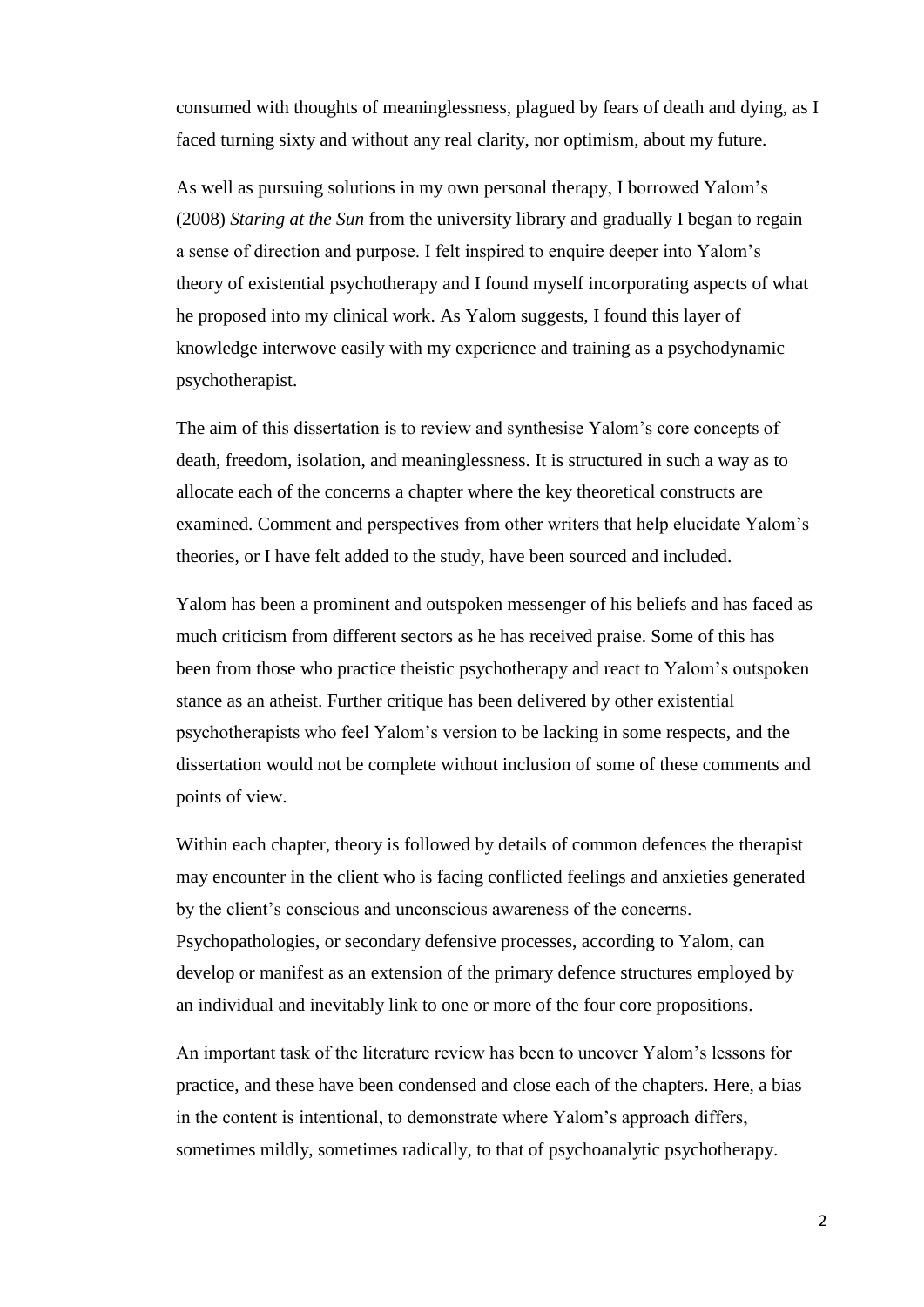The following chapter reviews the methodology employed to collect and synthesise the material of value to this study. Each of Yalom's four concerns is individually examined in chapter's three to six. Critiques and contrasts with psychoanalytic psychotherapy raised by Yalom are provided in chapters seven and eight. Finally, the dissertation ends with a summary, a personal reflection, and ideas for future research.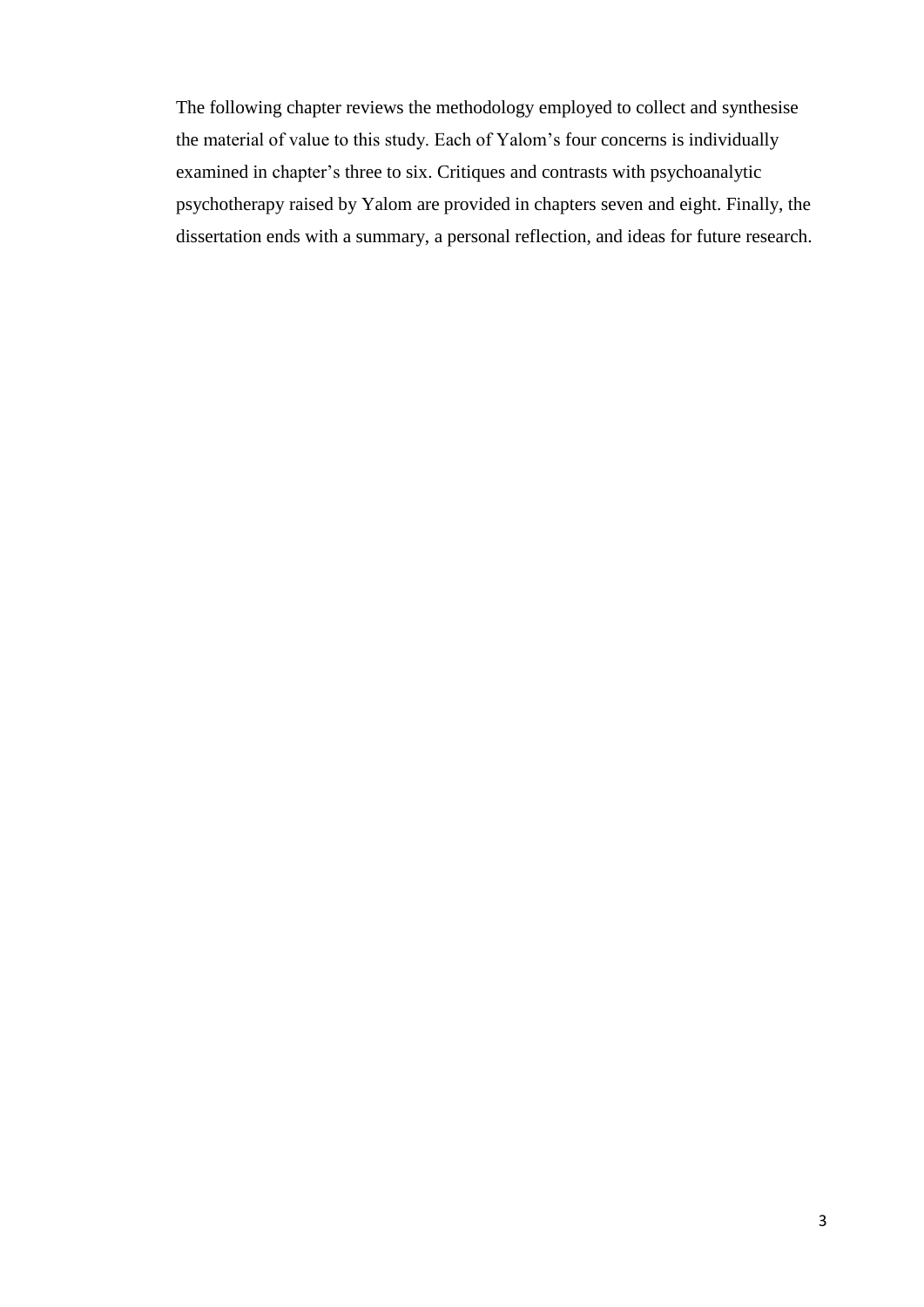## **CHAPTER TWO: METHODOLOGY**

### <span id="page-8-0"></span>**A Traditional Literature Review**

A *traditional* rather than a *systematic* literature review has been utilised to examine the work of Irvin Yalom and his theory of existential psychotherapy. Although Yalom is widely read, it is fair to say that an existential approach to psychotherapy remains on the periphery of most psychotherapy education. An analysis and synthesis of his work has the potential to provide a valuable resource for both the student and established psychotherapist as exposure to Yalom is often limited to his popular novels, case studies, or more frequently, his writings on group psychotherapy. Yalom is recognised globally for his contributions to the practice of group psychotherapy, but for the purposes of this dissertation, his written work in that area is not studied. Yalom views group therapy and personal therapy as having fundamentally different frames of reference and his approach to each is distinct (1970). In some instances, to help further illustrate certain points, I have employed quotes or references from other writers of existential psychotherapy, some of whom Yalom acknowledges as being important influences in the development of his own theoretical understanding.

This literature review is concerned with a writer whose view of human existence is firmly located in existential philosophy and to some extent, the research method itself is influenced by this fact. A traditional review functions from an interpretive paradigm that fits well with the existential nature of the study topic and supports the belief that reality is constructed by subjective perception; as such, predictions generally cannot be made. Researchers who agree with this paradigm are interested in the social construction of meaning. People have free will, purposes, goals, and intentions, so people should be studied as active agents. Giddings and Grant (2002) advise, "The most important touchstone is reflection on your own position/s and coming to clarity about your research purpose. Neither of these is a matter of intellectual curiosity alone, but frequently is also one of personal experience and significant commitment" (p. 25). This quote rings true, for the study has effectively been both an enquiry into existential theory and a personal self-exploration of existential issues of my own – an almost inevitable side effect it seems, due to a relentless exposure to the realities of human existence as so vividly brought to awareness by Yalom.

Thus, the purpose of this dissertation is not concerned with finding a specific outcome from quantitative or qualitative studies, nor does it have a specific question that would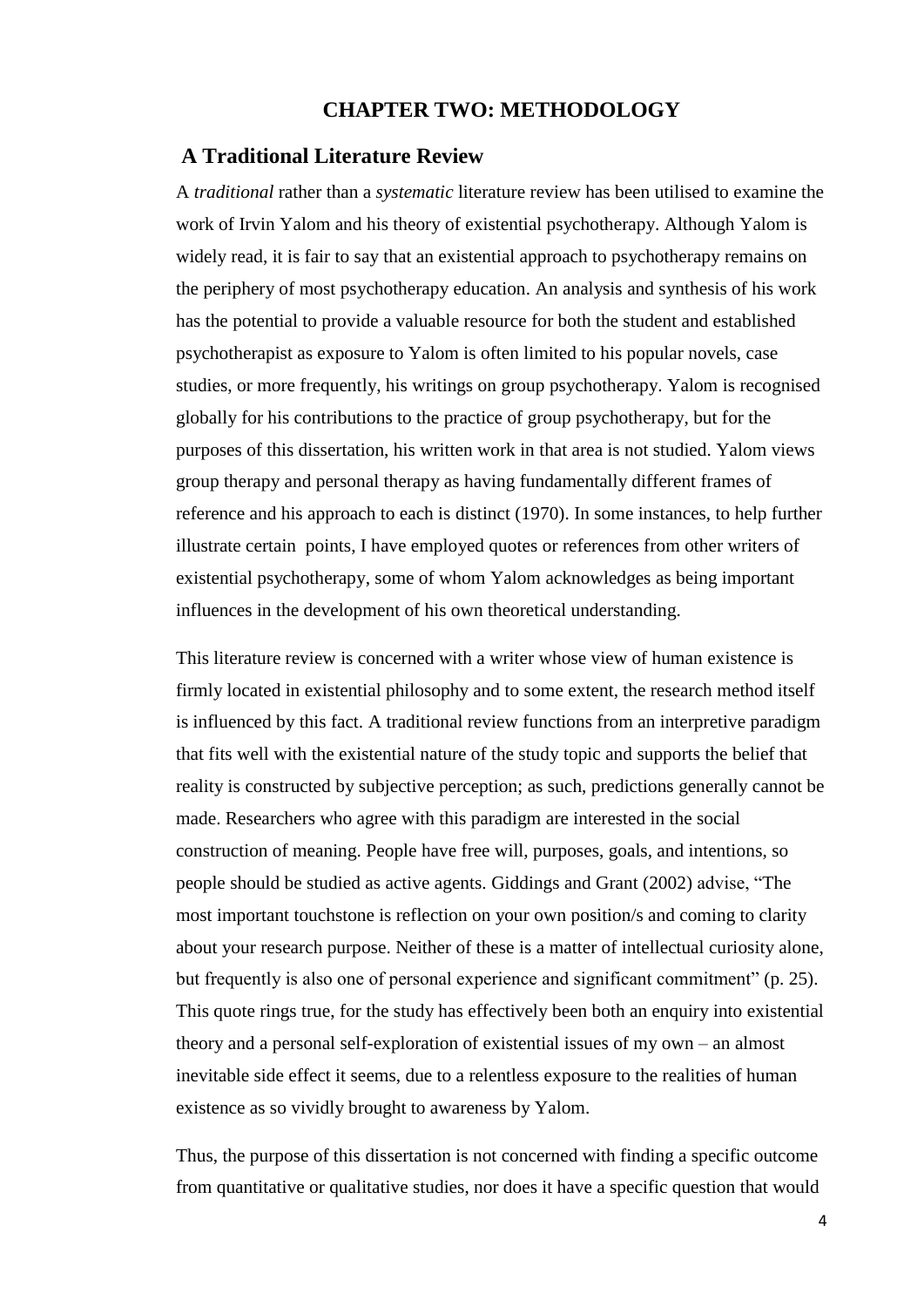guide the study and intensify the focus of the research literature, as might be required in a systematic review. For example, Jesson et al. (2011) describe a systematic literature review "as a review with a clear stated purpose, a question, a defined research approach, stating inclusion and exclusion criteria, producing a qualitative appraisal of articles" (p. 12). Often located within a scientific or bio-medical paradigm, a systematic review, through critical exploration, evaluation, and synthesis is the most reliable method for filtering the often-unmanageable amounts of information facing decision makers who are reliant on receiving the most accurate information in their specific field (Mulrow, 1995). According to Suri (2000) traditional narrative reviews, meta-analyses and best-evidence syntheses are the three frequently used methods of synthesising primary research in educational research.

In the case of this review, which has no empirical, quantitative, or qualitative outcomes to assess, it has been unnecessary to consider the comparative paradigms of metaanalyses or best-evidence methodology.

Consequently, the method of this literature review falls into the category that is referred to as 'traditional'; a term used to describe a review that undertakes an appraisal of an existing body of knowledge; or where an overview is required of an existing body of knowledge. Neil (2006) says a good traditional literature review is written by examining a body of published work then writing a critical summary (an impressionistic overview) of the body of literature. "Meaningful, insightful, valid syntheses of the research literature can be developed and sometimes unique insight is generated" (p. 1).

Suri (2000) rightly points out that the principal weaknesses of this approach include reviewer subjectivity, unclear article inclusion criteria, and says that frequently authors of traditional literature reviews are not necessarily highly experienced research reviewers. He warns that consequently, uneven levels of quality and accuracy of interpreting can characterize such traditional reviews and this can distil the results.

According to Hart (1998), quality in a research dissertation requires breadth and depth, rigour and consistency, clarity and brevity, with an effective analysis and synthesis. The overall goal is that something new will be produced (Hart, 1998). I believe that with this dissertation something new has been produced by a thorough and consistent review of Yalom's work. A synthesis of the key elements of the four concerns, death, freedom, isolation and meaninglessness, which form the foundation to his theory has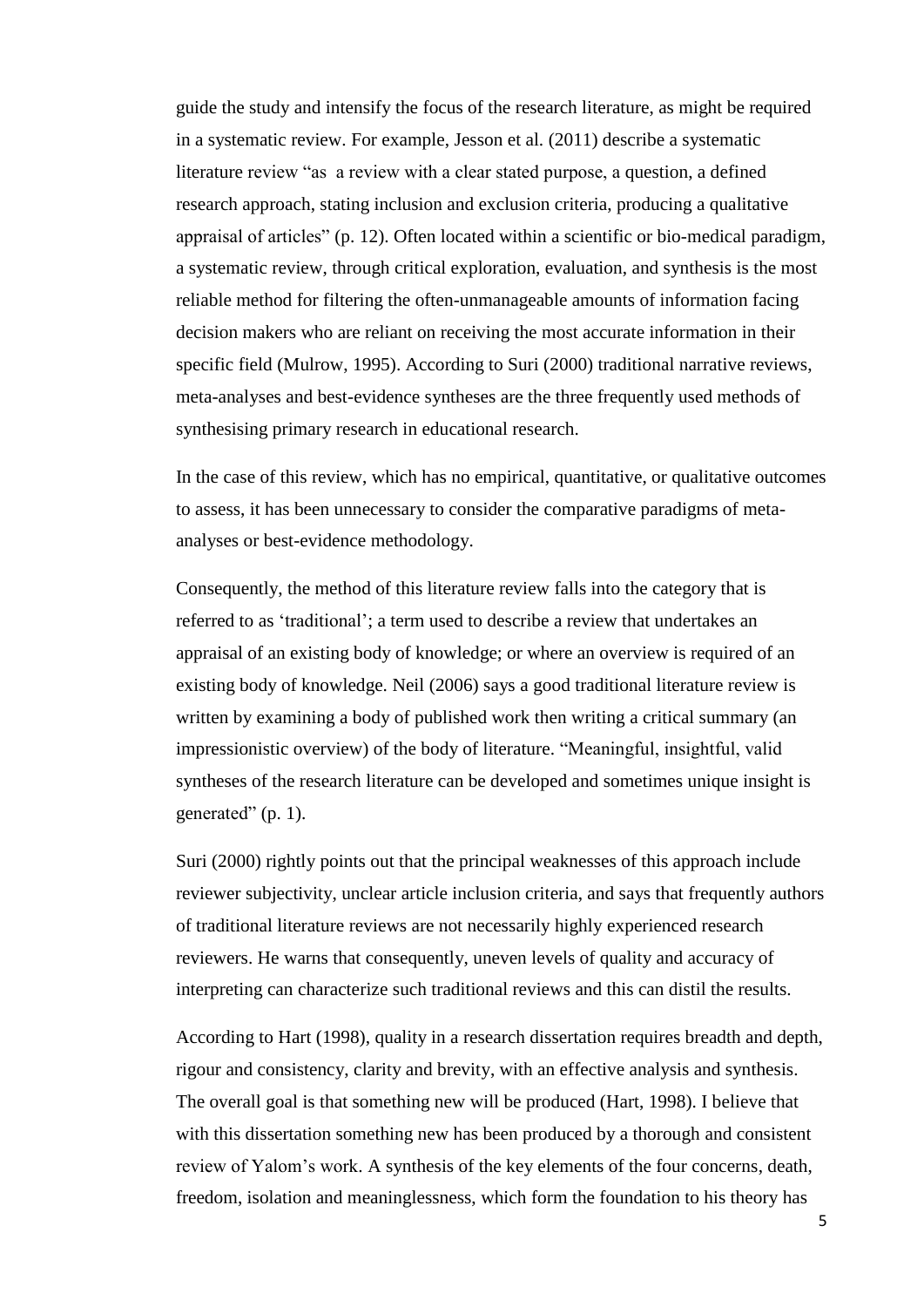been accomplished. Further, by highlighting Yalom's perceptions of the contrasts with psychoanalytic psychotherapy, his theoretical concepts and ideas for practice may be rendered more accessible for appraisal by students and psychotherapists from other psychoanalytic modalities.

## <span id="page-10-0"></span>**Literature Search - Yalom's Published Works**

Irvin Yalom has produced an extensive body of work that includes to date, a total of 17 books, 15 edited works, 63 published articles or chapters, plus several video presentations of lectures or presented case studies of his work with clients. Gaining access to his work in itself is not a difficult task, as a comprehensive bibliography is available on his website. However, a closer examination of his works revealed that much of it was related to the practice of group psychotherapy and, for reasons mentioned in the introduction, was considered irrelevant to this dissertation.

Similarly, many of his edited works and papers are concerned with specific client groups, for example, *Aggression and Forbiddenness in Voyeurism* (1960); *A Study of Encounter Group Casualties* (1971); *Interpersonal Learning* (1986); or *Group Therapy with the Terminally Ill* (1977). These works, although interesting, are not primarily concerned with existential theory and are therefore of no real value to the dissertation. Ultimately, only those papers containing an existential theme were evaluated. Yalom's 17 books were screened for their relevance to existential theory and novels or works of fiction included only if a direct link to existential theory was evident. The resource of most value was, understandably, Yalom's (1980) textbook, *Existential Psychotherapy*.

#### <span id="page-10-1"></span>**Comments and Critiques – Search History**

A general google search of Irvin Yalom, by name, revealed over 700,000 results. The overwhelming majority of these inevitably link to reviews of his more mainstream or general release books. Noticeable in these reviews is the supportive tone of the reviewers and indicative of the enormous commercial success that he has achieved globally as an author. My quest was to find comment on Yalom, which would show support or critique from his professional peers; psychotherapists or psychologists.

An initial search of Psychoanalytic Electronic Publishing (PEP), using Irvin Yalom as author, returned no results. Yalom is rarely, if ever, quoted in the strictly psychoanalytic literature. A further search of PEP using the articles avenue returned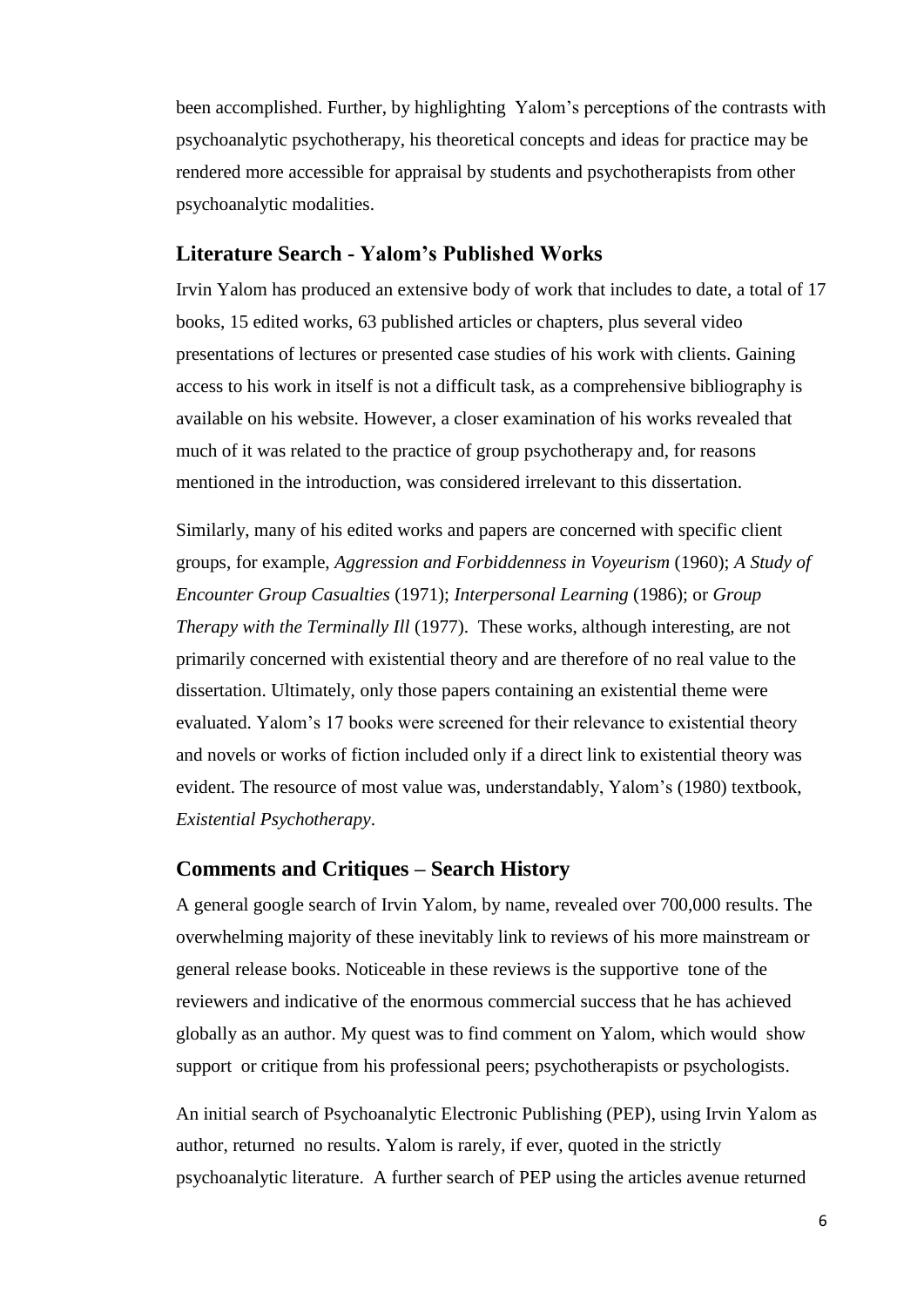139 hits, most of these once again linked to book reviews. A further search combining the words "existential" and "Yalom" returned 46 articles with 16 instances of useful and useable comment.

Similar searches in EBSCO and Ovid - Psychinfo produced 1474 results; however upon examination, these results were generally limited to articles quoting or referencing Yalom, reviews of his books or work in group psychotherapy. The most valuable resource was the AUT Library new search facility Summon, which enables a collective search across all search networks with the ability to restrict the search to available full text. Summon provided the avenue to the authors whose critiques contribute to the disseration.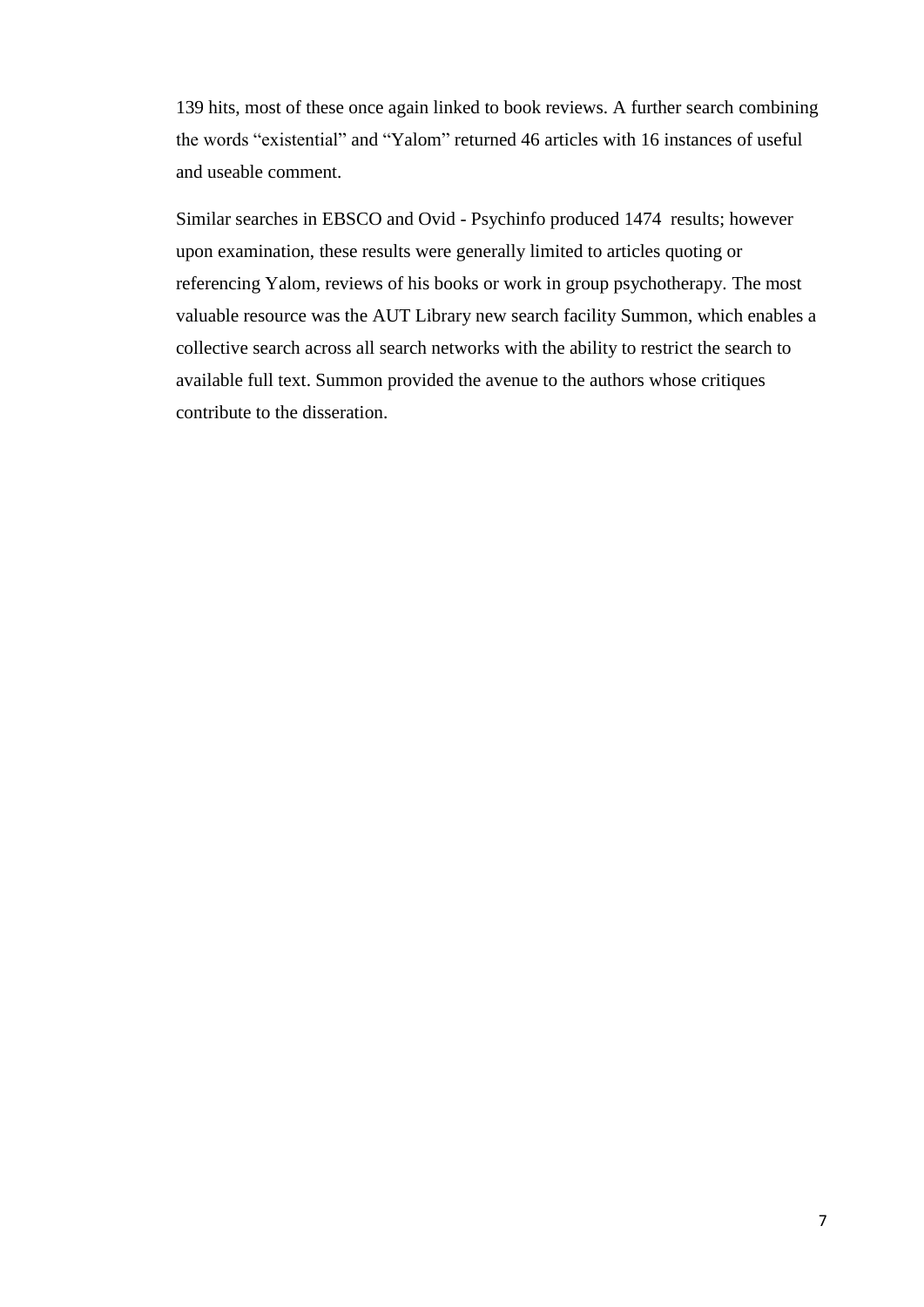#### **CHAPTER THREE: DEATH**

<span id="page-12-0"></span>*All the labours of the ages, all the devotions, all the inspiration, all the noonday brightness of human genius, are destined to extinction in the vast death of the solar system, and the whole temple of man's achievement must inevitably be buried beneath the debris of a universe of ruins. – Russell (1872-1970)*

#### <span id="page-12-1"></span>**Yalom's Theory of Death Anxiety**

Yalom places *death and dying* at the forefront of the four ultimate concerns. He says an instinctive fear of death exists at every level of human awareness, from the most conscious and intellectualised, to the deepest depths of the unconscious, which manifests as death anxiety. Sometimes the anxiety is of such enormous proportions that a considerable amount of a person's life energy is thus consumed in the denial of death. "The fear of death plays a major role in our internal experience; it haunts as nothing else does; it rumbles continuously under the surface; it is a dark, unsettling presence at the rim of consciousness" (Yalom, 1980, p. 27).

Josselson (2008) writes, "Overshadowing all these ultimate concerns, the awareness of death, our inevitable demise, is the most painful and difficult" (p. 59). Yet, Yalom (2008) says that death anxiety waxes and wanes throughout the life cycle. Small children may "simply observe, wonder, and, following their parents example, remain silent" (p. 3). He believes that the fear of death ordinarily remains obscured from ages six to puberty, but emerges in force at adolescence; a time when teenagers often become preoccupied with death through games, humour, and daredevil behaviour or as is observed in the common fascination many teenagers have with horror movies. This is also an age when teenage fantasies with death can result in self-harm or suicide.

Adolescence is superseded by early adulthood and the accompanying tasks of finding careers and relationship building. He writes:

However, "three decades later, as children leave home and the ends of professionals' careers loom, the mid-life crisis bursts upon us, and death anxiety once again erupts with great force .... the path no longer ascends, but slopes downward towards decline and diminishment. From that point on, concerns about death are never far from mind." (Yalom, 2008, p. 5)

He believes that human beings should confront death in the same way that they confront any fear: "We should contemplate our ultimate end, familiarize ourselves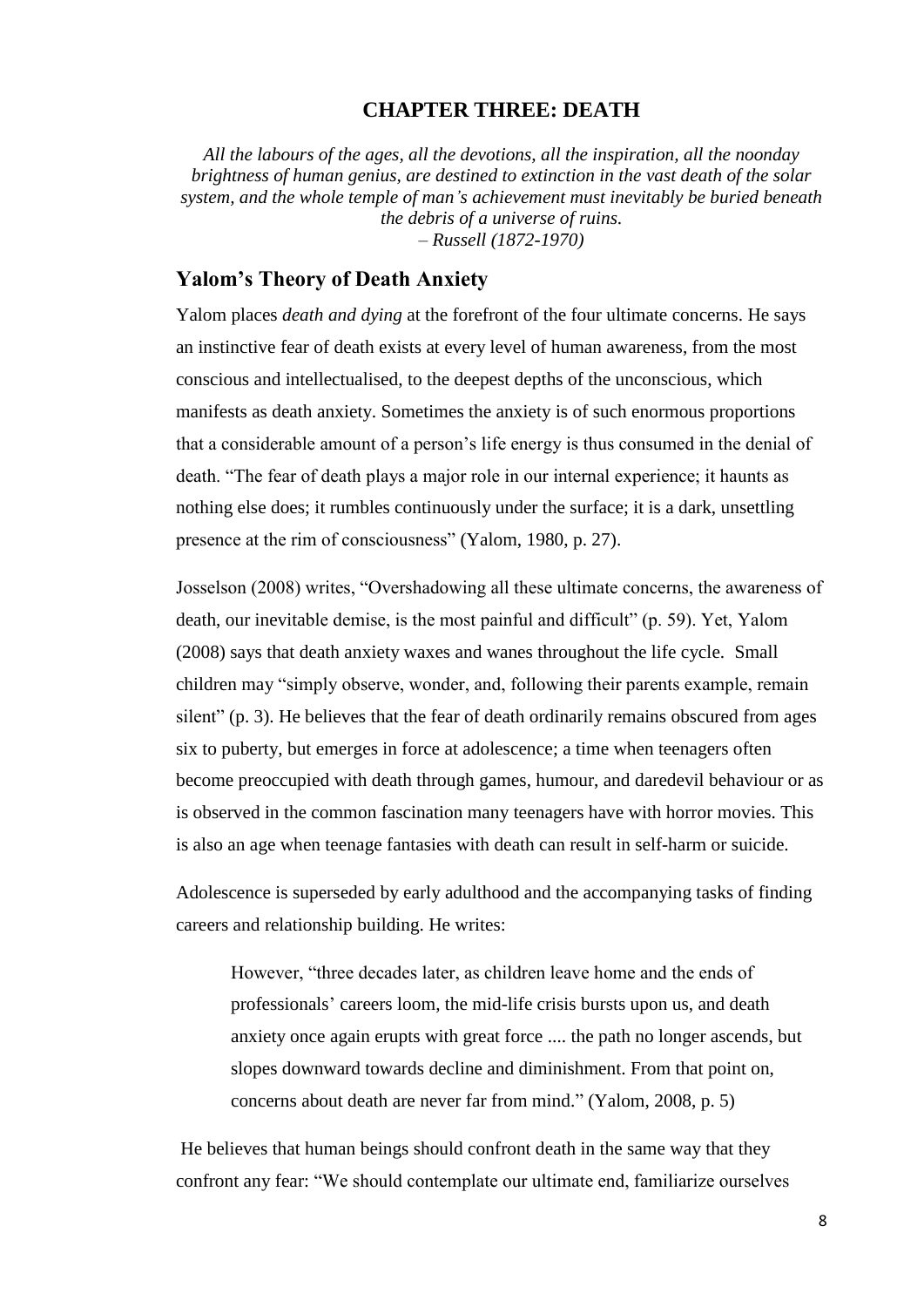with it, dissect and analyze it, reason with it, and discard terrifying childhood death distortions" (2008, p. 276).

Yalom considers death and life as interdependent and says the concept of death plays a crucial role in psychotherapy because it is paramount in the life experience of each of us. He was influenced by existentialist philosopher Martin Heidegger (1962), who conceptualized that although the physicality of death destroys us, the idea of death saves us. Yalom (1980) explains the meaning behind Heidegger's theory, saying that one's recognition and acceptance of death can contribute a sense of poignancy to life and provide a radical shift of life perspective. Moreover such a realisation can "transport one from a mode of living characterized by diversions, tranquilisation, and petty anxieties to a more authentic mode" (p. 40).

Existential psychotherapist and author Emmy Van Duerzen-Smith agrees. She writes, "Death is the essential reminder of life. Only when we face up to it squarely can we take our time on this earth seriously and make the most of it" (1997, p. 111). Van Duerzen-Smith considers death to be the ultimate fulfilment, but says most people miss the opportunity to be fulfilled by death because they never properly live towards it. Moreover, in their avoidance of death, they are generally unprepared when the time of death draws near. "We flee from death through all the everyday things that we do and fail to notice that death is our greatest potential" (Van Deurzen-Smith, 1997, p. 41).

Yalom cites Choron (1964), who distinguished three subtle, but important variations of fear and anxiety in relation to death and dying. These are: 1) what comes after death; 2) the "event "of dying; and 3) ceasing to be. The first two variations, Choron deems, are *related* to the physical process of dying. The third however, he considers central to existential concepts of human existence, and one's difficulty or inability to accept the reality of one's absolute demise, extinction, annihilation (Choron,1964,cited in Yalom, 1980, p. 43).

Yalom (1980) says a tension is created between one's awareness of the inevitability of death and one's wish to continue to be, and that this tension presents a core existential conflict. He says what is truly terrifying about death is that it implies the dissolution of one's world, and furthermore with death, both the meaning-giver and spectator of the world dies too, and one is truly confronted with nothingness.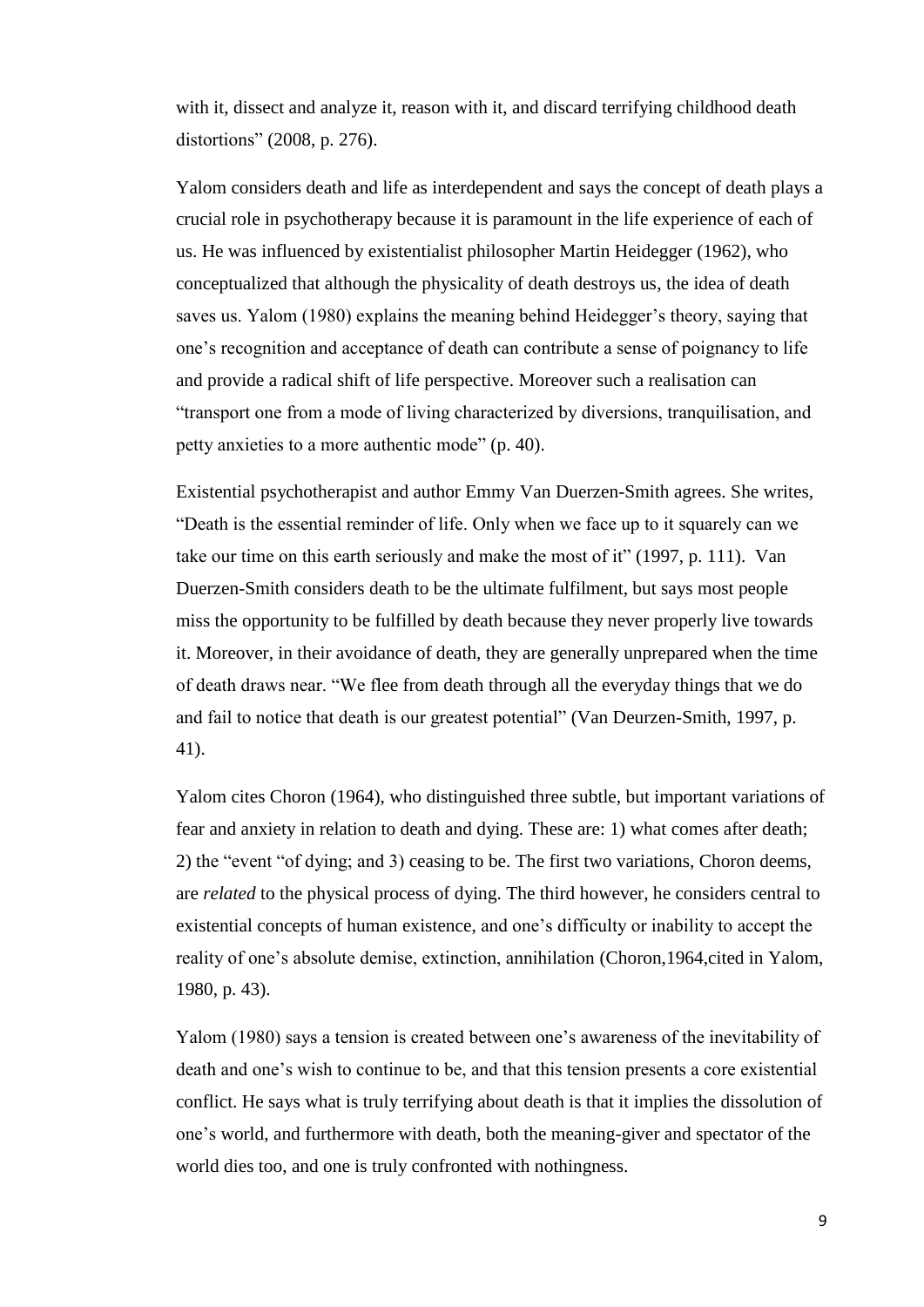Whilst critical of the lack of research and empirical study available on death anxiety, Yalom agrees with the findings of child psychologist Melanie Klein (1948) and writes, "on the basis of her experience in analyzing children, (she) concludes that the very young child has an intimate relationship with death – a relationship that antedates by a considerable period his or her conceptual knowledge of death" (Klein, 1948, cited in Yalom, 1980, p. 87).

The primitive dread of death that resides in the unconscious – a dread that is part of the fabric of being, that is formed early in life at a time before the development of precise conceptual formulation, a dread that is chilling, uncanny and inchoate, a dread that exists prior to and outside of language and image. (Yalom, 1980, p. 45)

Yalom challenges the object relations school of thought and asserts that death anxiety lies at the foundation of all anxieties. Referring to Bowlby (1988) and attachment theory, he writes,

Even if we were to accept the argument that separation anxiety is chronologically the first anxiety, it would not follow that death anxiety "really" is fear of object loss. The most fundamental (basic) anxiety issues from the threat of loss of *self;* and if one fears object loss, one does so because loss of that object is a threat (or symbolizes a threat) to ones survival. (Yalom, 1980, p. 103)

#### <span id="page-14-0"></span>**Defences against Death Anxiety**

Yalom (2008) says that for much of the time, most of us live comfortably by uneasily avoiding the glance of death and although we know about death intellectually, the unconscious part of our mind protects us from being overwhelmed by the terror usually associated with death. "This dissociative process is unconscious, invisible to us, but we can be convinced of its existence in those rare episodes when the machinery fails and death anxiety breaks through in full force" (Yalom, 1989, p. 7). He says western cultures, more than others, avoid facing the reality of death, but in a favourable environment children go through an orderly progression of stages in awareness, and develop coping methods to deal with or to tolerate the fact and reality of death.

Yalom says from early infancy children are shielded from the reality of death with fairy tales and fantasies that offer comforting images of idealistic angelic figures living eternal existences in other realms. There may be stories of death defying super-heroes and the teaching of religious belief systems with their portrayal of a personal god, the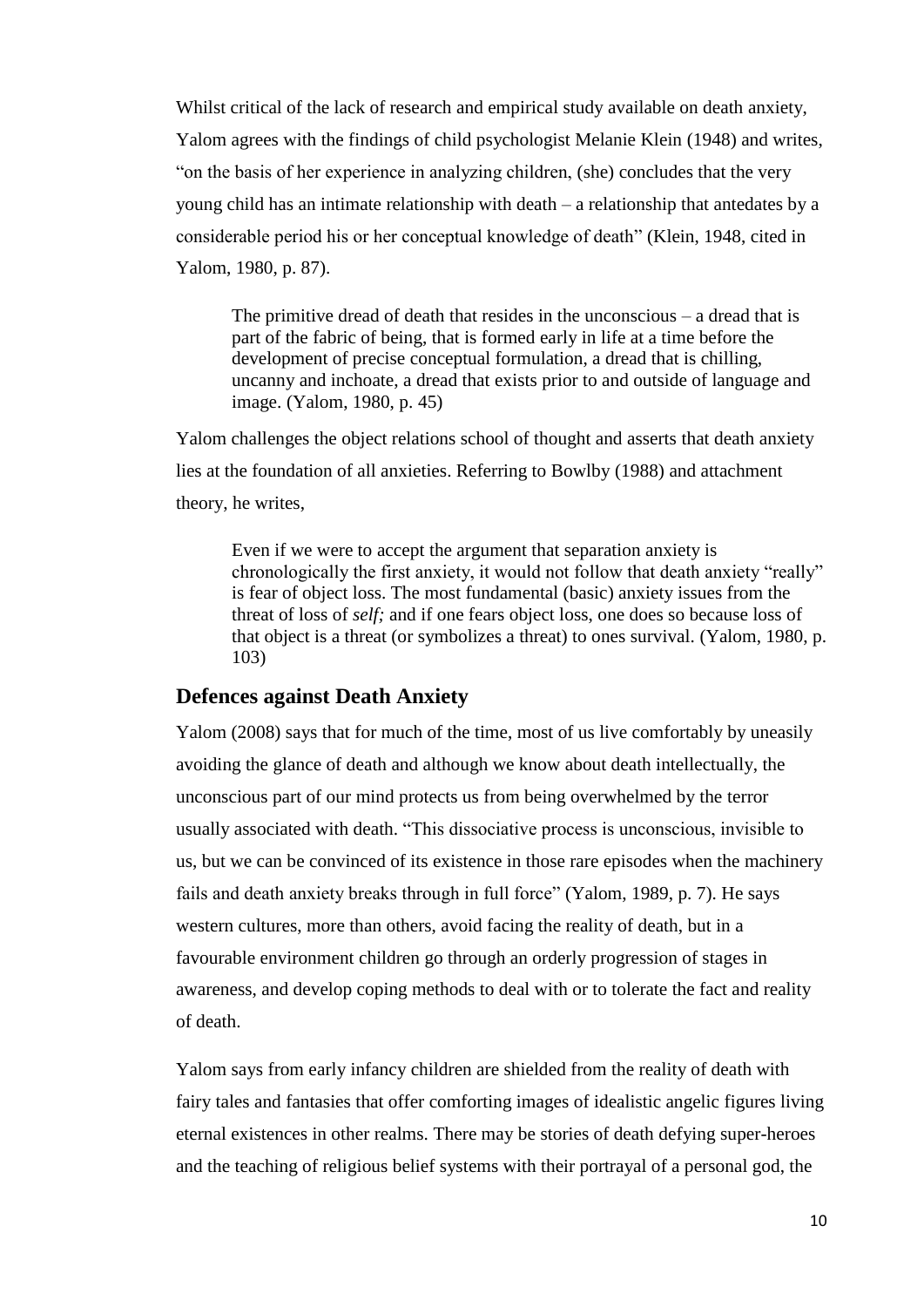ultimate rescuer, immortality, an after-life where death is overcome, and a state of eternal happiness and peace is ultimately attained.

When we are young, we deny death with the help of parental reassurances and secular and religious myths; later, we personify it by transforming it into an entity, a monster, a sandman, a demon. After all, if death is some pursuing entity, then one may yet find a way to elude it; besides frightening as a deathbearing monster may be, it is less frightening than the truth — that one carries within the spores of one's own death. (Yalom, 1989, p. 5)

Yalom praises author Elisabeth Kubler-Ross (1978) and her work on facing death and grief, but points out that even she ultimately presents a conflicted approach. He points out that on the one hand she is disapproving of the traditional religious practice of indoctrinating children with fairy tales about death, but she then goes on to offer them the explanation that "at the moment of death one is transformed into a butterfly or liberated to a comforting beckoning future" (Cited in Yalom, 1980, p. 108).

Yalom (1980) says all individuals are confronted with death anxiety and most develop adaptive coping modes:

....modes that consist of denial-based strategies such as suppression, repression, displacement, belief in personal omnipotence, acceptance of socially sanctioned religious beliefs that "detoxify "death, or personal efforts to overcome death through a wide variety of strategies that aim at achieving symbolic immortality. (p. 111)

He says it is not easy for individuals to live every moment being aware of death; nor can individuals live frozen in fear, so they develop methods to soften death's terror. "We project ourselves into the future through our children, we grow rich and famous, ever larger; we develop compulsive protective rituals; or embrace an impregnable belief in an ultimate rescuer" (Yalom I. D., 2008, p. 5).

Yalom says the individual erects two basic defences against death terror, and he explains the two must be considered as interdependent; generally, individuals will oscillate between them. "Most individuals defend against death anxiety through both a delusional belief in their own inviolability and a belief in the ultimate rescuer" (1980, p. 141). The two beliefs receive re-enforcement from two influential sources: from the circumstances of early life and from widespread culturally sanctioned myths involving immortality systems and the existence of a personal, observing deity.

Yalom says that while these are delusions in that they represent fixed false beliefs, they are not delusions in a pejorative sense and in fact afford a sense of safety. "These are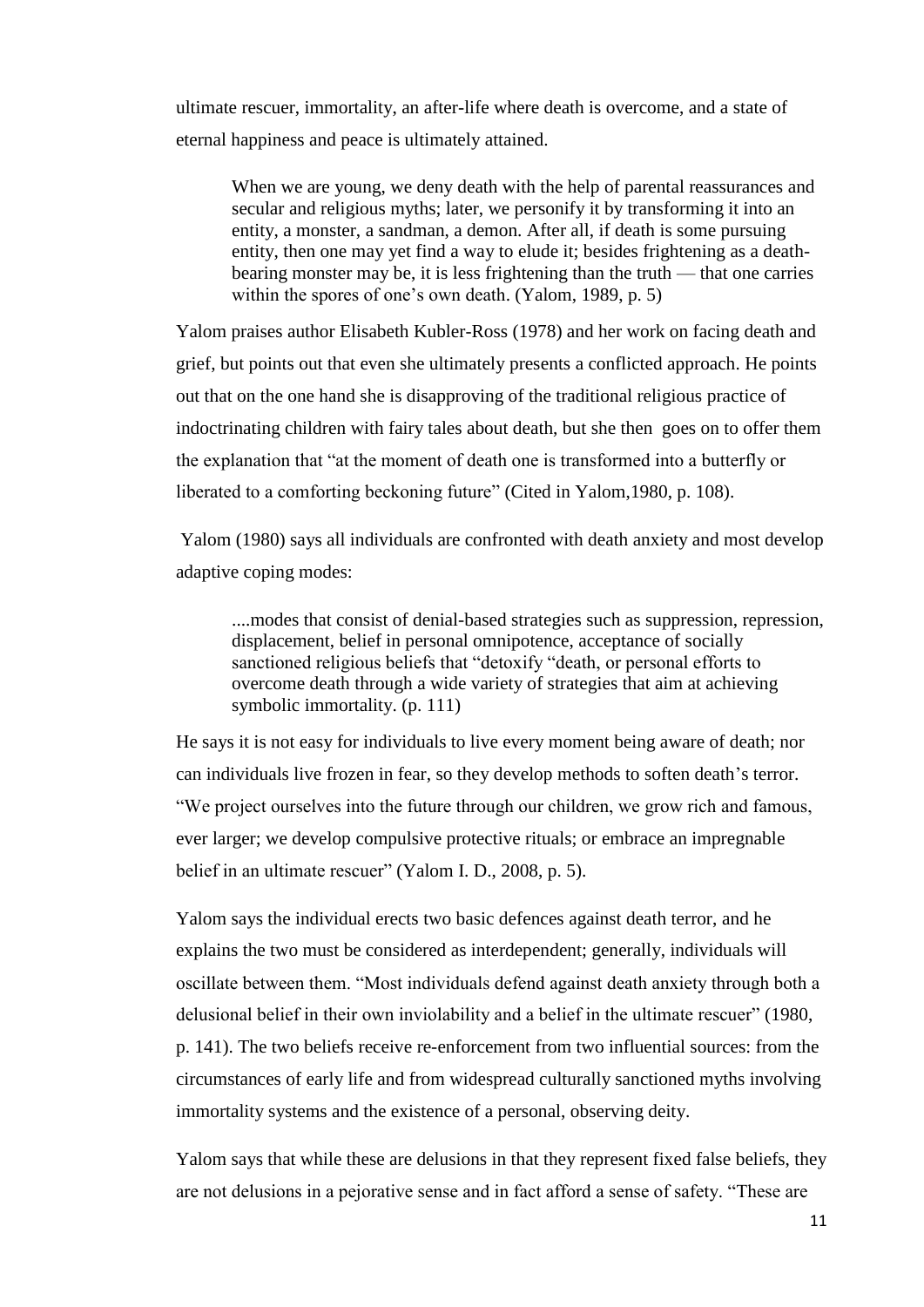universal beliefs which, at some level of consciousness, exist in all of us" (1989, p. 6). Furthermore, the dual belief systems form a dialectic composed of two diametrically opposed responses to the human situation: "The human being either asserts autonomy by heroic self-assertion or seeks safety through fusing with a superior force; that is one either emerges or merges, separates or embeds. One becomes one's own parent or remains the eternal child" (1989, p. 7).

Yalom further explains his proposition as an *emergence-embeddedness dialectic*, and suggests it provides a functional paradigm to help the clinician comprehend death anxiety. For example, an individual who orientates towards *specialness*, strives towards emergence, individuation, and autonomy. This individual may be narcissistic, or a compulsive achiever and may be self-reliant to the point of rejecting necessary help from others. Indeed, the individual may be harshly self critical of his or her own limitations and is likely to show grandiose and expansive traits.

In contrast, the individual who longs for an *ultimate rescuer* will orientate towards merger or embeddedness with others and will look for strength outside of him or herself. The tendency will be towards dependence upon others and the individual may demonstrate masochistic trends or perhaps become deeply depressed at the loss of a dominant other. Yalom (1980) acknowledges there is no empirical evidence to back the paradigm but states, "neither is there for any other clinical psychopathology paradigms posited by Freud, Sullivan, Horney, Fromm, or Jung; clinical paradigms always emerge intuitively and are justified and validated by their clinical usefulness" (p. 153). Adding to Yalom's notion of the *ultimate rescuer* Ernesto Spinelli (2006) writes:

This ultimate rescuer may be perceived as a supernatural entity or force which guides, watches over and protects us at all times, which is omnipresent, and which often bestows 'ultimate' reward or punishment upon us. Most importantly, this version of the ultimate rescuer minimizes the power of death, reducing its finality to a mere turning point, or step, into another realm of experience. (p. 311)

Yalom, a self-proclaimed atheist, encounters opposition at this juncture from psychotherapists whose beliefs are theistically based. For example Bartz (2009), an existential psychotherapist writes,

Although Yalom's existential psychotherapy skilfully integrates existential concepts with the practice of psychotherapy, its atheistic premises are incongruent with the worldviews of theistic individuals. Additionally, it fails to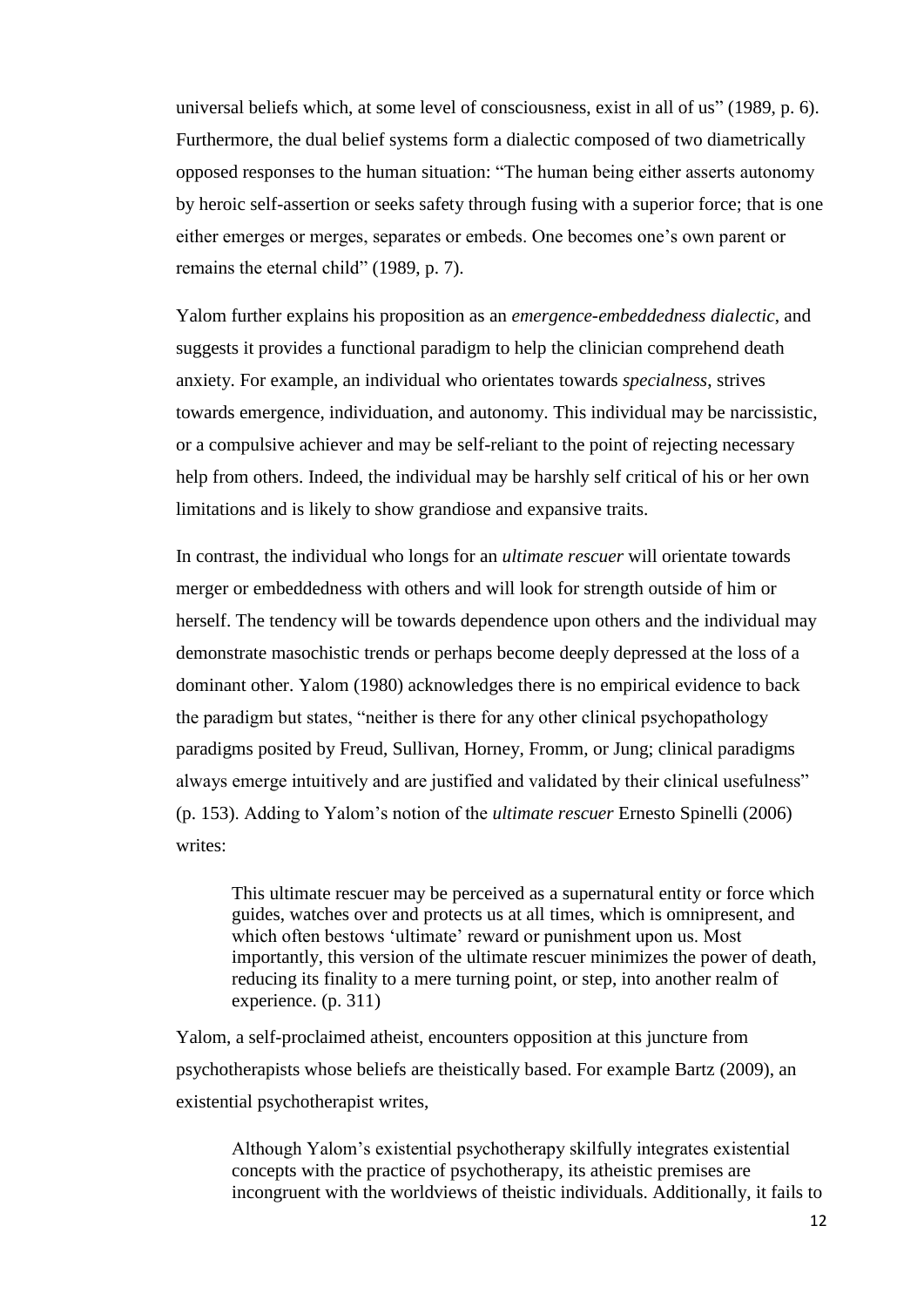recognize important spiritual aspects of existence, and misses opportunities to capitalize on the insights of theistic thinkers. (p. 69)

In addition, Karasu (2002) says,

Many secular apostles emphasize basic human qualities of spirituality or existentialism, namely, love and compassion. Only a few individuals, like Dr. Yalom or the Dalai Lama, can convincingly practice a loving and compassionate life while eternally being fuelled from within. Most of us would wither away, unless fuelled within by believing in, and love of, God. (p. 63)

Bartz (2009) adds,

Traditional existential psychotherapy shows little respect for the client's spiritual values, viewing them as defence mechanisms" and "This method is clearly problematic when working with theistic clients and can be seen as detrimental from an ethical and even psycho-spiritual standpoint. (p. 76)

Offering another perspective, Van Duerzen-Smith (1997) contends, "Both psychoanalysis and humanistic psychology suffer from too much religiosity and wishful thinking. The theoretical basis is often rather narrow and unsystematic, but is mysteriously adopted by many in an uncritical manner and adhered to as dogma" (p. 125). Ultimately, Yalom (1999) says he has always been baffled by religious belief. "As long as I can remember, I have regarded it as self-evident that religious systems develop in order to provide comfort and soothe the anxieties of our human condition" (p. 23).

# <span id="page-17-0"></span>**Psychopathology and Death Anxiety**

Yalom views death as a primordial source of anxiety and as the primary source of psychopathology: "Psychopathology is a vector — the resultant of anxiety and the individual's anxiety-combating defences, both neurotic and characterological" (1980, p. 41). Furthermore, he believes that major psychiatric syndromes commonly referred to as reactions — psychotic reactions, neurotic reactions, psycho-physiological reactions — albeit maladaptive responses, are reactions to anxiety.

Yalom attributes Soren Kierkgaard (1957) as the first to make a clear distinction between fear and anxiety (dread). Kierkegaard associated fear with a fear of *something*; while dread or anxiety was a state resulting from a fear of *no-thing* in particular (Kierkegaard, 1957, cited in Yalom, 1980, p.43)**.** Yalom cites mentor Rollo May (1957) who wrote extensively on the topic of fear and anxiety, saying anxiety attacks us from all sides at once and is accompanied by a sense of helplessness that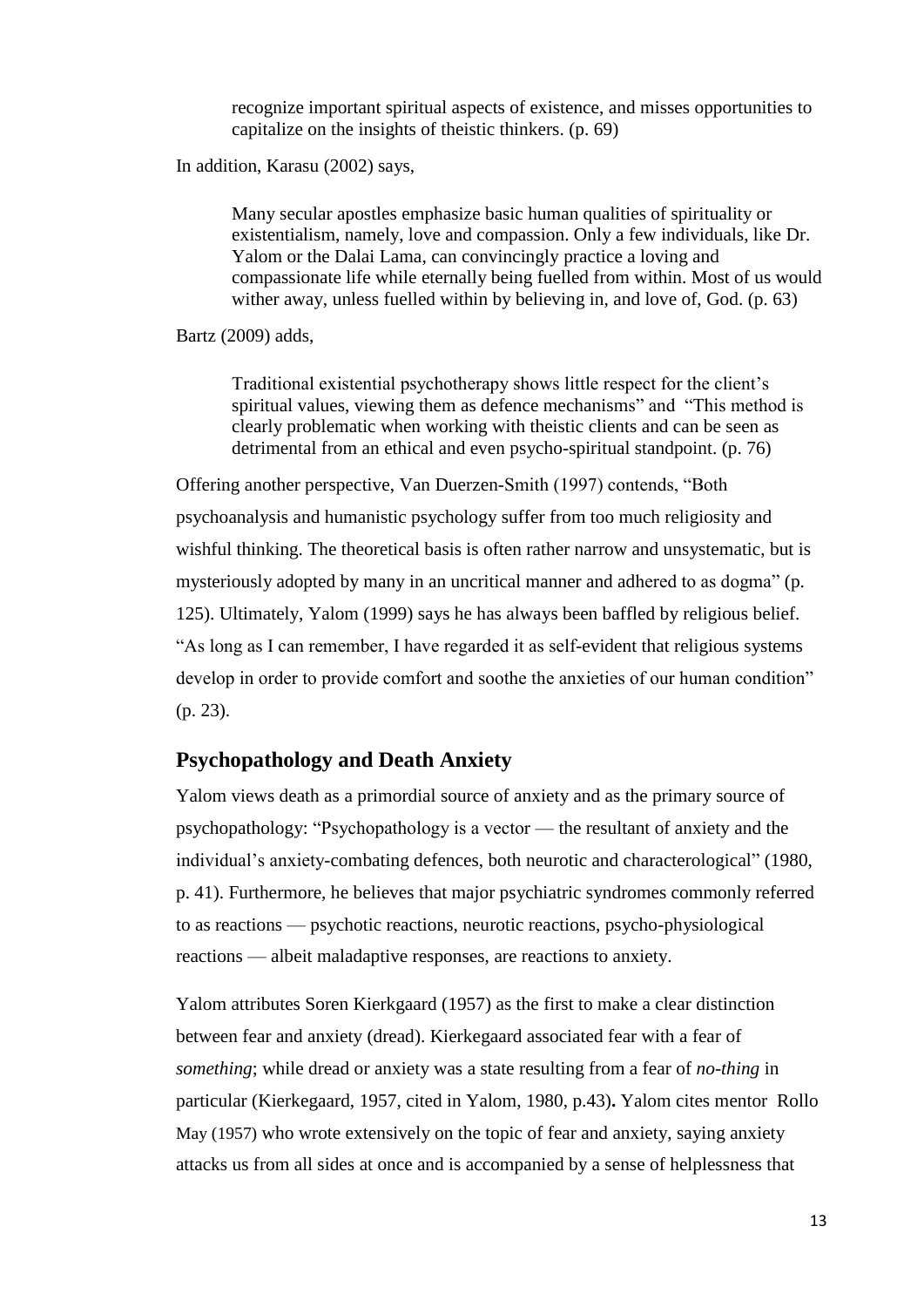stems from a sense of fear that cannot be located or defined (May R, 1957, cited in Yalom, 1980, p. 43).

Yalom's analysis of death anxiety is thorough and he makes a clear distinction between anxieties generated by thoughts of *how* one might die, perhaps in pain from illness or injury for example or that one might die suddenly and experience anxiety in concern for the well-being of loved ones left behind; and *existential anxieties* induced by the realisation that death brings finality to life and the stark implications of "ceasing to be". Yalom (1980) writes, "It is a terrible truth and we respond to it with mortal terror"  $(p. 8)$ .

Yalom believes attempts to escape death anxiety are often at the core of neurotic conflict and manifest as dysphoria or behaviours that may camouflage and act as defence of a deeper more primitive anxiety experienced in the unconscious. Common examples that may emerge in therapy include sexually acting out, unfaithfulness, selfsabotage of efforts to be successful, addictive behaviours or in a contrasting response, engagement with life threatening activities or acts of heroism and bravado, or workaholic patterns.

Yalom describes his client named Les, who found it difficult to give up extramarital affairs. Les had been his family's multi-talented "golden boy" and Yalom uses this life-schema as an example of a client defending against death anxiety. "His personal myth was that life was an eternal spiral upward, into a bigger and better future, and he resisted anything that threatened that myth" (2008, p. 95). Due to this internalised self-view, Les felt exempt from the limitations imposed on other mortal creatures, even death, and fought against his anxiety by maintaining multiple relationships that provided him a sense that he was young and virile and would remain so.

According to Yalom (2002), all human beings experience death anxiety, but some experience such excessive amounts that it spills into many realms of their experience and results in heightened dysphoria and reliance on defences against the anxiety, which in turn, constrict growth and often themselves generate secondary anxieties.

Les' need for extra-marital affairs provides an example of a secondary anxiety in action. Yalom says these "persist into adulthood to exert a powerful influence" (1980, p. 96) providing camouflage of the original primal anxiety – death.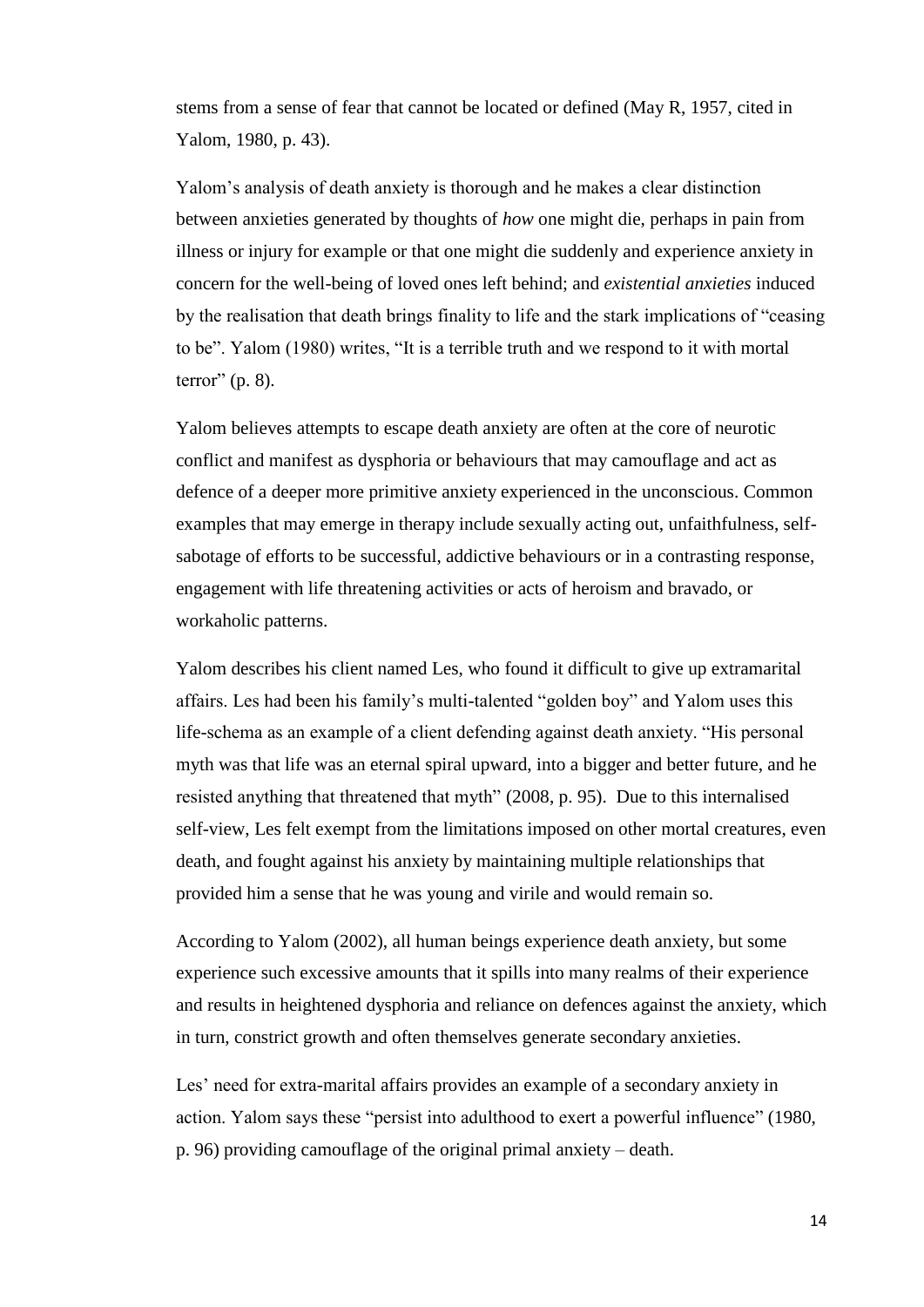Drawing from the *emergence-embeddedness dialectic* described earlier, Yalom advises that more individuals will seek therapy because of failure in the *ultimate rescuer*  defence than from the defence of *specialness*. This he attributes to the limitations inherently imposed by one's dependence on an external figure or ultimate rescuer. He says primal anxiety of this type cannot simply be contained. "The belief that one's life is controlled by external forces is associated with a sense of powerlessness, ineffectualness, and low self-regard" (1980, p. 158). Yalom says this scenario ultimately spawns additional pathology. Symptomatic presentations of those dependent upon the belief in an ultimate rescuer may include dependency cravings, low selfesteem, self-contempt, helplessness, masochistic trends, or depression brought on by the actual loss, or the threat of loss, of their dominant other.

However, the individual who orients towards specialness and inviolability may also be harshly non-accepting of his or her own personal frailties and limits and is likely to direct aggression outward. There comes a time when he or she develops fear in the face of life, as individuation-emergence and affirmation of specialness can entail a lonely sense of isolation and fearful vulnerability to the world.

Referring to the tendency for oscillation between the two states Yalom (2008) says, "When this life anxiety becomes unbearable, what do we do? We take a different direction: we go backward; we retreat from separateness and find comfort in merger – that is fusing with and giving oneself up to the other" (p. 110).

## <span id="page-19-0"></span>**Lessons for Practice**

Yalom says the existential paradigm of psychopathology does not call for radical departure from traditional therapeutic strategies or techniques. "The psychotherapist regardless of his or her belief system concerning the primary source of anxiety and the genesis of psychopathology, begins therapy at the level of the patients concerns" (1980, p. 112).

Of the existential approach, he (1980) writes:

A belief system that is deeply rooted, grounded in fact, in the deepest levels of being, has the particular advantage of conveying to the patient that there are no taboo areas, that any topic may be discussed, and furthermore, that his deepest concerns are not idiosyncratic but are shared by all human beings. (p. 191)

He believes most therapists will experience difficulty when working to increase a client's death awareness and draws attention to the potential for denial in both therapist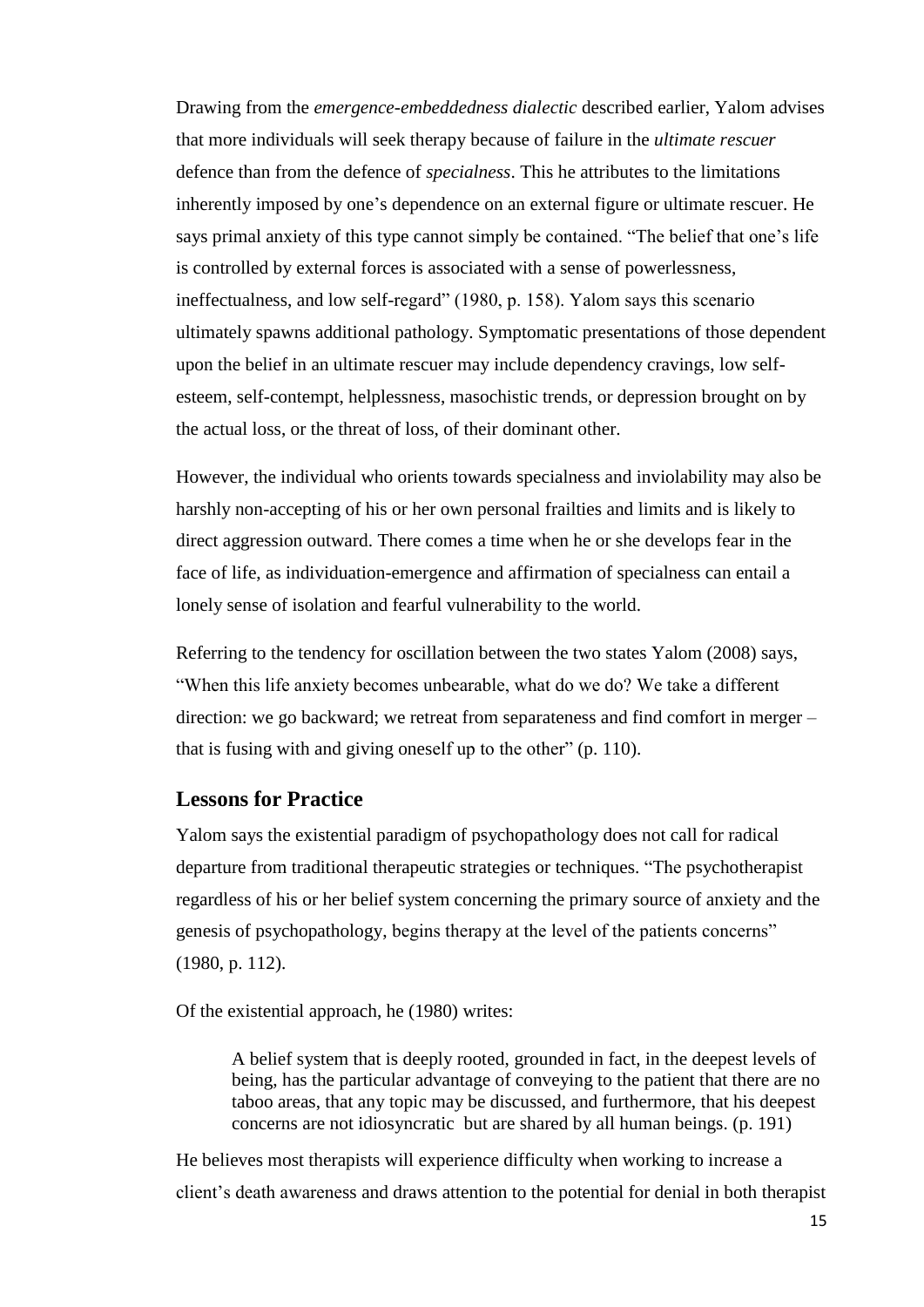and client: "The patient is not the only source of denial, of course, frequently, the denial of the therapist no less than the patient must confront death and be anxious in the face of it" (1980, p. 204). Therapists must have personally worked through their own issues relating to death and dying before they are able to be effective in helping clients.

Yalom says for therapists to be alert for the client whose history has involved unusual life experiences, as it may mean they have been both unduly traumatized by death anxiety and have subsequently failed to erect the "normal" defences against existential anxiety. "What the therapist encounters is a failure of the homeostatic regulation of death anxiety" (1980, p. 207). He says a direct approach is appropriate in all cases, and a calm matter–of–fact dissection of the anxiety is usually assuring. "Once therapists demonstrate their personal equanimity when discussing death, their patients will raise the topic far more frequently" (1989, p. 132).

Yalom believes the correct therapeutic approach is dynamic and uncovering, not supportive or repressive and he points out that existential therapy *does* initially increase the patient's discomfort. Further, he posits that it is impossible to plunge into the roots of one's anxiety without, for a period, experiencing anxiousness and depression. Yalom says the thought of one's end has a force field of anxiety about it, and by entering that field, anxiety will be heightened.

Though the existential therapist hopes to alleviate crippling levels of anxiety, he or she does not hope to eliminate anxiety. He says the role of the therapist is to reduce anxiety to comfortable levels and then to use this existing anxiety to increase a patient's awareness and vitality. Life cannot be lived nor can death be faced without anxiety. (1980, p. 188)

Yalom warns against the risk that the therapist may avoid bringing the client into contact with his or her own finiteness while he or she is in grief over the loss of a loved one. He says this is often an error and that the individual can grow enormously as a result of experiencing a personal tragedy. "A result of such an event may move us from a state of wondering *how* things are to an awareness or realisation *that* they are" (1980, p. 159). Thus, the task is not a call to a morbid death preoccupation, but is to help the client to become more conscious, and ultimately his or her life becomes richer.

Focusing only upon alleviating the client's pain following major events such as divorce and separation, can mean a missed opportunity for deeper therapeutic work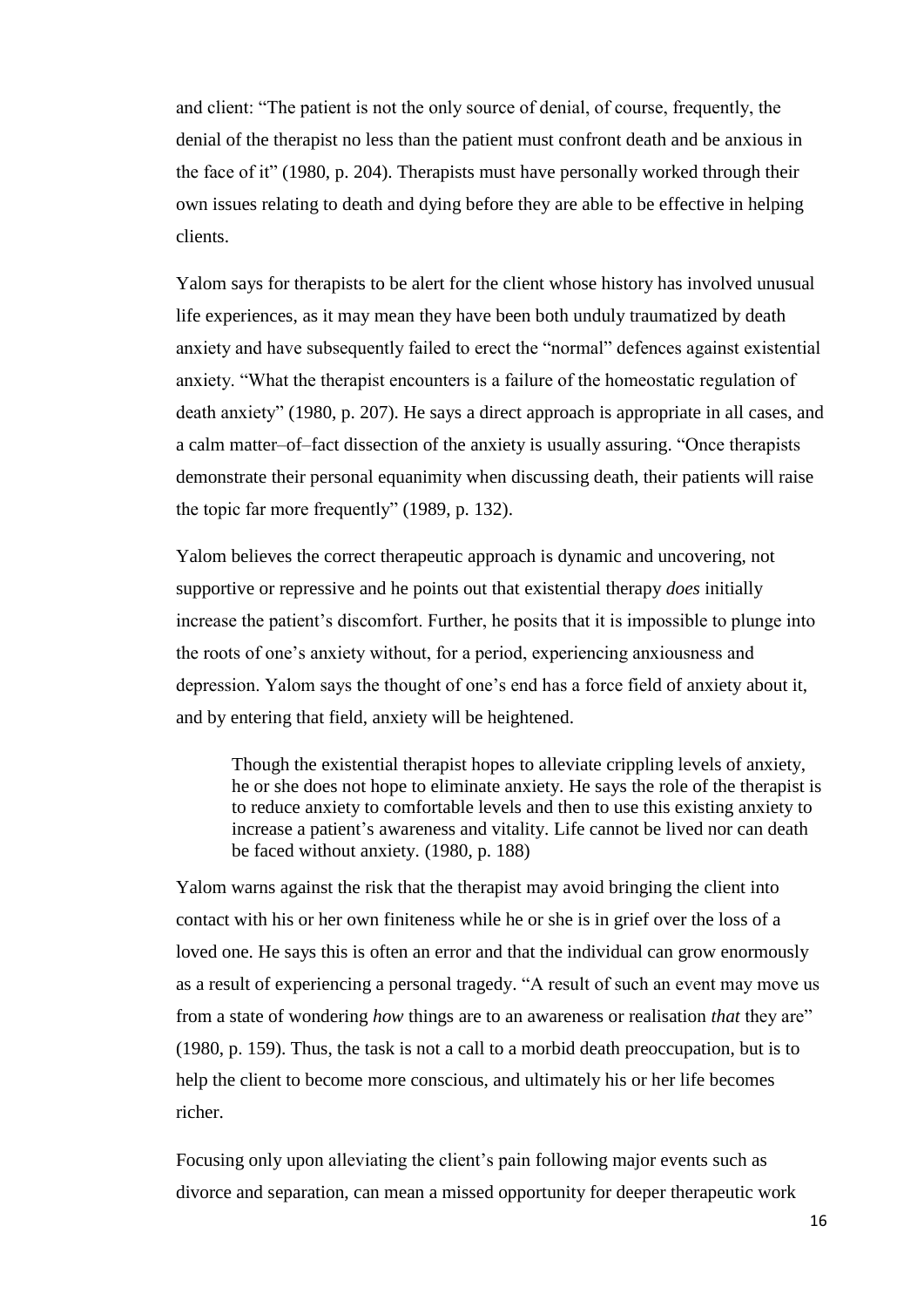that may reveal defences against death anxiety are at play. According to Yalom, a major strategy is to separate ancillary feelings of helplessness from the true helplessness that issues from facing one's intolerable existential situation

Yalom draws from an extensive study of dreams and nightmares undertaken in 1971 (Kramer, Winget, & Whitman) which found the most common anxiety theme in the dreams of adults was either of dying or being murdered and overt death anxiety was found in 29 percent of dreams. His approach is clearly different to that of psychoanalytic psychotherapy which considers that hidden in the story of dreams are secrets that allow access to elaborate psychic processes — "wishes and longings, fantasies and perceptions, hopes and dreads" (Mitchell & Black, 1995, p. 21). Yalom however, suggests an analysis of dreams and fantasies will provide useful material for the clinician to help bring the client closer to death awareness. "Every anxiety dream is a dream of death; frightening fantasies involving such themes as unknown aggressors breaking into ones home, always when explored, lead to the fear of death" (1980, p. 173).

Yalom says messages conveyed by powerful dreams have the potential to awaken, to increase awareness. "The awakening experience is far from being a curious and rare concept; it is instead the bread and butter of clinical work. Consequently I spend much time teaching therapists how to identify and harness awakening stories for therapeutic use" (2008, p. 68).

A useful equation for the clinician to consider is that a client's death anxiety is inversely proportional to life satisfaction**,** "Those individuals who feel they have lived their lives richly, have fulfilled their potential and their destiny, experience less panic in face of death" (Yalom, 2000). Of his own experience of death anxiety, Yalom shares a poignant message:

Intimate connections help me overcome the fear of death. I treasure my relationships with my family — my wife, my four children, my grandchildren, my sister — and with my network of close friends, many stretching back for decades. I'm tenacious about maintaining and nurturing old friendships; you cannot make new old friends. (Yalom, 2008, p. 180)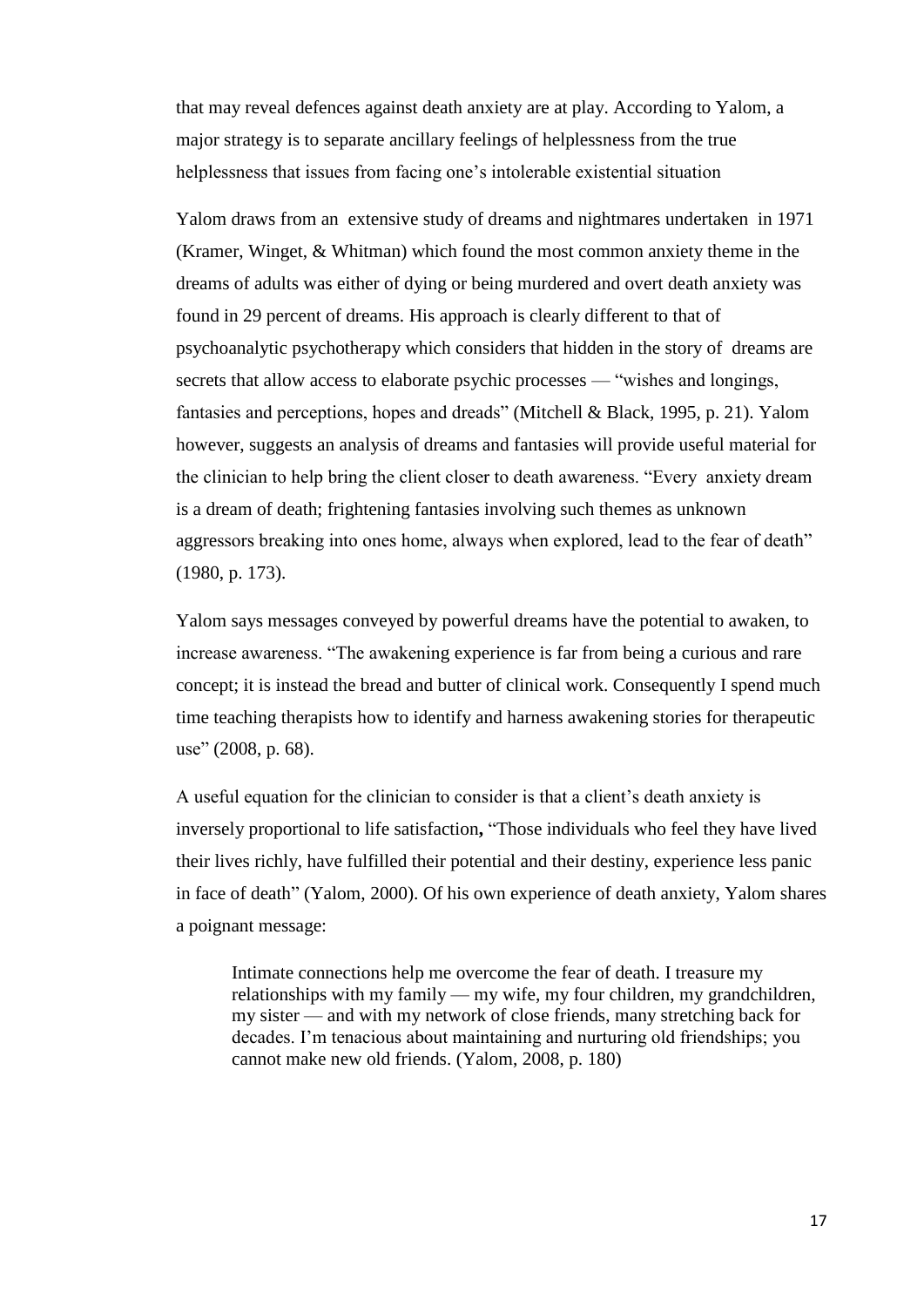## **CHAPTER FOUR: FREEDOM**

*Some cannot loosen their own chains yet can nonetheless liberate their friends. – Nietzsche (1844-1900)*

#### <span id="page-22-1"></span><span id="page-22-0"></span>**Yalom's Theory of Existential Freedom**

Yalom entitles his second ultimate concern *Freedom,* but uses the word in a way quite unrelated to the associations generally made to its meaning. For example, he does not refer to political liberties or to the freedoms that may be attained from a higher psychological awareness, or other ordinarily positive connotations (Josselson, 2008; Yalom, 1980). He contends that freedom as a given would appear to be the direct opposite of death, and that while we dread death, we usually consider freedom to be unequivocally positive. Rather, existential freedom refers to an absence of external structure. Freedom from an existential point of view is bonded to anxiety. He says contrary to everyday experience, the human being does not enter (and leave) a wellstructured universe that has an inherent design. Drawing from Sartre, Yalom (1980) adds that "The universe is contingent; everything that is, could have been created differently, and that the human being is not only free, but is doomed to freedom" (p. 220).

Sartre described being free as to be thrown into existence with no "human nature" as a defining essence, or a definition of the reality into which one is thrown. Individuals are faced with the discomfort of authentic choice and the temptation of comfortable inauthenticity (Sartre, 1949). Yalom says some philosophers would further claim, that due to the architecture of the human mind, we are also the creators of the structure of our external reality, for the very shape of space and time. "It is here, in the idea of selfconstruction, where anxiety dwells: we are creatures who desire structure, and we are frightened by the concept of freedom which implies that beneath us there is nothing, sheer groundlessness" (1989, p. 8).

Josselson (2008) writes that we live in a universe that has no inherent design, and we are the author of our own lives and consequently responsible for the choices we make. As such, says Yalom,

Freedom in this sense has terrifying implications; it means that beneath us there is no ground – nothing, a void, and an abyss. A key existential dynamic then, is the clash between our confrontation with groundlessness and our wish for ground and structure. (1980, p. 9)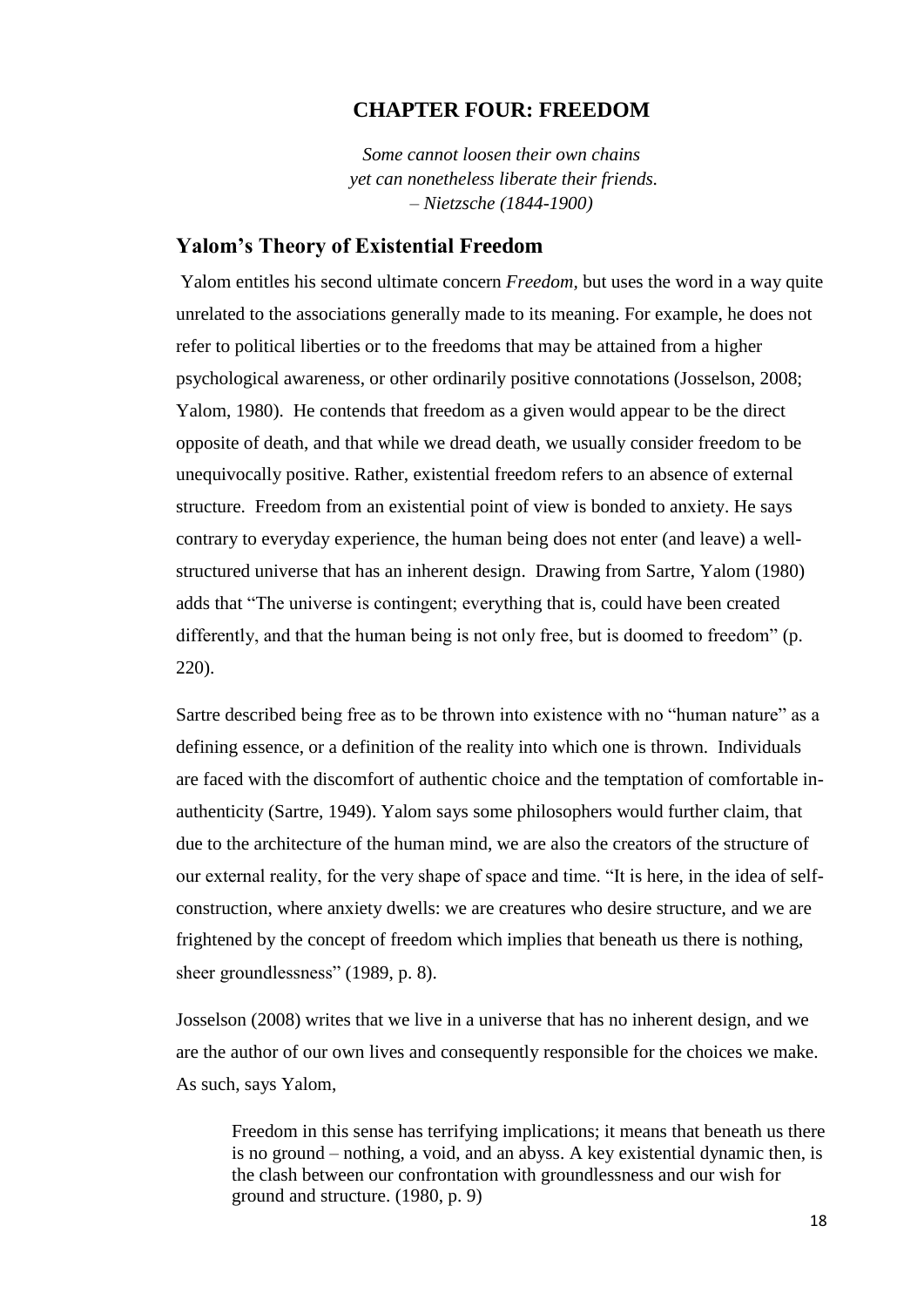The term "groundlessness" is used to describe the subjective experience felt when confronting existential freedom and the anxiety that may be generated when one encounters the reality of absolute self-responsibility in an existential sense. Yalom adds, "Viewed from the perspective self-creation, choice, and will, and action, freedom is psychologically complex and permeated with anxiety" (Yalom, 2002, p. 141).

A 2011 survey of individuals who had experienced existential suffering and "groundlessness" as a result of being faced with serious medical conditions, found many spoke of their suffering as a time and place of raw experience and frayed emotion.

Participants used emotional terms in describing it, talking about fears, losses, questioning, worrying, discontinuity, pain, despair, frustration, and anger" .... "the sense of hopelessness that is quite unlike anything one has experienced before. Past coping mechanisms to make sense no longer work. (Bruce, Schreiber, Petrovskaya, & Boston, 2011, p. 1).

Although the anxiety of groundlessness (unlike death anxiety) is not evident in everyday life, nor is it easily intuited by adults and probably not even considered by children, Yalom acknowledges that we become aware of our fundamental groundlessness when we assign arbitrary meaning to our world. Furthermore, in the same way that an understanding of death and associated anxieties is important, awareness of the concept of freedom and the recognition and acceptance of personal responsibility plays an indispensable role in both theory and practice of both traditional and innovative therapies.

One is also entirely responsible for one's life, not only for ones actions, but for ones failures to act".... "Both of these levels of responsibility — significance attribution and responsibility for life conduct — have as we shall see, enormous implications for psychotherapy. (1980, p. 220)

Frankl (1977) said, "Existential analysis interprets human existence and indeed being human, ultimately in terms of being responsible" (p. 22). Yalom reiterates, that each individual is the sole author of his or her own world, life design, actions and choices and highlights the significance of responsibility assumption; "To be aware of responsibility is to be aware of creating one's own self, destiny, life predicament, feelings, and if such is the case, one's own suffering" (1980, p. 218). He adds that to become aware that one is responsible for oneself and one's world can be a deeply frightening insight. "Thus one seeks structure, authority, grand designs, magic, something that is bigger than one's self" (1980, p. 222).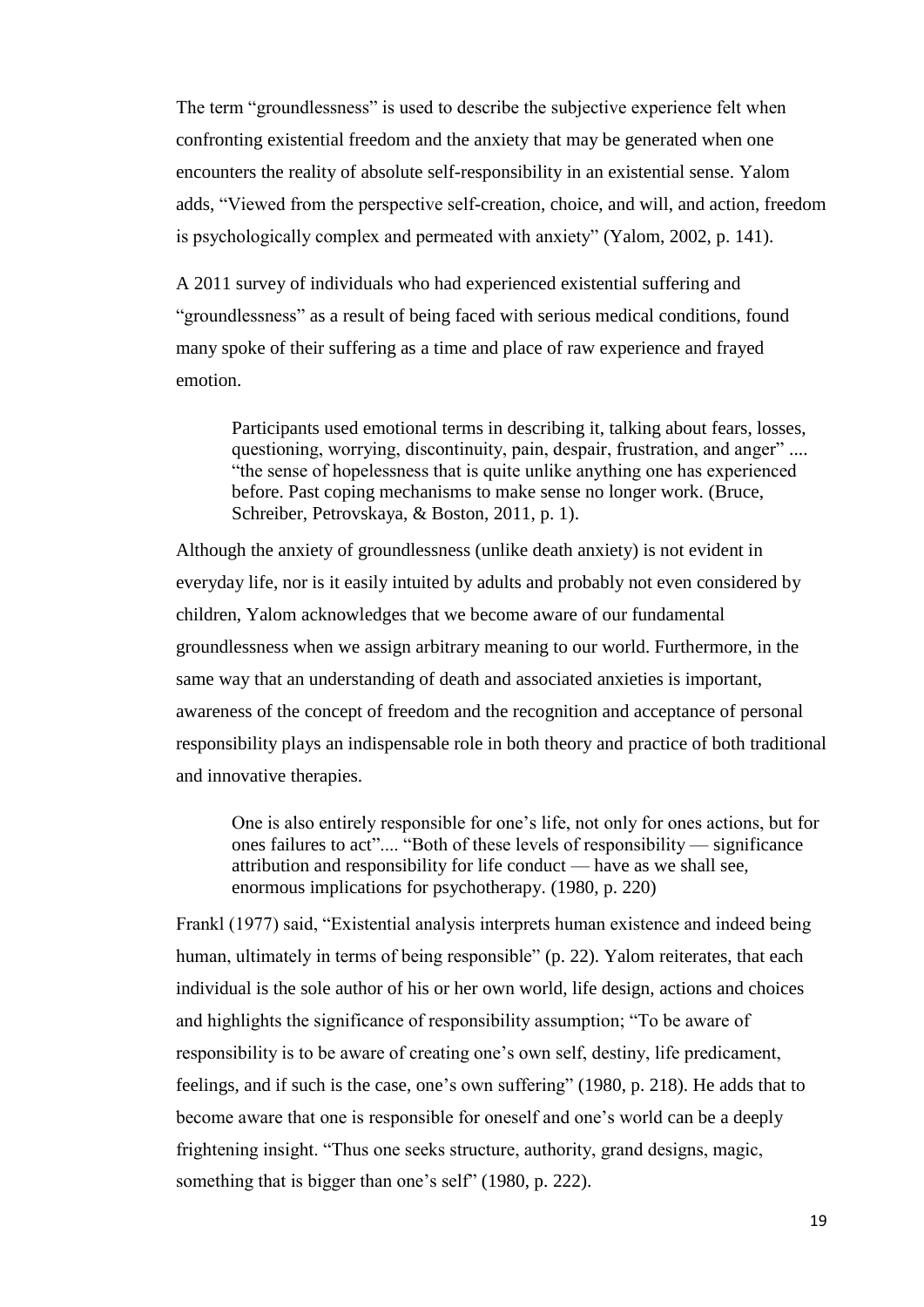However, an awareness of responsibility is in itself not enough to implement personal change. Yalom considers it to be just the first step in a sequence of events; one also requires an understanding of the concepts of *will, wishing* and *deciding*, as factors, crucial in one's capacity to take action or to be active in the face of responsibility. "Though *will* is a concept therapists seldom use explicitly, we nonetheless devote much effort to influencing a patients will" (1989, p. 9).

For Yalom, willing is the mainspring of action, and it is through willing that freedom is enacted. To explain his theory of responsibility, will, wishing and deciding, as components working in concert with one another and each functioning in sequence within the human psyche, Yalom draws from Farber, who deemed there are two realms of will. Farber used the activity of a tennis player to demonstrate the two realms. He said of the first realm,

When our game is most fluid and effortless, we cannot really be said to be planning our shots and strategies: if we are thinking about the game, we are not aware of thinking. We are, so to speak, of a piece – mind and body seamlessly and unselfconsciously joined in totality. (Farber, 1976, p. 4)

Of the second realm Farber said,

Now let us assume that because of our opponent or ourselves, our game goes badly, requiring us to assess our failure. Will, clearly has become conscious, for now we will ourselves to stroke the ball differently and are conscious of willing. This ordinary state of affairs, in which the will can be experienced consciously, I term the second realm of will. (1976, p. 4)

This raises the question of the role of responsibility assumption, and in a critique of

Freud's model of determinism and drive theory, Yalom (1980) says:

The therapist, who adopts a "scientific" deterministic position in clinical work, soon encounters a serious problem: in a model of man sub-divided into such inter-relating but conflicting factions, such as ego, super-ego and id, where does the ultimate seat of responsibility lie? (p. 288)

Yalom (1980) questions the opinion that all human being's mental and physical activity is determined and asks, "If there is no driver, then precisely who or what is it that can "try harder", or demonstrate "resoluteness" or "courage"? (p. 288).

Yalom (1980) believes the psychoanalytic model omits this important construct and, again in critique of Freud, he states:

The super-ego, the id, the ego; these archetypes, the idealized and the actual selves, the pride system; the self-system and the dissociated system, the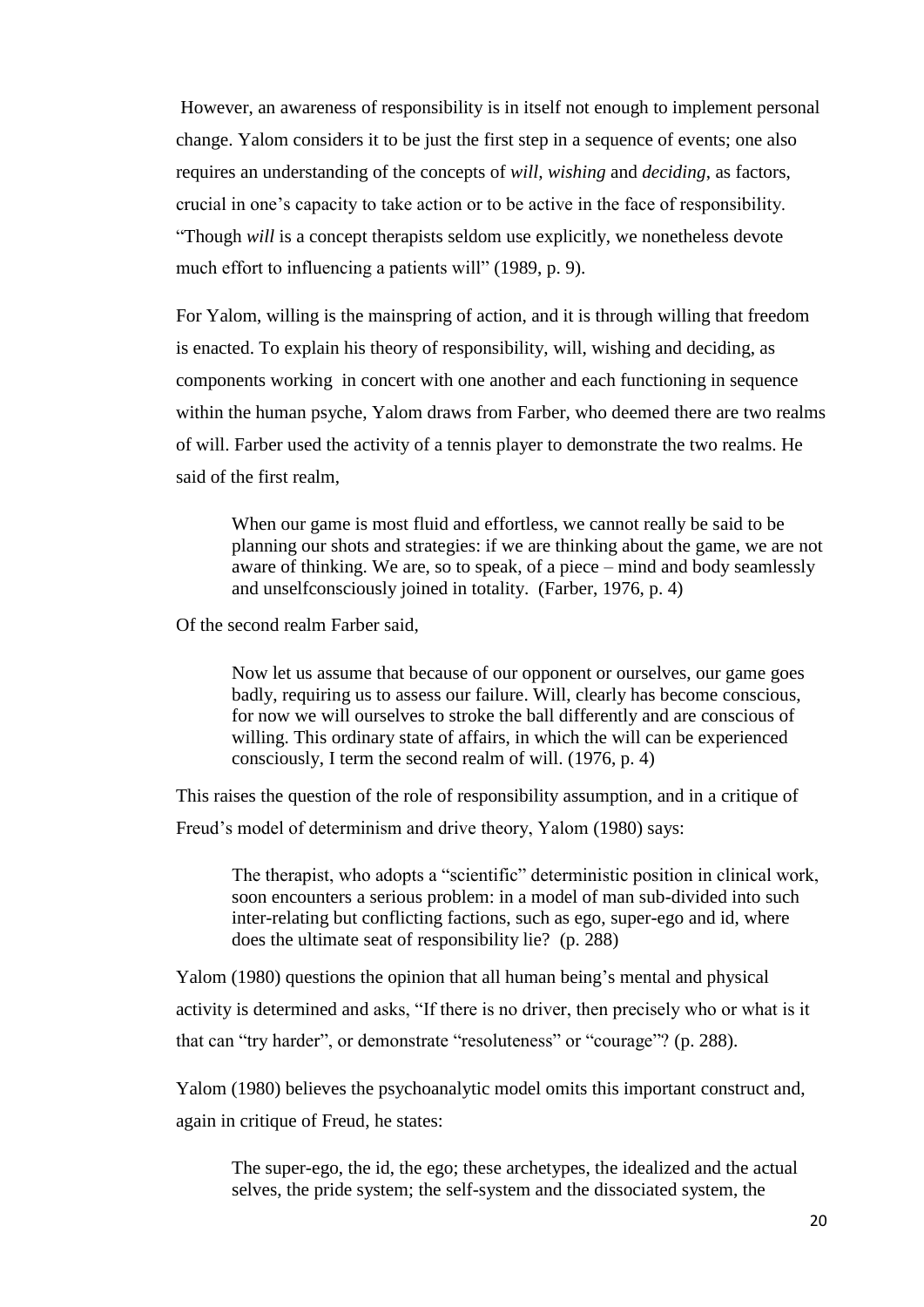masculine protest; parent, child, and adult ego-states- none of these really exists. They are all fictions, all psychological constructs, created for a semantic convenience, and they justify their existence by virtue of their explanatory power. (p. 343)

Rather, Yalom (1980) asserts,

The concept of the will provides a central organizing principle for Freud's diverse explanatory systems. They all act by the same mechanism: they are effective to the degree that they afford a sense of personal mastery and thus inspirit the dormant will. (p. 343)

Yalom describes the construct of will as the mental agency that transforms awareness and knowledge into action and the role of responsibility assumption, as opposed to responsibility awareness. Farber (1976) pre-empted Yalom's sentiments when he said,

Though man is ceaselessly subjected to a variety of forces, human and nonhuman, the traditional concept of will asserts that, alone among these many movers, man's power of volition — however frustrated, however often vanquished – is nonetheless accountable, both in achievement and intention. (p. 14)

Conversely, if individuals are unable to access this dimension of their functioning, for whatever reasons, they will be restricted in their capacity to assume responsibility for their actions, or inactions, as the case might be. However, Yalom adds that "incapacity" to wish is too strong a phrase, and more often, the individual distrusts or suppresses his or her wishes.

From Yalom's perspective, some individuals find decisions difficult because of guilt.

If the child is unfortunate enough to have parents who attempt to squelch all impulsive expression, then the child's will becomes heavily laden with guilt and experiences all decisions as evil and forbidden. Such an individual cannot decide, because one feels that one does not have the right to decide. (Yalom, 1980, p. 319)

On the other hand, such experiences may coalesce as *existential guilt*; a symptomatic condition arising from a deep awareness that one is not living to one's full potential. Drawing from Horney (1999) Yalom says , "The discrepancy between what one is and what one could be, generates a flood of self-contempt with which the individual must cope throughout life" (1980, p. 279).

Elaborating on the concept of existential guilt, Yalom advocates enquiry into the potential it holds for therapy.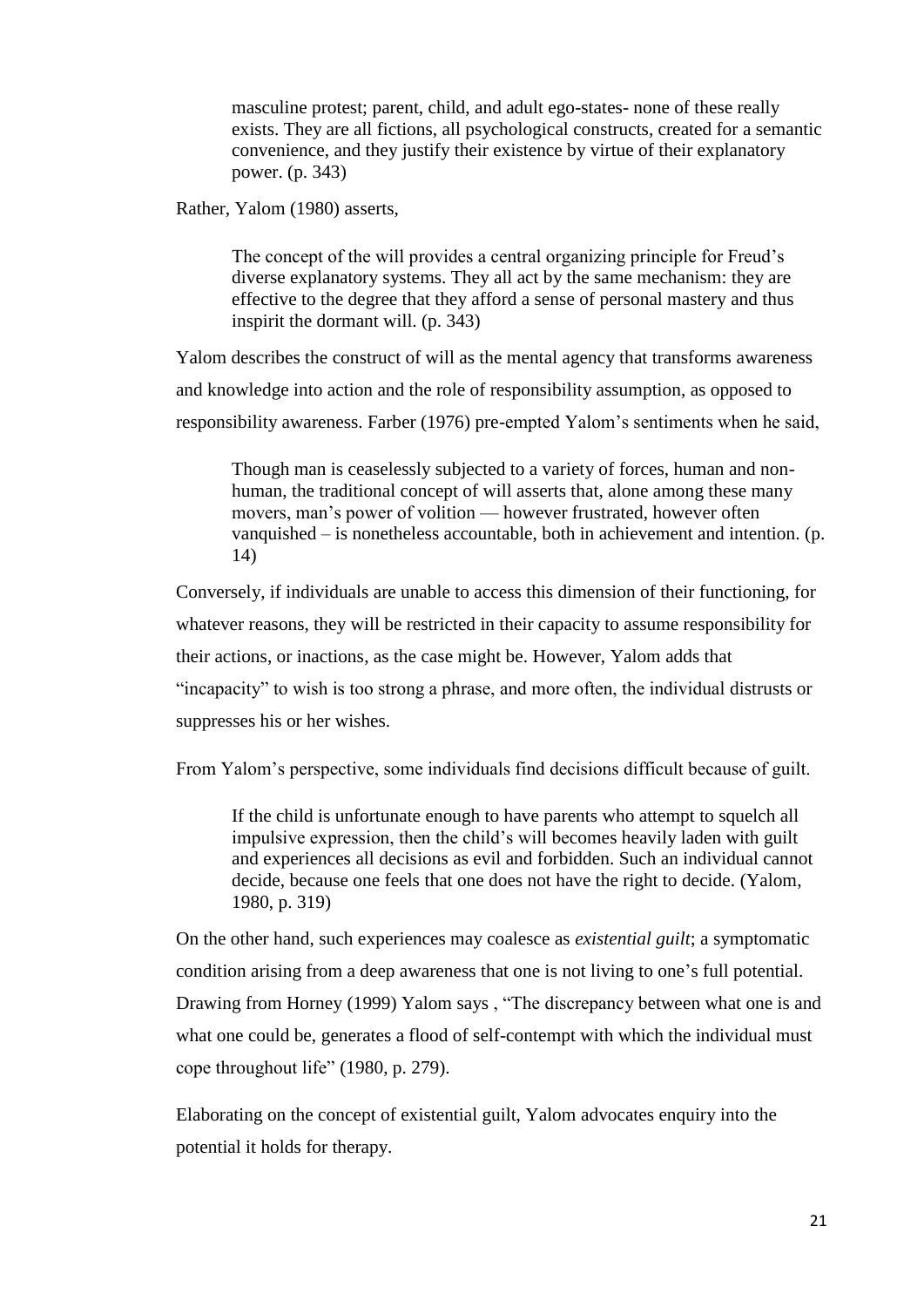He asks the question,

But how is one to find one's potential? How does one recognize it when one meets it? How does one know when one has lost one's way? Heidegger, Tillich, Maslow, and May would all answer in unison; through guilt, through anxiety, through the call of conscience. There is a general consensus amongst them that existential guilt is a positive force, a guide to calling one back to oneself. (Yalom, 1980, p. 280)

The next section explores the role of specific and common psychic defences that an individual may employ as protection from facing their anxiety, derived from existential freedom and the stress of assumption of responsibility.

# <span id="page-26-0"></span>**Psychopathology / Defences against Freedom Anxiety and Assumption of Responsibility**

Yalom advises that it is not easy to find evidence that responsibility avoidance is bad for mental health "since neither responsibility, nor freedom, nor willing has been explicitly studied by researchers" (1980, p. 262). However, he says the connection between responsibility and psychotherapy relies on two related propositions. First, that responsibility avoidance *is* bad for mental health; and second, assumption of responsibility in psychotherapy leads to therapeutic success.

The individual seeks shelter from the anxiety intrinsic when faced with existential freedom and responsibility assumption. Yalom describes an expansive variety of responses and complex defensive mechanisms that the individual may utilise for protection. Some of the more common are:

- Displacement of responsibility external locus of control, one avoids personal responsibility by placing it upon another, such as a partner, parents, an institution or religious deity, or perhaps the therapist. A paranoid individual may place it on an unseen force.
- Compulsivity or the creation of a psychic world, where one exists under the influence of an irresistible ego – alien force. For instance in the case of gambling or sexual addiction, irrational behaviour, overeating, excessive spending or committing crimes etc.
- Denial of responsibility avoiding autonomous behaviour, not taking personal responsibility for actions, being the "innocent victim" (assuming an "it wasn't me" or an "I can't help it" stance), merging with others (by merging with others we are able to avoid the anxiety that comes with facing the reality of our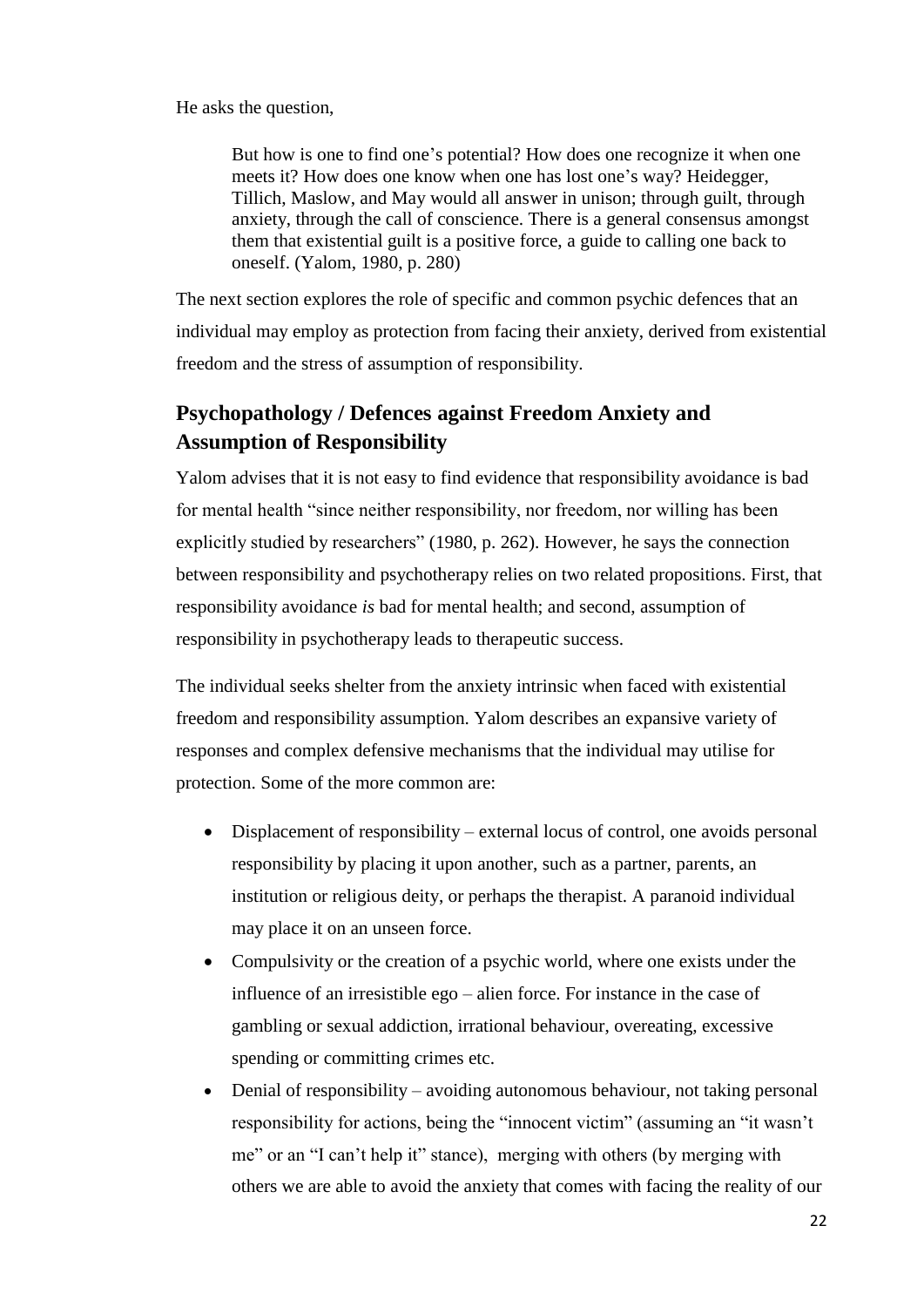fundamental groundlessness), losing control — offers another pay-off nurturance.

 Employment of defensive mechanisms such as remaining in dysfunctional relationships, or non-supportive employment, deadening oneself to desires or wishes, denial of feelings, maintaining fatalistic worldviews (doomsday theories etc).

## <span id="page-27-0"></span>**Lessons for Practice**

Yalom proposes that existential therapists tend to focus less on the past, and more on the future and the goals that lie ahead of their clients. Moreover, Yalom believes the past is reconstituted by the present and says the most potent methods available to the therapist involve analysing the client's current in-therapy behaviour. From this information, Yalom is able to demonstrate to the patient how he or she recreates microcosmically in the therapy situation, the same situations that he or she faces in life. "Every therapist knows that the first crucial step in therapy is the patient's assumption of responsibility for his or her life predicament" (1989, p. 8). However, the facilitation of responsibility can often pose a dilemma for the therapist and Yalom advises against being too active at the risk of taking over for the client. Conversely, a passive therapist may portray a sense of helplessness to the client.

Yalom warns that the patient may use externalising mechanisms of defence, or in number of ways distort the data to fit his or her assumptive world, and for the therapist to remain alert for statements of avoidance responsibility, such as "I don't know what to do", "If I knew what to do I wouldn't be here", "That's why I'm coming to you" and "Tell me what I have to do", as the patient feigns helplessness. Yalom challenges the therapist to examine his or her own beliefs about responsibility and arrive at a consistent position, stating, "double standards in the therapeutic as well as in any relationship will not do" (1980, p. 269).

According to Yalom (1980; 2011), a problem exists in psychotherapy training:

Nowhere in training does the therapist learn about the mechanics of action: instead, the therapist is schooled in history taking, interpretation and relationship and taking a secular leap of faith that pursuance of these activities will ultimately generate change. (p. 287)

At the onset of therapy, the therapist's ultimate goal is to bring the client to the point where he or she can make a free choice, but it does not follow that the therapist must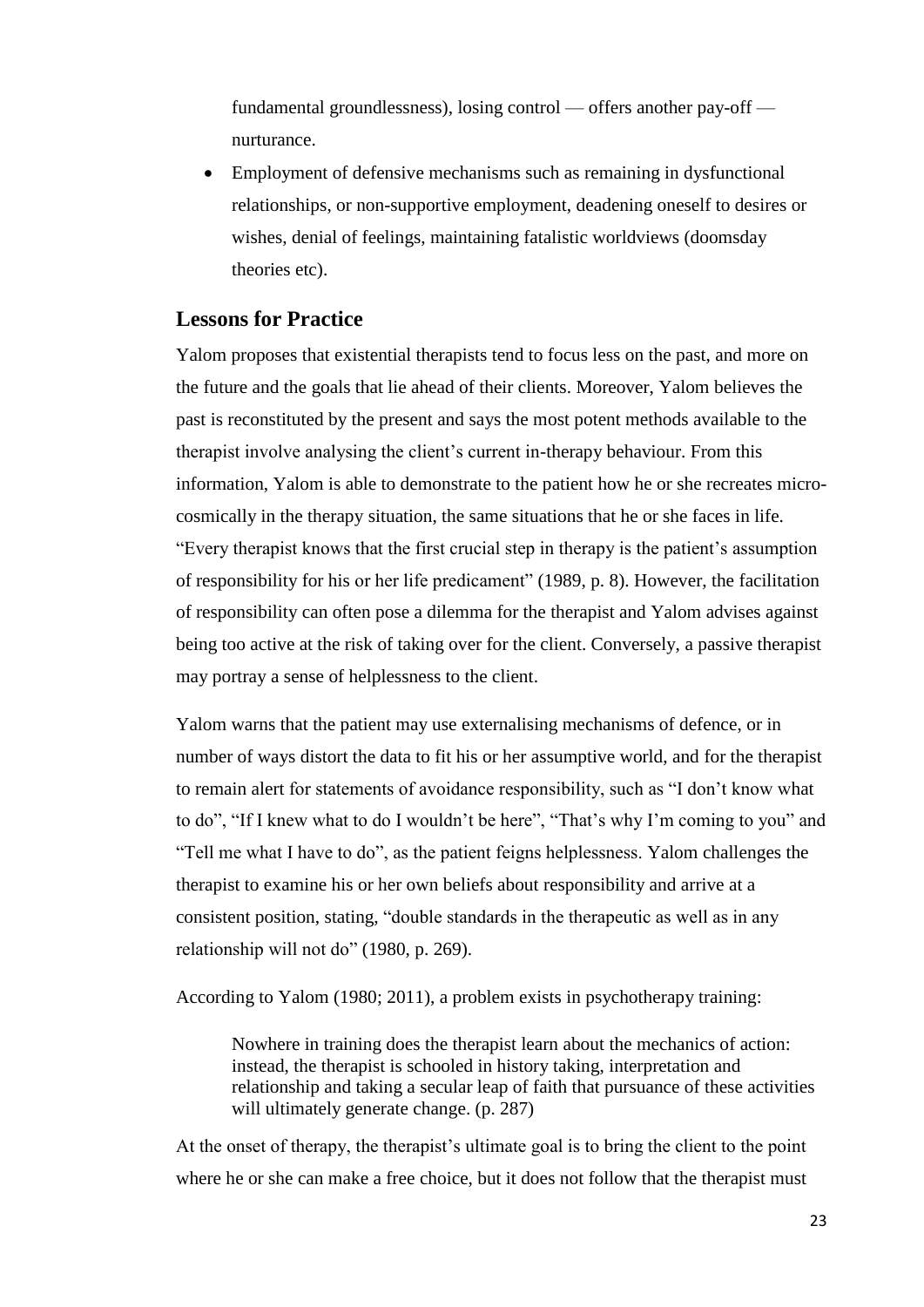demand that the patient do so at every step in those early stages. Mazer (1960), advises that the therapist should help the client recognise the process of choosing and concentrate on increasing awareness that he or she is faced with choice and cannot escape freedom.

Yalom suggests some clients may seek therapy for problems of disorganised will, but that the concept of will has no place in the standard nosology and the problem is not referred to by that name. "Impulsive and indiscriminate enactment of all wishes is a symptom of disordered will: it suggests an inability or a reluctance to project one-self into the future" (1980, p. 312). He also warns that the patient's responsibility – avoidance maybe recapitulated in the patient-therapist relationship and can be reenacted in the patient's basic posture toward therapy. "Patients often, with silent collusion of the therapist, may settle comfortably, passively and permanently into therapy, expecting little to happen or, if anything is to happen, that it come from the therapist" (1980, p. 236). He points out that the therapist can neither create nor inspirit or infuse will. "What the therapist can do is to liberate will — to remove encumbrances from the bound, stifled will of the patient" (1980, p. 292). Further, "some people are wish–blocked, knowing neither what they feel nor what they want. Without opinions, without impulses, without inclinations, they become parasites on the desires of others" (1989, p. 9).

Wishing requires feeling and the therapist should be alert to alexithymia, the condition where a person is unable to identify or describe emotion in words. He writes:

Psychotherapy with the affect blocked (that is feeling-blocked) patient is slow and grinding. Above all the therapist must persevere. Time after time, he will have to enquire, "What do you feel?", "What do you want?" Time after time he will need to explore the source and the nature of the block and of the stifled feelings behind it. (1980, p. 307)

Postural, gestural or other subtle non-verbal cues, may provide important information about underlying, but dissociated feelings and wishes, and therapists must attend closely to such clues as clenched fists, the pounding of one fist into one's palms, or the assumption of a closed (crossed arms and legs) position. "The inability to wish, or to express one's wishes, has not been widely and explicitly discussed in clinical literature; it is generally embedded in a global disorder –- the inability to feel" (1980, p. 304).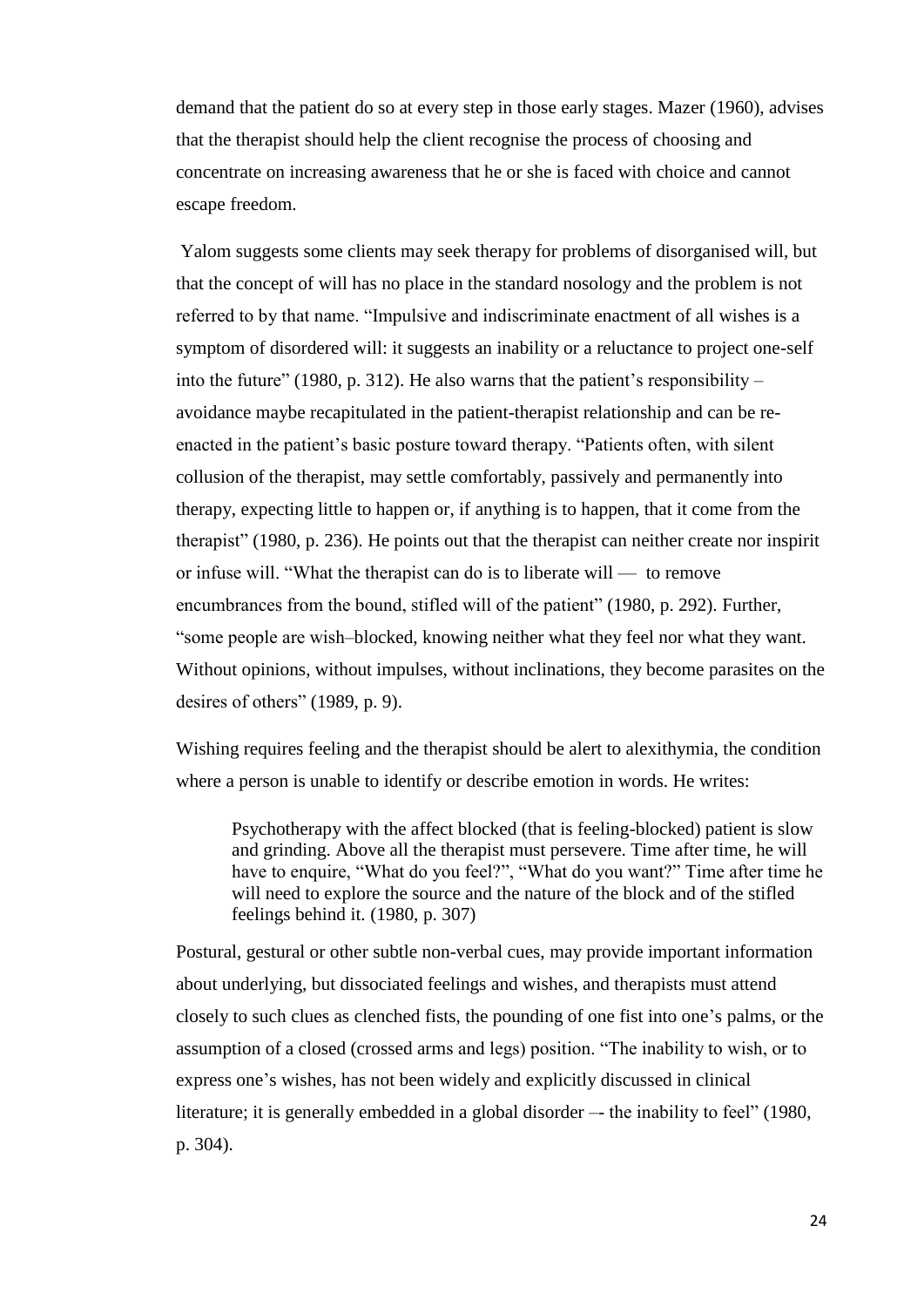Once an individual experiences wishing, he or she is faced with decision or choice. Although the therapist may not explicitly focus on decision, or even acknowledge it, and though a therapist may believe that change is brought about by exhortations or interpretation, or by virtue of the therapeutic relationship, Yalom advises it is ultimately a decision by the patient that slips the machinery of change into gear**.**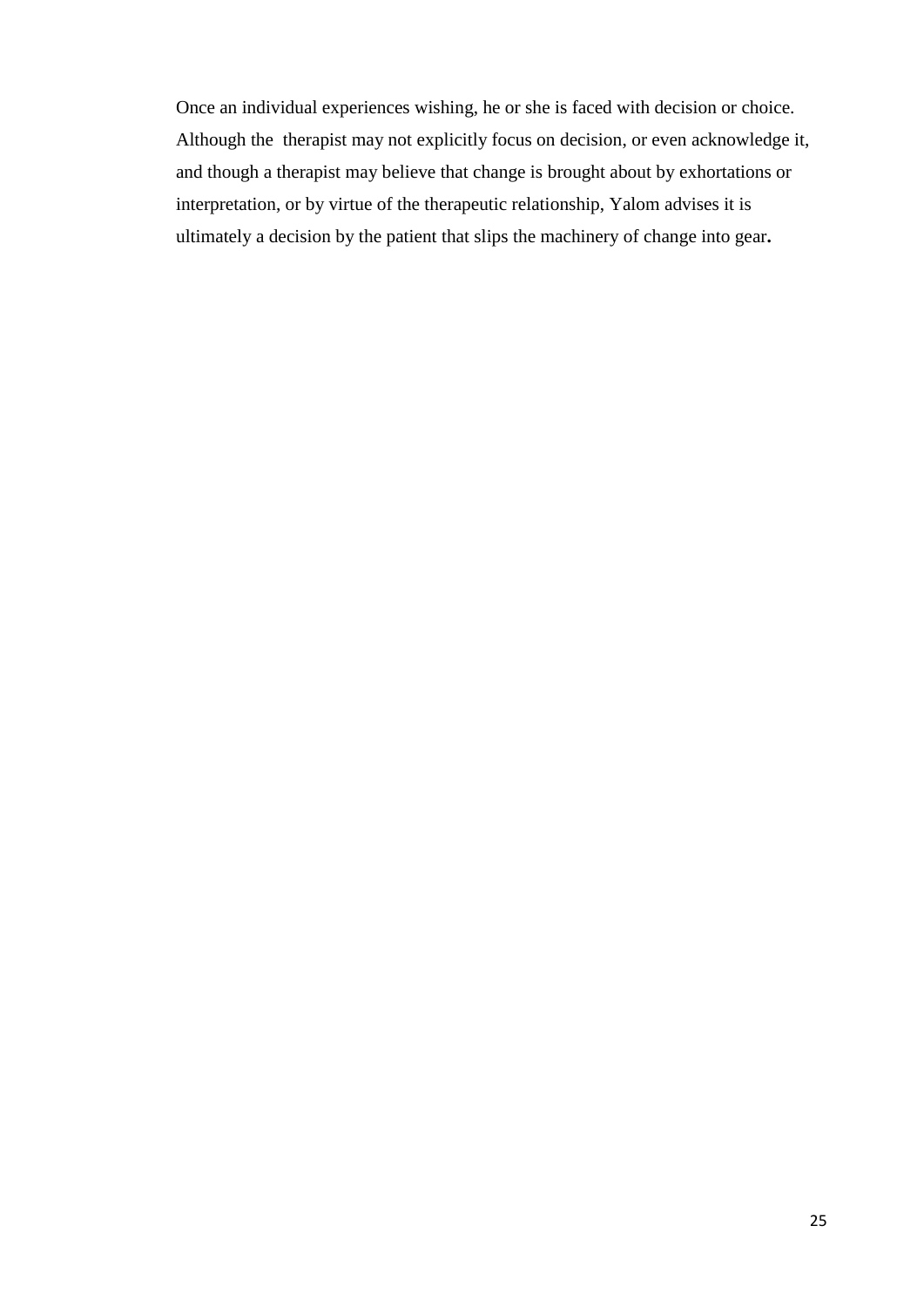## **CHAPTER FIVE: ISOLATION**

<span id="page-30-0"></span>*The greater part of our lives is spent with ourselves, no matter where or with what other people we may live . . . our imagination is the only companion chained to us for the whole of existence. – Charlotte Wolff (1897-1986)*

#### <span id="page-30-1"></span>**Yalom's Theory of Existential Isolation**

According to Yalom, the concepts of freedom and death traditionally remain outside of the psychotherapist's domain, but this is not so with the third ultimate concern – isolation. Rather, the client frequently brings feelings of isolation into the therapeutic relationship that manifest in three definably different forms: *interpersonal* isolation, *intrapersonal* isolation and *existential* isolation. "The types of isolation are similar subjectively; that is, they may feel the same as and may masquerade for one another. Frequently therapists mistake them and treat a patient for the wrong type of isolation" (1980, p. 355). The three forms of isolation also share semi-permeable boundaries; for example, existential isolation may be made manageable through one's interpersonal relationships.

#### <span id="page-30-2"></span>*Interpersonal Isolation*

Interpersonal isolation is generally experienced as loneliness and refers to one's isolation from other people. Factors often prevalent when an individual becomes isolated from others may include; inadequate social skills, conflicted feelings towards intimacy, possession of a limiting personality style, for example, schizoid, narcissistic, judgemental, or exploitative that may prevent gratifying social interactions taking place. In other instances, geographical conditions may invariably impose a sense of isolation.

Dowrick (1991) says loneliness is one of the great dreads of our time and that most of us fear it. She writes, "being alone for protracted or involuntary periods is likely to be tolerable only for someone of relative maturity, whose sense of self is reasonably reliable — someone who can comfortably hold onto feelings of connection, *even when there is nobody else there*" (p. 153). Yalom (1980) says "The decline of intimacysponsoring institutions, the stable residential neighbourhood, the church, local merchants, the family doctor, has, in the USA at least, inexorably led to increased interpersonal estrangement" (p. 353).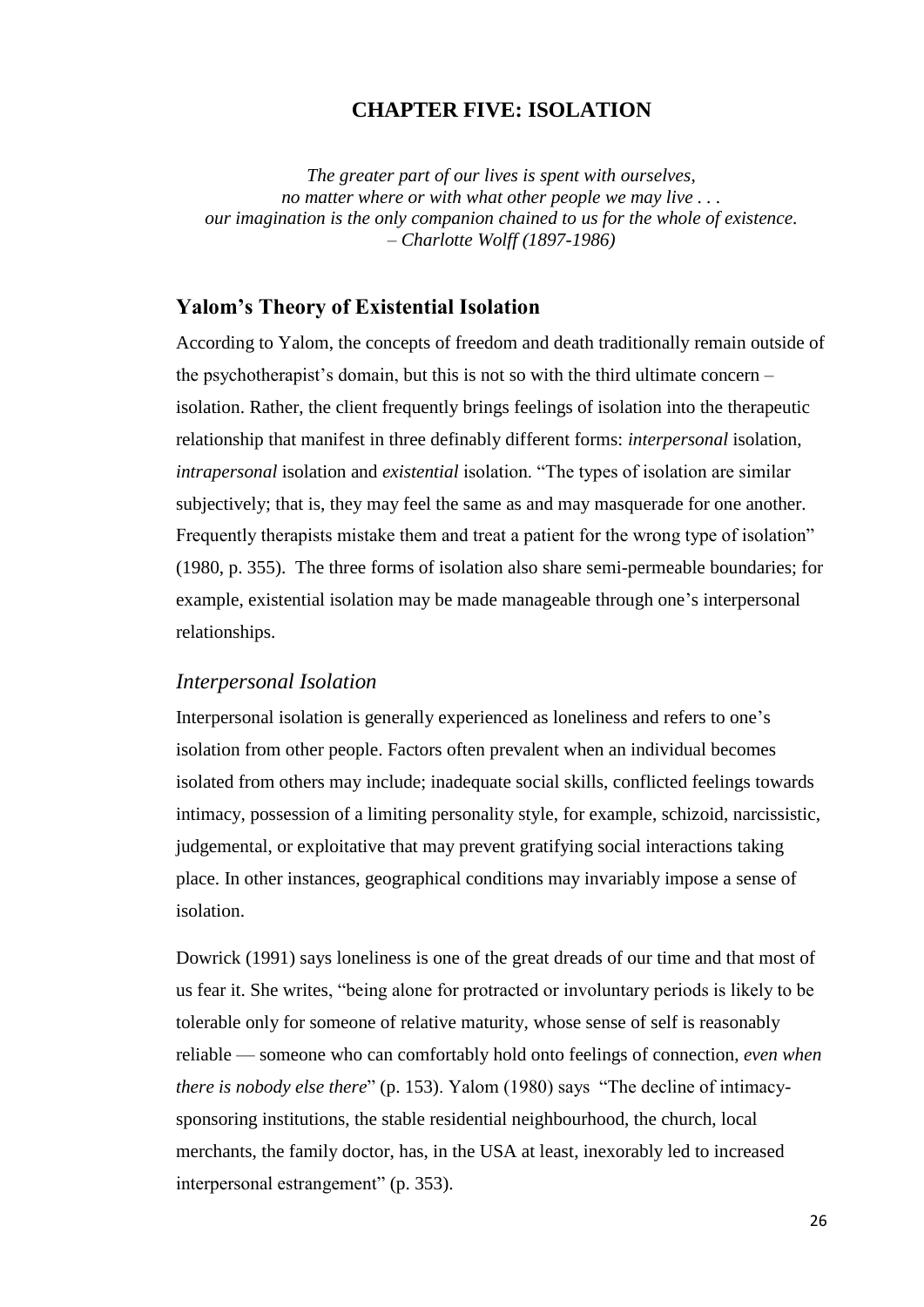#### <span id="page-31-0"></span>*Intrapersonal Isolation*

Intrapersonal isolation is a widely used paradigm for psychopathology. Yalom refers to defence mechanisms originally described by Freud as *repression*, later referred to as *dissociation* by Stack-Sullivan, and in contemporary psychotherapy is used to refer to formal defence mechanisms and any form of fragmentation of the self. According to McWilliams (1994), people may deal with anxieties and painful states of mind by isolating feeling from knowing: "More technically, the affective aspect of an experience or idea can be sequestered from its cognitive dimension" (p. 122).

Yalom says that he, like most contemporary therapists, focus on helping clients integrate previously split off parts of themselves, but points out: "Intrapersonal isolation results whenever one stifles one's own feelings or desires and accepts "ought's" or "shoulds " as one's own wishes, distrusts one's own judgement or buries one's own potential" (p. 354).

## <span id="page-31-1"></span>*Existential Isolation*

Yalom's central focus, however, is on the phenomena of existential isolation, which he describes as an unbridgeable gap between oneself and any other being, and even more fundamental — a separation between oneself and the world. Existential isolation cuts beneath all other isolation:

No matter how close each of us becomes to another there remains a final unbridgeable gap; each of us enters existence alone and must depart from it alone. The existential conflict is thus, the tension between our awareness of our absolute isolation and our wish to be part of a larger whole. (Yalom, 1980, p. 9)

Existential isolation impregnates the "paste of things" and hides within our lived experience, and we experience only a world of everydayness and routine activities. "We are lulled into a sense of cosy, familiar belongingness; the primordial world of vast emptiness and isolation is buried and silenced, only to speak in brief bursts, during nightmares and mythic visions" (p. 358).

Existential isolation is a vale of loneliness with many approaches, and Yalom believes confrontation with the ultimate concerns of death and freedom inevitably lead the individual into the vale, as can a catastrophic event, where everything once considered safe and predictable, permanent, precious and good, can suddenly vanish. He writes of "the nothing" that is at the core of being and that "in the face of nothing, no thing and no being, can help us; it is at that moment when we experience existential isolation in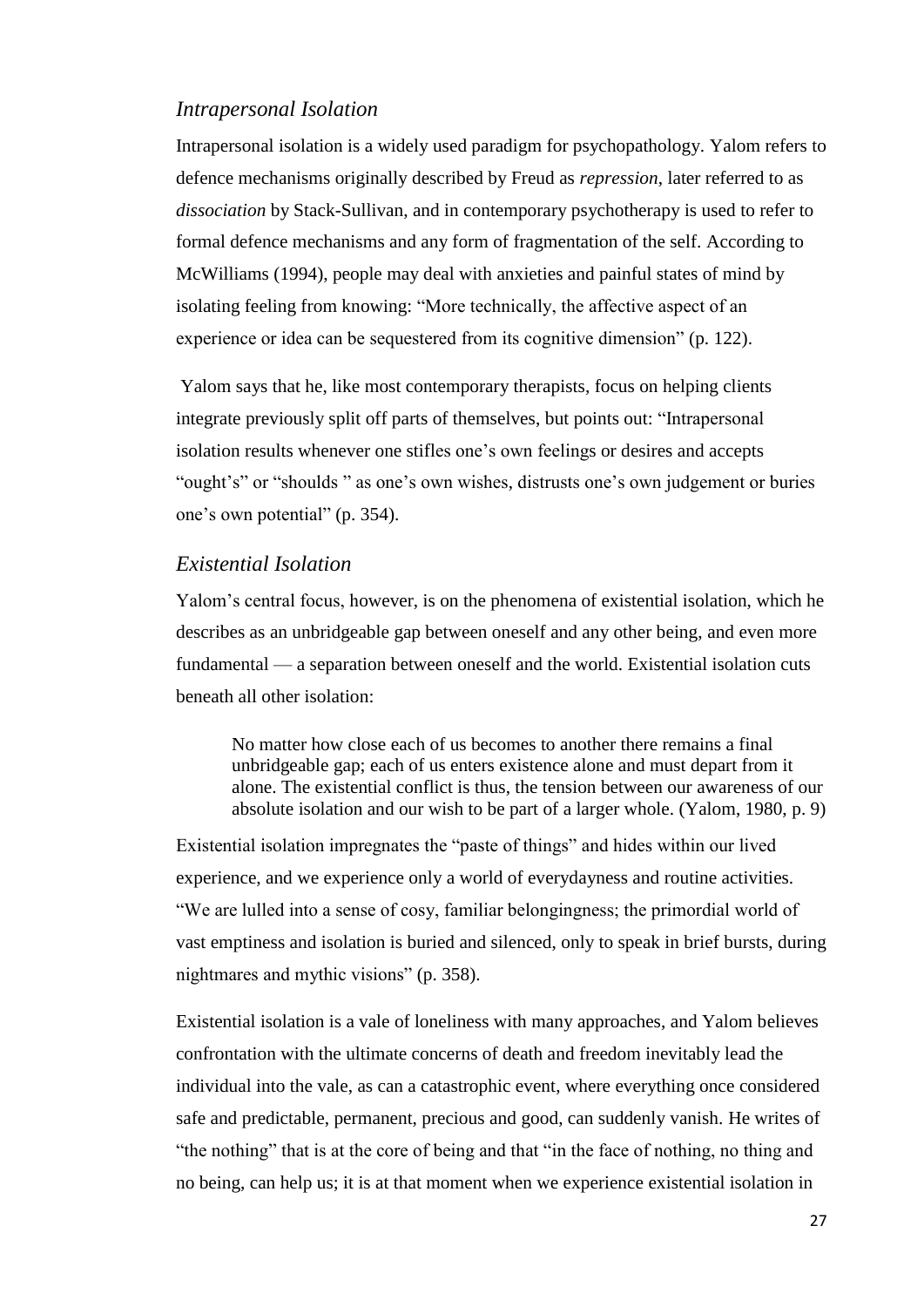its fullest" (p. 360). Indeed, Josselson (2008) comments, "Many people are in touch with their dread of existential isolation when they recognize the terror of feeling that there may be moments when no one in the world may be thinking of them" (p. 56).

He says, the phenomenon is experienced the most by those facing death; the time that one most realises that one was born alone, and must exit from the world alone. "We may want others to be with us at death, we may die for another, or for a cause but no one can, in the slightest degree, have ones solitary death taken from him or her" (2000, p. 1). According to Yalom, there is no solution to isolation, it is part of existence; we must face it and find a way to take it into ourselves.

#### <span id="page-32-0"></span>**Defences against Existential Isolation**

The experience of existential isolation produces a highly uncomfortable subjective state and, as is the case with any form of dysphoria, is not long tolerated by the individual. Furthermore, Yalom believes that both the terror of our existential isolation and the psychic defensive structures that we elaborate to assuage anxiety are generally unconscious actions. Defences work without respite because the isolation is deep within, but always waiting to be recognised. "Unconscious defences work on it and quickly bury it – out of the purview of conscious experience" (1980, p. 362).

According to Yalom, the major defences employed are usually relational in nature and he believes a fear of existential isolation is in fact the driving force behind many interpersonal relationships. He adds however, no relationship can eliminate existential isolation but our aloneness can be shared, and love can compensate for the pain of isolation. Citing Bach (1973), Yalom says, "Love is the answer when there is no question" (1980, p. 380). Hence, it is important for the therapist to think of love as an attitude, something characteristic of the lovers' orientation to the world, rather than in terms of the lovers' relationship to his or her love object.

Van Duerzen-Smith says love is a catchall word for a positive experience of intimate relating but it may have specific connotations for different people at different times.

A positive intimate relationship is only one of the many variations on the theme of relating and a rather one-sided way of looking at the world of others, especially when it comes to synonymous with an unctuousness that is neither realistic nor welcome. (1997, p. 116)

Yalom (1980) warns that when one's primary motive in engaging others is to ward off loneliness, then one has transformed the other into equipment: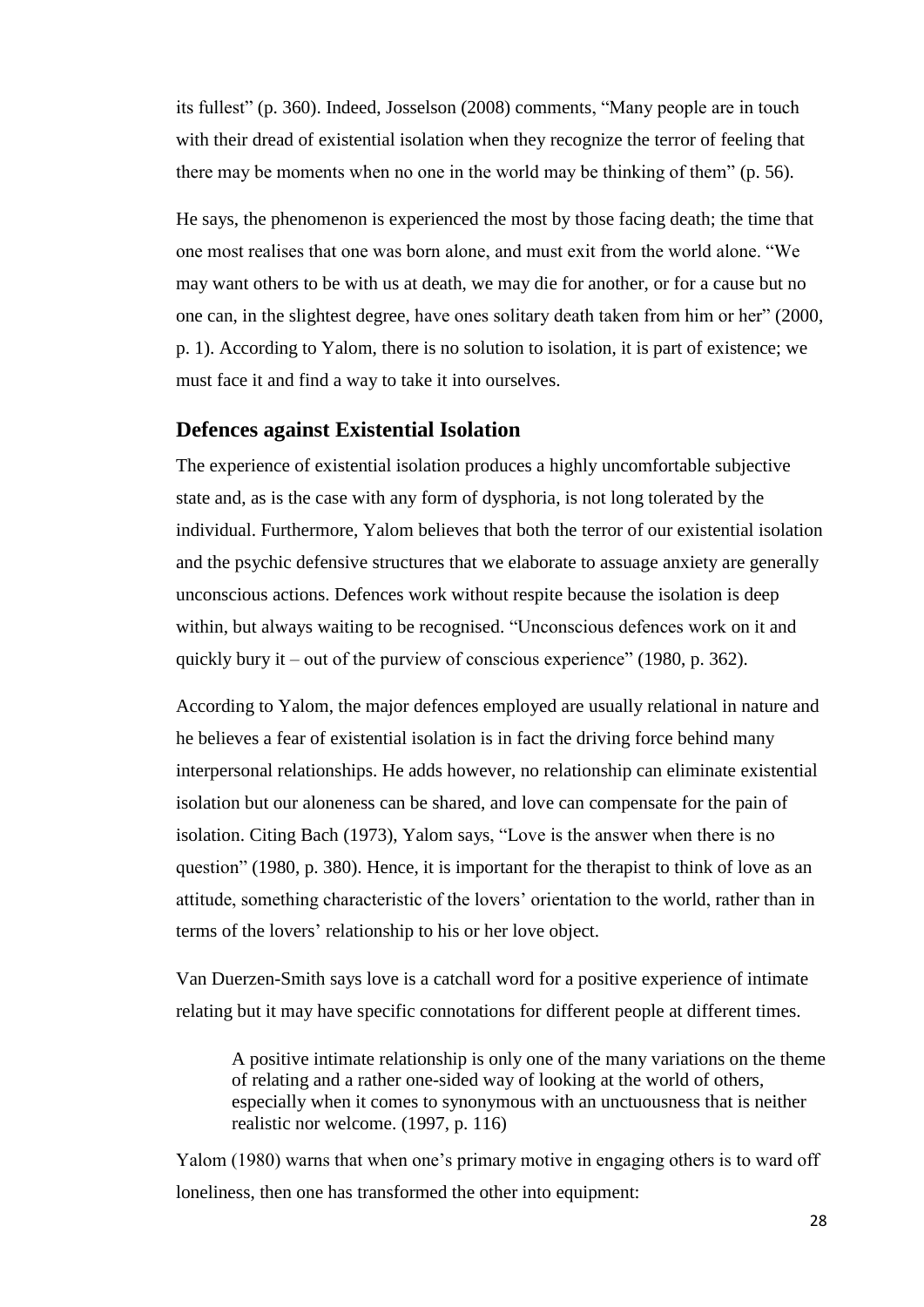Not infrequently two individuals will serve each other's primary function and, like socket and prong, fit snugly together. Their relationship may be so mutually functional that it remains stable; yet such an arrangement cannot help but be growth-stunting, since each partner is known, and knows the other, in only a partial manner. (p. 377)

Yalom points to the dilemma he calls *fusion-isolation* as a major existential developmental task, and believes that below insecure attachment lies the fear of isolation. His theory of *growth and existential isolation* can be described as a process of separating, individuating, being one's own person, becoming independent, of moving from physical dependency on the mother to emotional and physical dependency on other adults and "gradually establishing boundaries on where he or she ends and others begin" (1980, p. 361).

Yalom's theory aligns closely with that of attachment theorists such as Bowlby (1988) and Holmes (1996) for example, who recognised the need for a secure attachment in infancy and the potential negative effects of an insecure attachment. He writes, "A dissatisfying state of fusion-existence or too early or too tentative emergence leaves the individual unprepared to face the isolation inherently in autonomous existence" (1980, p. 362).

Not separating means one does not really grow up, but the toll of separating and growing is that one must confront isolation. However at this point, Yalom diverges from the traditional views of interpersonal psychology and the associated notions of security needs, attachment, self-validation, satisfaction of lust, or power. Instead, his view considers the role of relationships according to how they assuage the individual's fundamental and universal isolation, and the anxiety thus provoked.

# <span id="page-33-0"></span>**Psychopathology and Existential Isolation**

One of the paradoxes of increased self-awareness is that it breeds anxiety. In the following statement, Yalom describes *fusion* (or isolation-denial as he also views it), as being a very common phenomenon in relationships, and he explains the role it plays as a defence against isolation:

Fusion eradicates anxiety in a radical fashion — by eliminating self-awareness. The person who has fallen in love, and entered a blissful state of merger, is not self-reflective because the questioning lonely *I* (and the attendant anxiety of isolation) dissolve into the *we.* Thus one sheds anxiety but loses oneself. (1989, p. 11)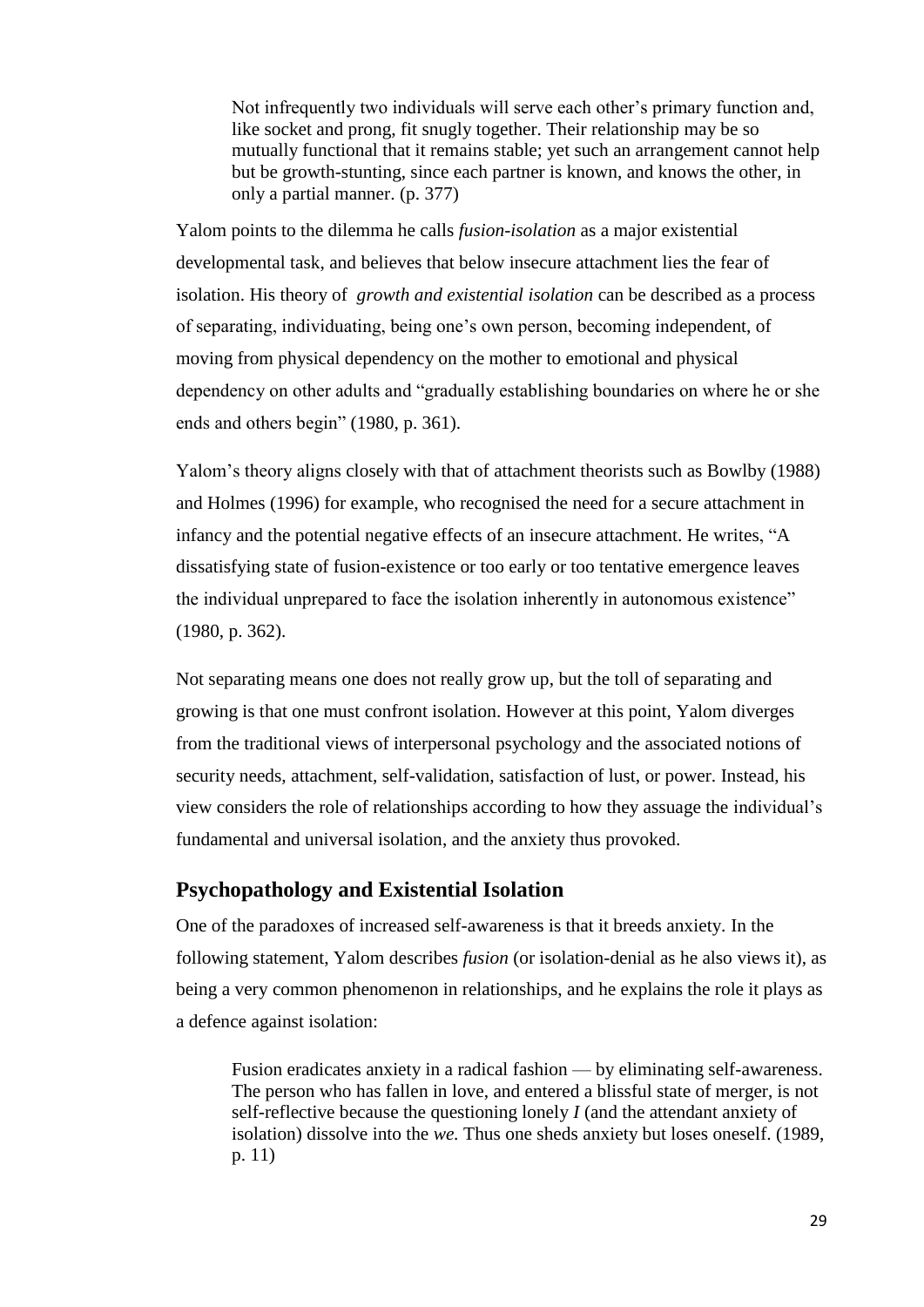Isolation illuminates the role of relationship. Yalom (1980) notes:

We try to escape the pain of existential isolation in a variety of ways: we soften ego boundaries and attempt to fuse with another....we take something from the other and it makes us feel larger, more powerful, or cherished. (1980, p. 385)

Hence, the individual is not *with* the other person, but instead *uses* the other person as equipment to serve a function, and consequently a mutually enriching relationship never occurs: "there is some form of misalliance, a relational miscarriage which can only stifle growth and evoke existential guilt" (1980, p. 386). In this way, the individual reaches out, not because he or she wants to, but because he or she has to; and the ensuing relationship is based on survival, not growth. Conversely, to relinquish a state of interpersonal fusion means to encounter existential isolation with all its dread and powerlessness.

Drawing from Maslow (1968), Buber (1970), and Fromm (1963), Yalom explains the difference between the interpersonal relations of the *growth-motivated* individual and the *deficiency-motivated* individual: "The growth- motivated individual is less dependent, less beholden to others, less needful of others' praise and affection, less anxious for honours, prestige and rewards" (p. 369). By contrast he says the *deficiency-motivated* individual, relates to others from the point of view of usefulness and citing Maslow, Yalom says, love is transformed into something else and resembles our relationships with "cows horses, and sheep, as well as with waiters, taxi drivers, porters, policemen, or others whom we use" (1980, p. 369).

#### <span id="page-34-0"></span>*Other Common Defences / Psychopathologies Associated with Existential Isolation*

- $\bullet$  A constant searching for love by searching for love, the neurotic individual flees from the dimly recognised sense of isolation and hollowness at the centre of being. The solution is doomed to fail because one misidentifies the problem. One considers it that one is involved, whereas in actuality it is that one is unable to love.
- $\bullet$  Existing only in the eyes of others if one cannot affirm oneself, then one continually needs affirmation by the other to feel alive. Thus, one often becomes the object of the other and neither ever feels wholly known by the other.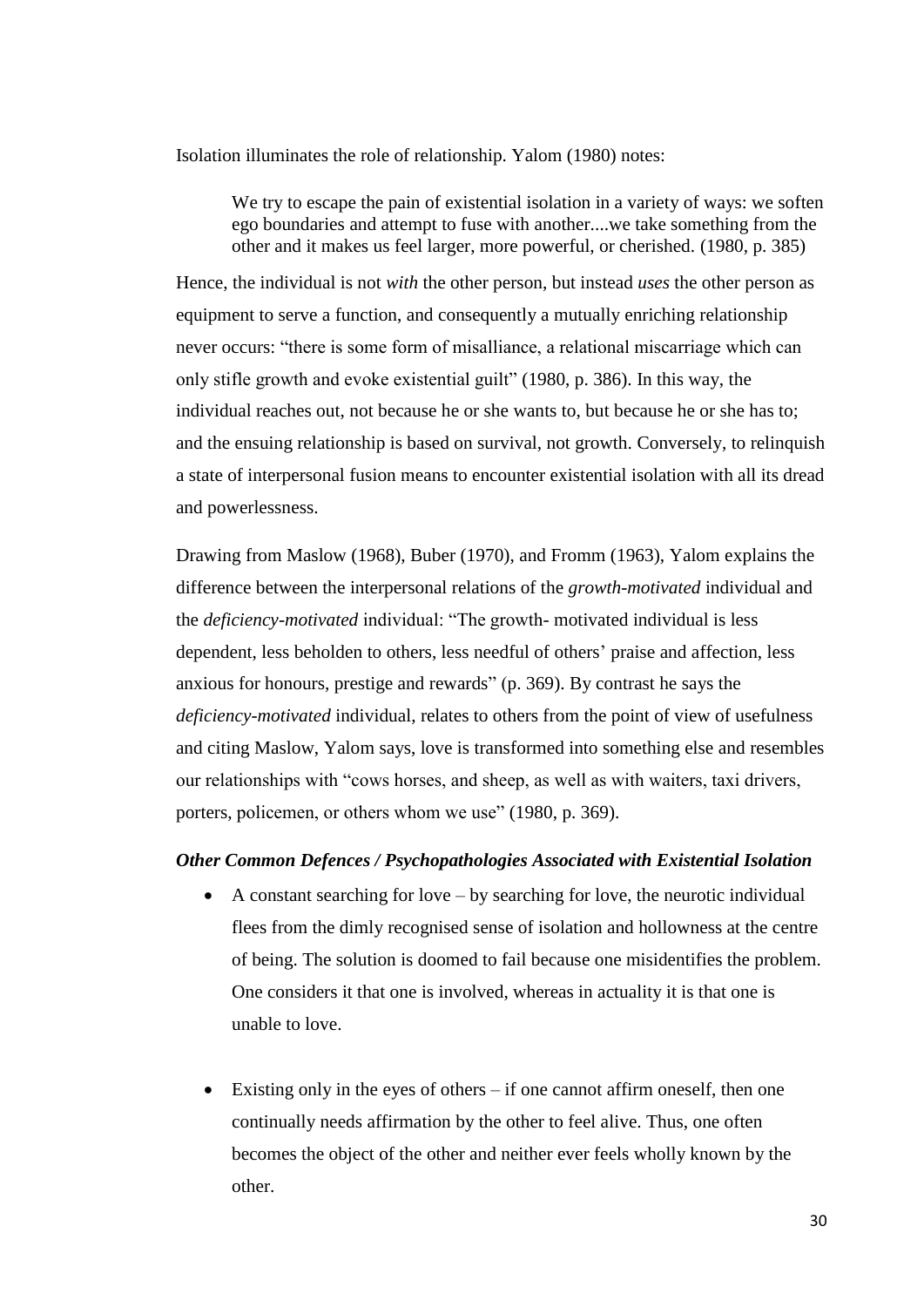- Enduring unsatisfactory relationships often the terror of being alone is more unbearable than enduring an unsatisfactory relationship. One may sacrifice happiness for the illusion that one belongs to someone or somewhere.
- Compulsive sexuality promiscuous sexual coupling, offers a powerful, but temporary respite to the lonely individual; however the sexually compulsive neither knows nor truly engages with the other.
- The ultimate rescuer there is an overlap between the concept of escaping existential isolation through fusion in relationships and the concept of escaping the terror of death through belief and immersion of oneself in an ultimate rescuer. Common is immersion with an organised religion, placing one's belief in an entity, a higher being, and adopting unconditionally, the accompanying belief systems.
- Putting the needs of others first this may be with one's family, children, friends, job, sports team, a cause or project. In this case one puts the needs of others first perhaps to the detriment of oneself as a means of avoiding the horror of confronting existential isolation.

Those who are likely to extend themselves continuously and in an authentic fashion towards others, will through the peopling of their inner world experience a tempering of their existential anxiety and be able to reach out to others in love, rather than to grasp at them in need. Indeed, "a full caring relationship is a relationship to another, not to any extraneous figure from the past or the present. Transference, parataxic distortions, ulterior motives and goals – all must be swept away before an authentic relationship with another can prevail" (Yalom I. D., 1980, p. 381). Rather, he says love is not a specific encounter, but an attitude and a problem of not being loved is more often than not a problem of not loving.

## <span id="page-35-0"></span>**Lessons for Practice**

Yalom strongly endorses the notion that an authentic relationship must develop between the therapist and client. He warns, "the powerful temptation to achieve certainty through embracing an ideological school and a tight therapeutic system is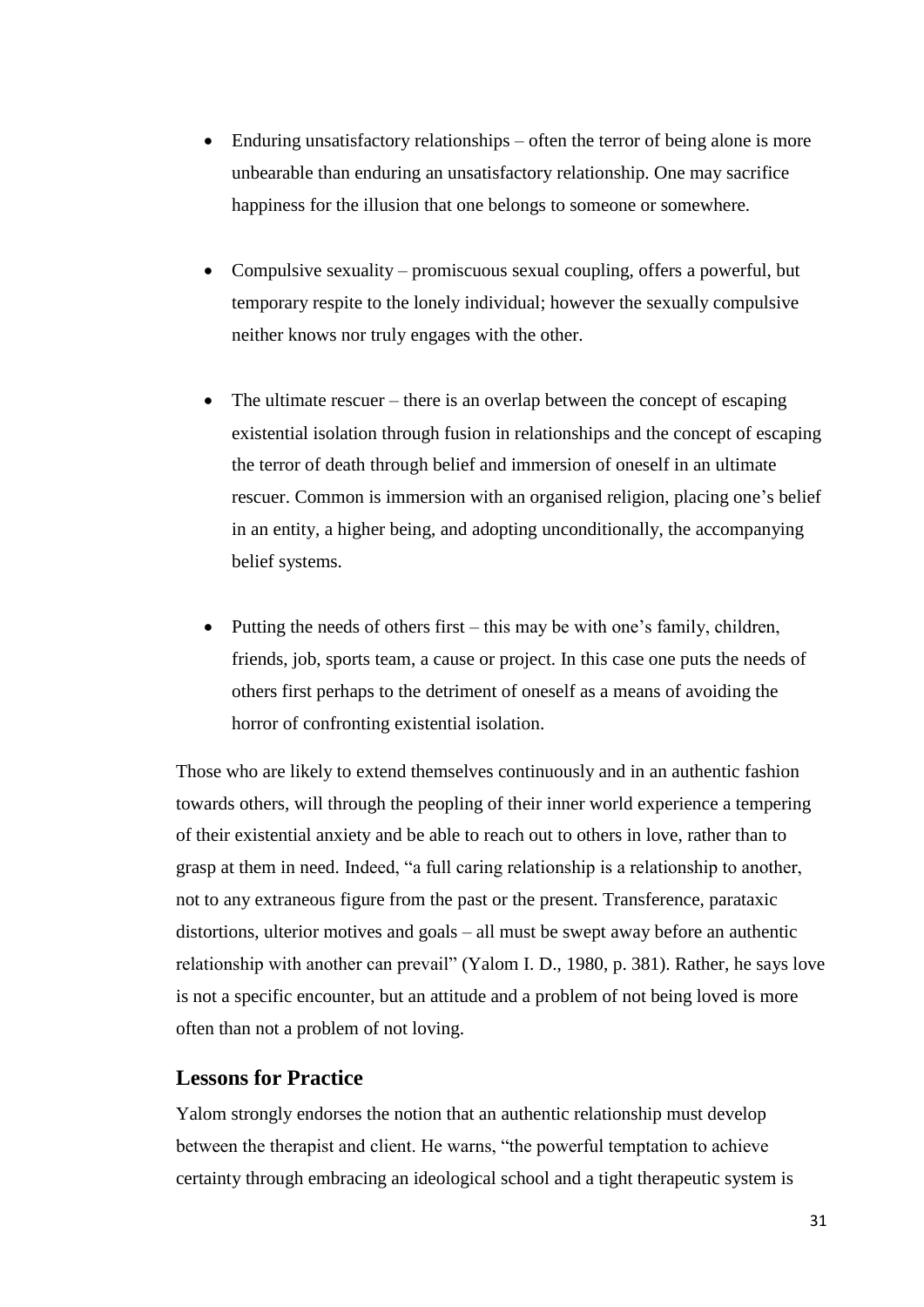treacherous: such belief may block the uncertain and spontaneous encounter necessary for effective therapy" (1989, p. 13). Rather, he speaks of creating a *real* relationship, noting:

The therapist, out of the depth of the relationship, helps the patient to face isolation and to apprehend his solitary responsibility for his own life – that is the patient who has created his life predicament and that, alas, it is the patient and no one else, and who can alter it. (1980, p. 406)

Yalom warns that the patient will often attempt to deal with feelings of isolation by attempting fusion with the therapist, via duplicity, ingenuousness, or transference. This may consist of both distorted perception and behaviour toward the therapist. An important part of the therapeutic task, therefore, consists of helping the patient confront isolation, an enterprise that may at first generate anxiety, but ultimately catalyses personal growth. "It is the facing of aloneness that ultimately allows one to engage with another deeply and meaningfully" (1980, p. 362).

Yalom believes a fundamental fact that the client must discover in therapy is that, although an interpersonal encounter may temper existential isolation, it cannot eliminate it. Clients who grow in psychotherapy learn not only the rewards of intimacy, but also its limits; they learn what they cannot get from others. "Optimally, he or she learns from the fullness of the encounter that patient and therapist and everything else are brethren in their humanness and their irrevocable isolation" (1980, p. 407). Hence, in discussing the importance of authenticity in the relationship for the existential therapist, Yalom says that when technique is made paramount everything is lost because the very essence of the authentic relationship is that one does not manipulate but turns towards another with one's whole being.

While applauding the work of Carl Rogers (1961) and his *Person Centred* approach, Yalom expresses concern about unconditional empathy and positive regard as a characteristic of the therapist's behaviour. According to Yalom, empathy is often presented as a technique, as something the therapist 'does' in therapy and says clients benefit enormously simply from being fully seen and fully understood. Furthermore, he says the therapist must help clients to develop a capacity for empathy themselves.

"Keep in mind that our patients generally come to see us because of their lack of success in developing and maintaining gratifying interpersonal relationships, many fail to empathise with the feelings and experiences of others" (2002, p. 23).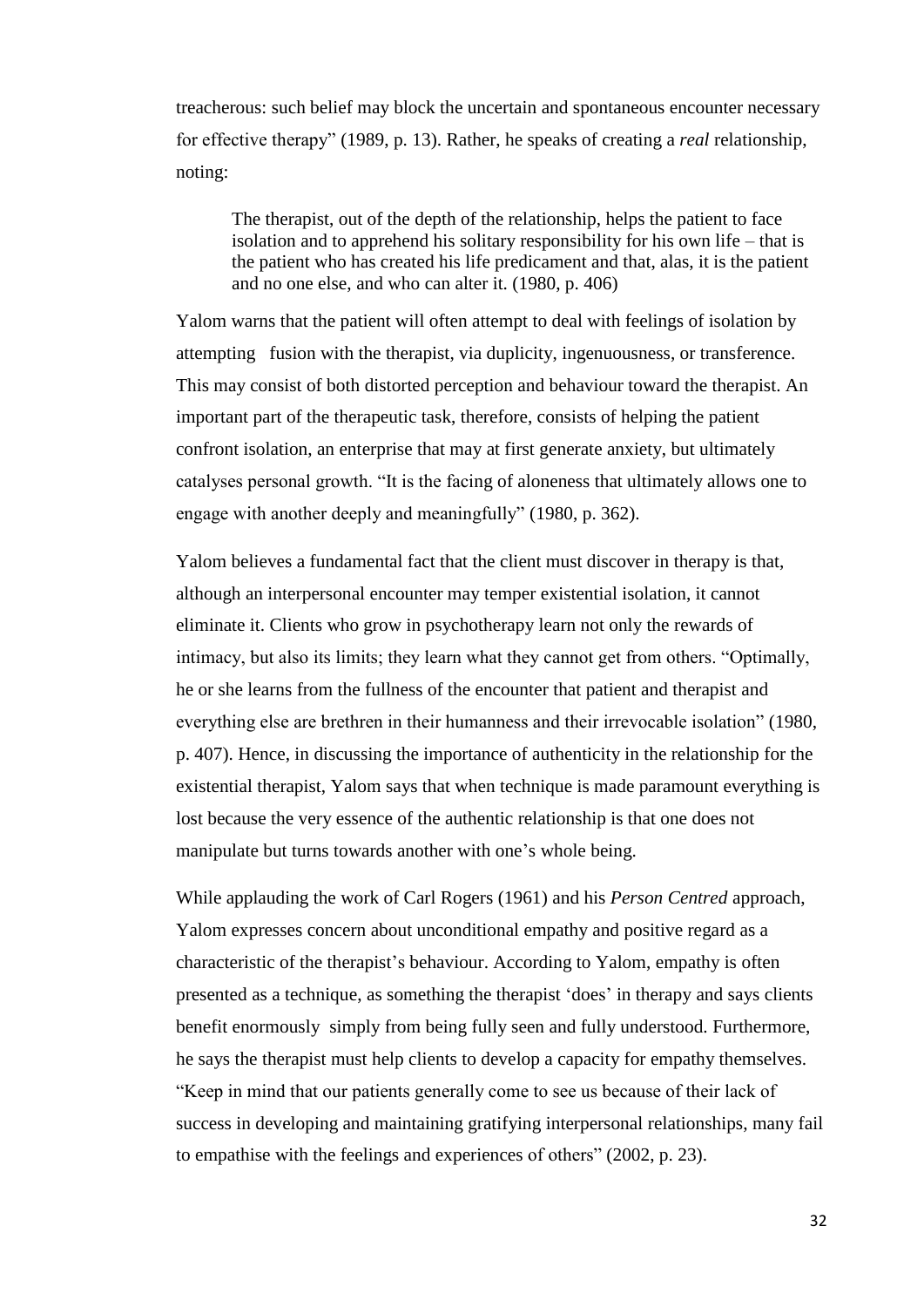With regard to therapist self-disclosure, Yalom (2002) writes, "There is every good reason to reveal oneself to the patient and no good reason for concealment" (p. 84). He points out however, that therapist self-disclosure must always be for the benefit of the client and notes that Rollo May (1969), who used the Greek word *agape*, meaning a love that is devoted to the welfare of the other. "Self-expression on the part of the therapist, or total honesty, or spontaneity, may be a virtue in itself, but each is secondary to the overriding presence of agape" (1980, p. 414).

Yalom contrasts the existential approach of therapist transparency with that of the analytic movement and the view that therapists should maintain distance and objectivity. He says Freud's opinion was that the therapist who has ceased to be objective will lose control of the situation and be swept along by what the patient wishes rather than by what a patient requires. "So, in Freud's view, if therapists open themselves up to patients and involve themselves in normal human intercourse, they will sacrifice objectivity and, hence, effectiveness" (1980, p. 411). In Yalom's experience, this fear is unwarranted. Yalom (1976) often expresses his here-and-now feelings to his clients, although he says that he has rarely found the need, nor considers it helpful to reveal details of his current or past personal experience:

If therapist disclosure were to be graded on a continuum, I am certain that I would be placed on the high end. Yet I have never had the experience of disclosing too much. On the contrary, I have always facilitated therapy when I have shared some facet of myself. (2002, p. 91)

Krug (2007) endorses Yalom's stance and says of him, "One of Yalom's most significant contributions to psychotherapy is his meticulous examination of how a therapist can cultivate an intimate, interpersonal relationship with a client, using the here-and-now method (p 151).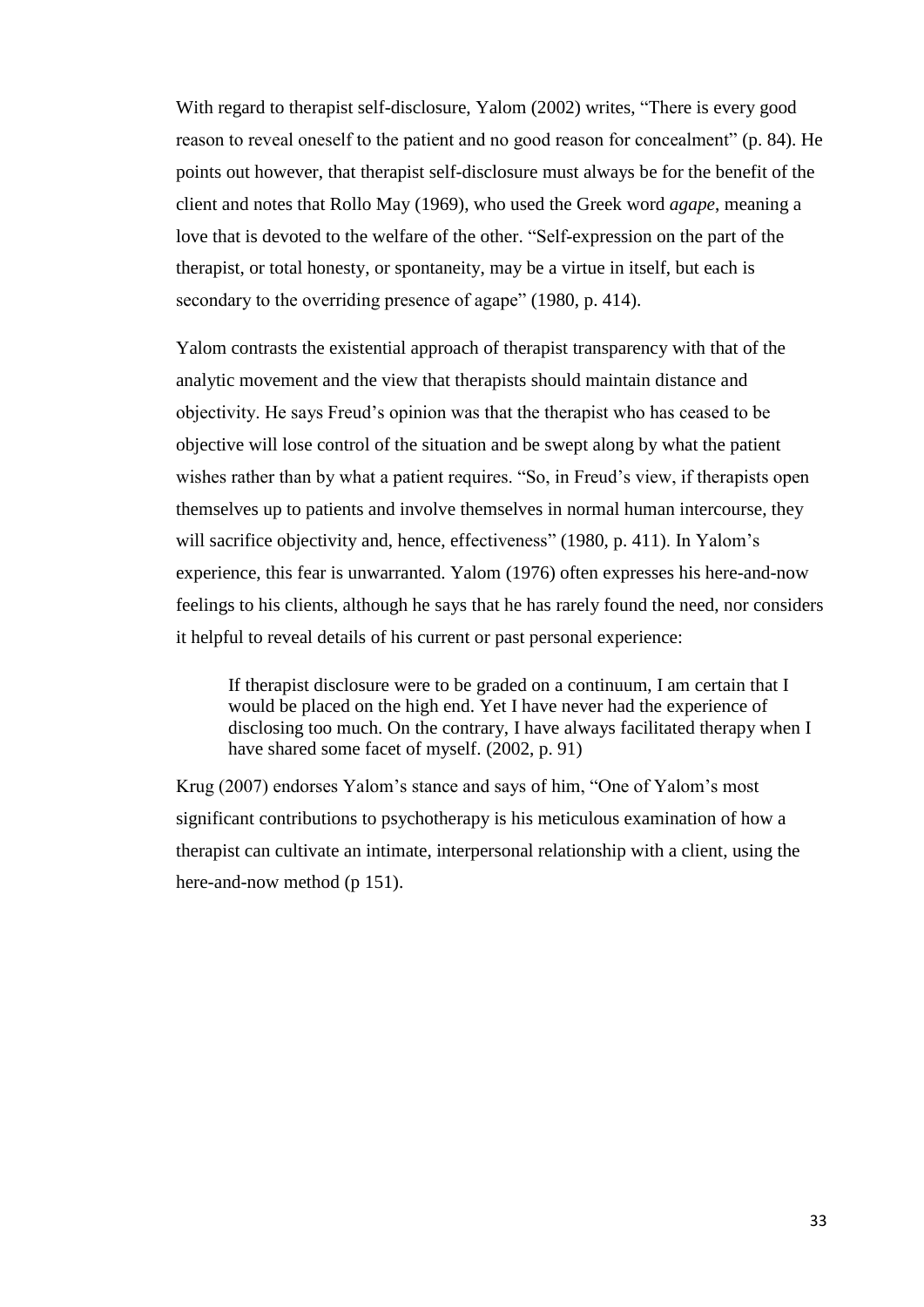### **CHAPTER SIX: MEANINGLESSNESS**

<span id="page-38-0"></span>*Life is a gift. Take it, unwrap it, appreciate it, use it, and enjoy it. Hegel (1770-1831)*

#### <span id="page-38-1"></span>**Yalom's Theory of Existential Meaninglessness**

What is the meaning of life? Why do we live? Why were we put here? What do we live for? What do we live by? If we must die, if nothing endures, then what sense does anything make? In the fourth ultimate concern Yalom raises these questions and theorises, *meaning-in-life* is an important psychological construct; one that relates deeply to all of us, to the point of being a matter of life and death. "The human being seems to require meaning. To live without meaning, goals, values, or ideals, seems to provoke considerable distress. In severe form it may lead to the decision to end one's life" (1980, p. 422).

Frankl (1977) writes that a lack of meaning creates the paramount existential stress an existential sickness: "As to the feeling of meaninglessness, per se, it is an existential despair and a spiritual distress rather than an emotional disease or a mental illness" (p. 141). Bruce, Schreiber, Petrovskaya and Boston ( 2011), describe existential distress as a condition of morbid suffering in patients and may include concerns related to hopelessness, futility, meaninglessness, disappointment, remorse, death anxiety and a disruption of personal identity.

Drawing on early existential philosophy, Yalom says there is a dilemma in our human need to have meaning in life, as we exist in a universe that has no inherent meaning:

An existential position holds that the world is contingent – that is , every that is could as well have been otherwise; that human beings constitute themselves , their world, and their situation within that world; that there exists no "meaning," no grand design in the universe, no guidelines for living other than those the individual creates. (1980, p. 423)

Yalom adds that when one is unable to find a coherent pattern or explanation, feelings of dysphoria are experienced; one feels annoyed, dissatisfied, and helpless.

Yalom reiterates his definition of existential meaning as when one possesses a sense of coherence and purpose in life, and he clarifies a point of difference to the questions "What is the meaning of life?" and "What is the meaning of my life?" He draws on philosophical terms to help explain. The latter he regards as a *terrestrial meaning*, and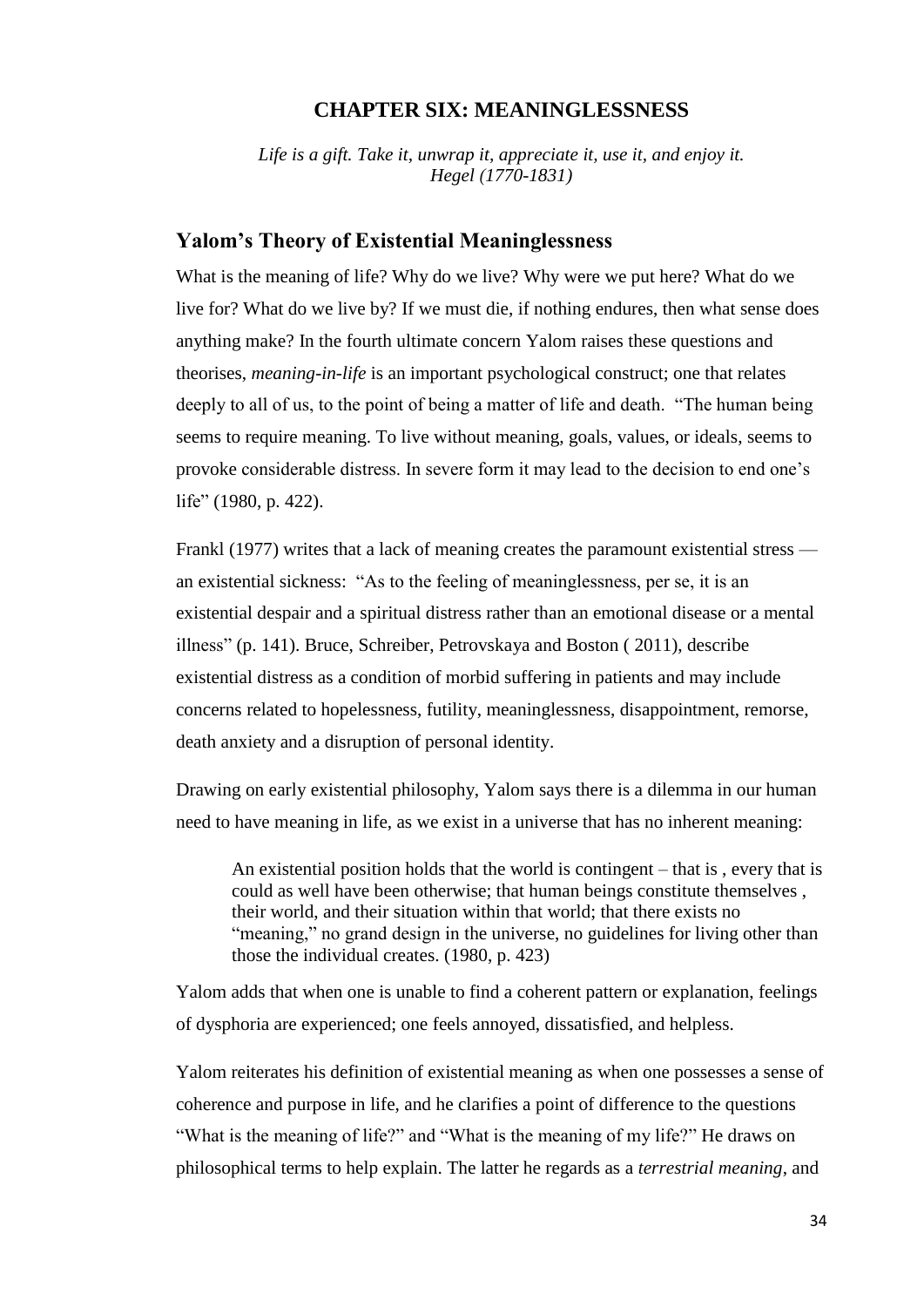says it embraces purpose: "One who possesses a sense of meaning, experiences life as having some purpose or function to be fulfilled, some overriding goal or goals to which to apply oneself" (1980, p. 423). In contrast, meaning of life connotes a *cosmic meaning* and implies some design existing outside of the individual, to some magical or spiritual order of the universe and is therefore in conflict with the existential concepts of freedom and responsibility.

## <span id="page-39-0"></span>**Cosmic Meaning - Religion**

According to Yalom, the Judeo-Christian religious tradition has offered the Western world a comprehensive meaning–schema, based upon the principle that the world and human life are a part of a divinely ordained plan. He writes, "The individual being's meaning–in–life is divinely ordained: it is each human being's task to ascertain and to fulfil God's will" (1980, p. 424). However, he says, the cosmic meaning afforded by a religious worldview allows a vast number of interpretations. For example, a fundamentalist approach holds that God's meaning is contained in the scriptures and one must live closely by instructions of the holy word. Others insist that one only need faith but one must rely on hints or guesses of how to fulfil God's will.

Szasz (1994) writes, "religion is the denial of the human foundations of meaning and of the finitude of life; this authenticated denial lets those who yearn for a theomythological foundation of meaning reject the reality of death to theologize life" (p. 35). Frankl (1977) also challenges the concept of religion as panacea to the existential challenges that face mankind. He says:

Although religion may have a very positive psychotherapeutic effect on the patient, its intention is in no way a therapeutic one. Religion is not an insurance policy for a tranquil life, for maximum freedom from conflicts, or for any other hygienic goal. (p. 72)

Yalom (1980) refers to another view of cosmic meaning, which "stresses that life be dedicated to emulating God. God represents perfection, and thus the purpose of life is to strive for perfection" (p. 425). He describes Jung as being imaginative in his interpretation of Christianity and for holding a cosmic meaning for man: "Jung, for example, had a deeply committed religious outlook and believed no one can be healed or find meaning unless one regains one's religious outlook" (p. 425). However, Yalom (2008) goes on to state:

My approach assumes that life (including human life) has arisen from random events; that we are finite creatures; and that, however much we desire it, we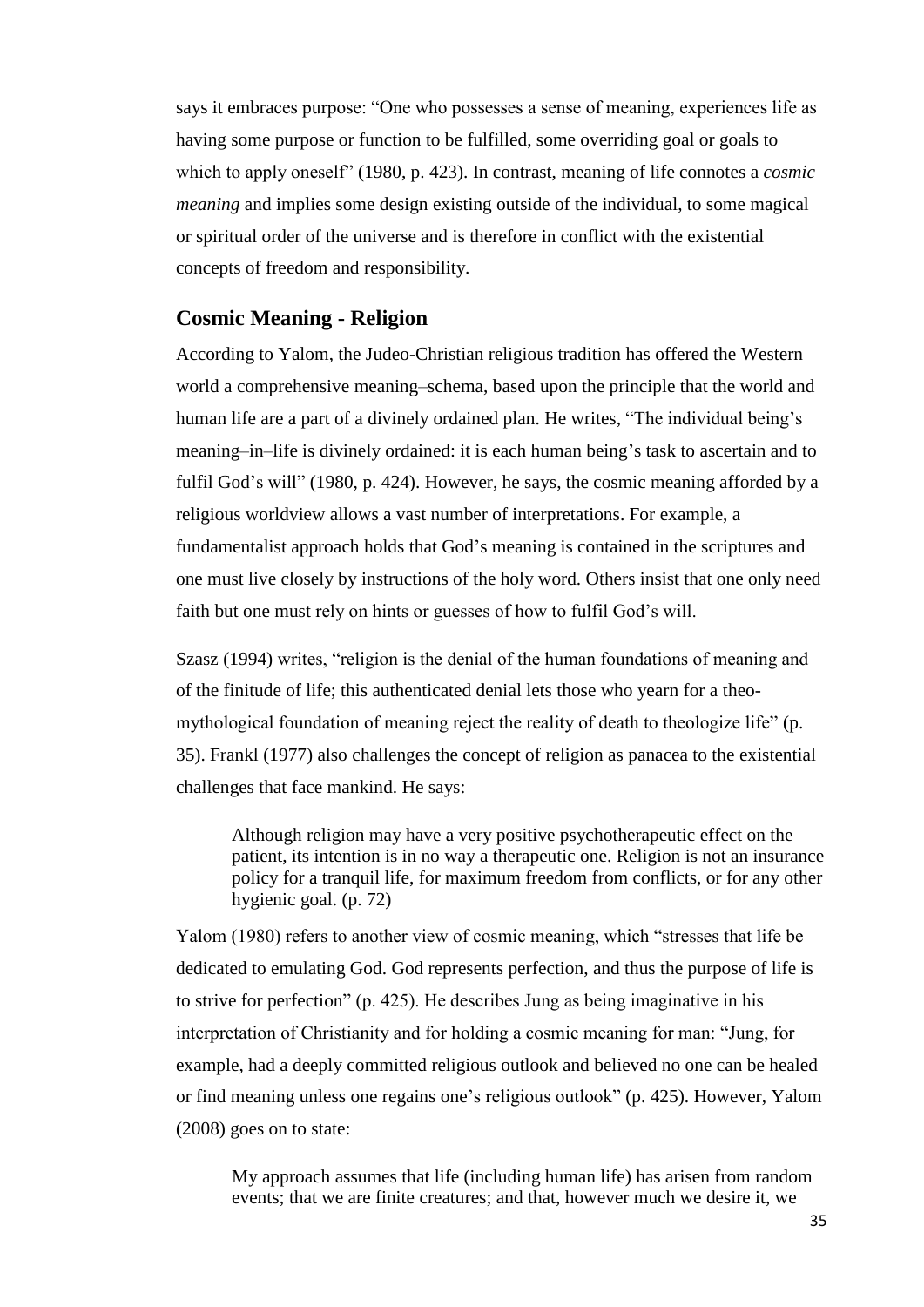can count on nothing besides ourselves to protect us, to evaluate our behaviour, to offer a meaningful life schema. We have no predestined fate, and each of us must decide how to live as fully, happily, and meaningfully as possible. (p. 187)

#### <span id="page-40-0"></span>**Personal Meaning in the Absence of Cosmic Meaning**

Yalom (2000) acknowledges the difficulty humankind faces in its attempts to find meaning in the absence of comforting external structures such as religion, but questions the idea that one's sense of spirituality must also be absent. Cornett (1998) expresses a similar view:

Spirituality is such a broad and nebulous concept that it seems to have often intimidated those who would place it in a context for discussion. This, along with the general sense of confusion that equates spirituality with religion, creates unease for many psychotherapists and has kept spirituality at the periphery of clinical thinking. (p. 21)

Van Duerzen-Smith (1997) agrees and says a confession to atheism or agnosticism does not necessarily mean the absence of a system of meaning and value at the foundation of one's existence.

Yalom proposes that human beings are comforted by the belief that there is some super-ordinate and coherent pattern to life. They have a pre-ordained role to play within that pattern and such meaning systems cannot be relinquished without some substitute. He asks, "Perhaps we can forgo the question, why do we live? But it is not easy to postpone the question, How shall we live? " (1980, p. 427). He provides some suggestions in answer to those questions:

*Self-Actualisation –* Yalom quotes Maslow (1968) who said man possesses a hierarchy of inbuilt motives and he lives in order to fulfil his potential, and writes "Maslow takes the position that actualisation is a natural process , the basic organismic process in the human being, and will take place without the aid of any social structure" (1980, p. 438).

*Altruism* – Serving others, participating in charity, leaving the world a better place to live. "Altruism constitutes an important source of meaning for psychotherapists – and of course all helping professionals" (1980, p. 433).

*Dedication to a Cause* – To a family, a country, a political or educational cause, or a perhaps a scientific venture. "It must if it is to give life meaning, lift the individual out of himself, and make him a co-operating part of a vaster scheme" (1980, p. 434).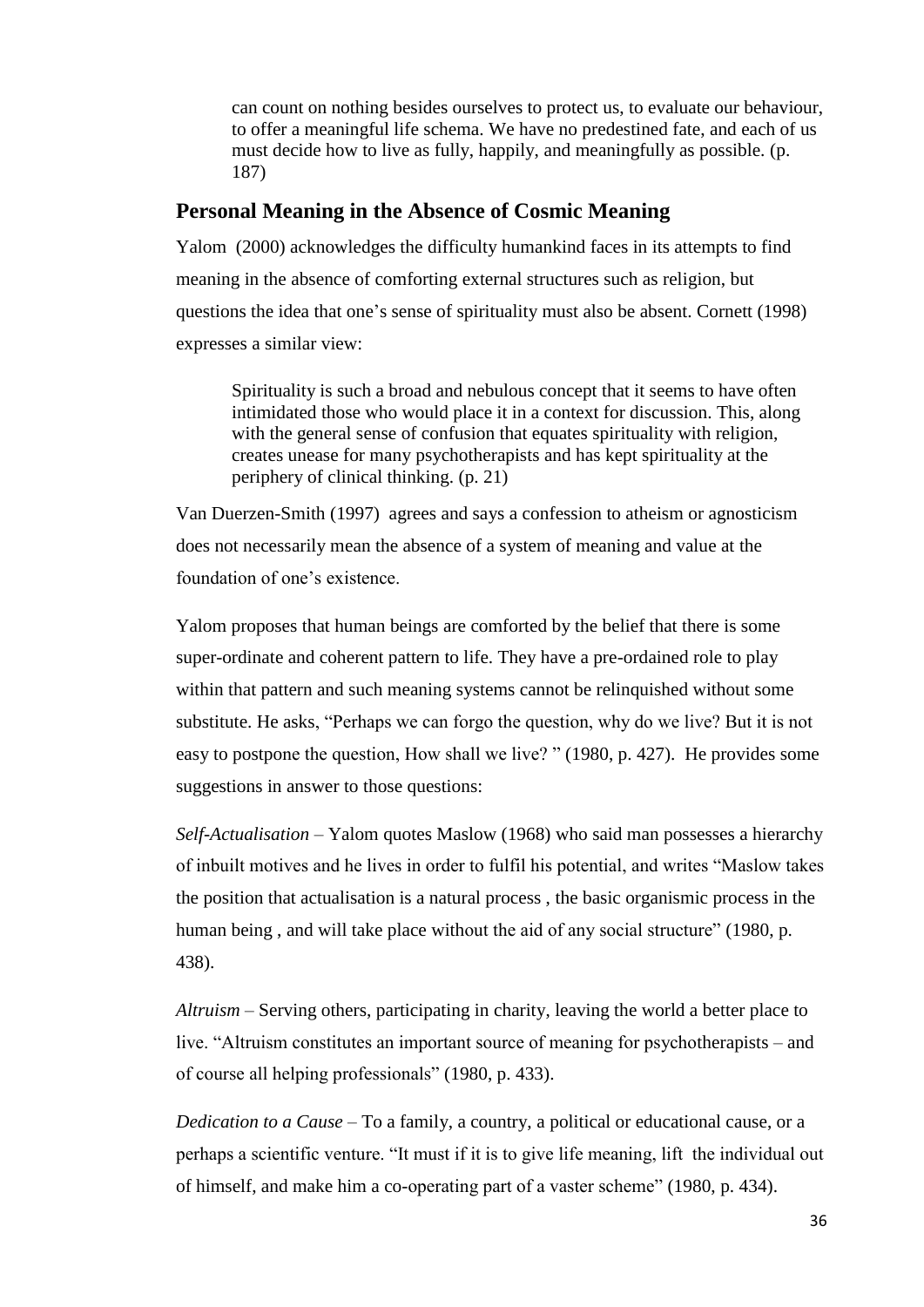*Creativity –* In all respects, from an artistic perspective to one's approach to work, play, and relationships. "Creativity overlaps with altruism in that many search to be creative in order to improve the condition of the world, to discover beauty, not only for its own sake but for the pleasure of others" (1980, p. 436).

*The Hedonistic Solution –* Here the purpose to life is to simply live fully, to retain one's sense of astonishment at the miracle that is life, and to search for pleasure in the deepest possible sense. "The hedonistic frame of reference is formidable because it is elastic and can include each of the other meaning schemes within its generous boundaries" (1980, p. 437).

## <span id="page-41-0"></span>**Psychopathology and Existential Meaninglessness**

Yalom draws from the works of Maddi, Frankl, and Hobbs to describe different types of pathology that may result from one's experience of existential meaninglessness. For example, Maddi felt "existential sickness" stems from comprehensive failure in the search for meaning in life and an "existential neurosis" in which the cognitive component is meaninglessness, or a chronic inability to believe in the truth, importance, usefulness, or interest value of any of the things that one is engaged in or can imagine doing (1980, p. 421). Citing Hobbs (1962), Yalom (1980) writes:

Contemporary culture often produces a kind of neuroses different from that described by Freud. Contemporary neuroses are characterized not so much by repression and conversion, not by lack of insight but lack of a sense of purpose, of meaning to life. (p. 421)

According to Yalom, meaning is rarely mentioned as a clinical entity because it is generally considered a manifestation of some other primary and more familiar clinical syndrome.

Cornett (1998) cites Rollo May (1953), who noted that so many of his clients suffered depressive states, characterised by a sense of emptiness and meaninglessness, that he subsequently labelled the  $20<sup>th</sup>$  century, the "Age of Emptiness". Cornett himself adds,

If pressed, more insightful clients acknowledge a sense of emptiness that goes along with traditionally conceived depressive symptoms. This type of empty depression reflects a deeply felt deficit in the ability to attach meaning to one's life. Faced with such an existential dilemma, it is not at all surprising that one would feel despair and hopelessness, the hallmarks of today's depression. (p. 23)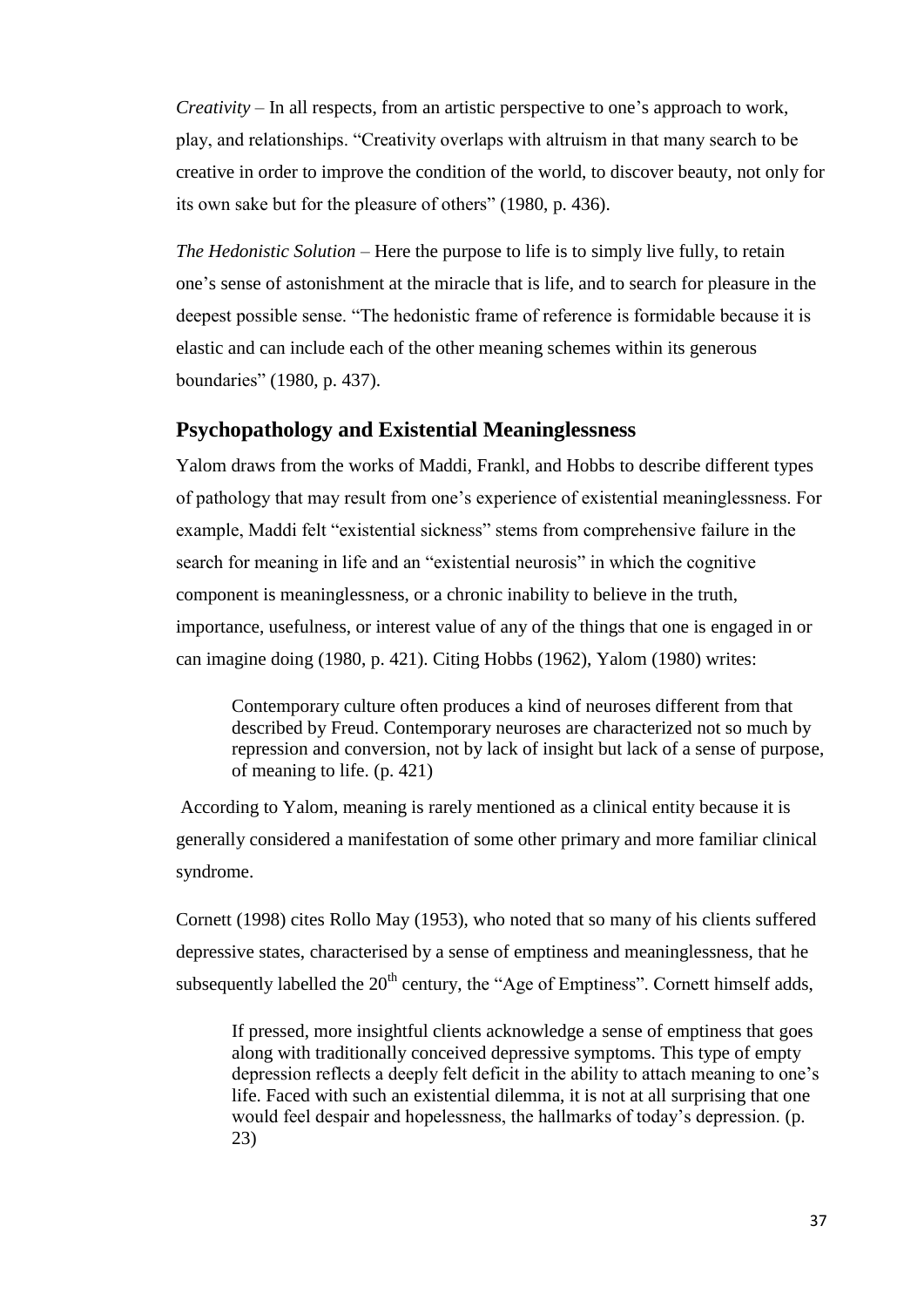Basch (1980) considered the numerous symptoms of depression, as an attempt to circumvent helplessness and an attempt to gather assistance to help restore meaning and direction to life. "The hallmark of depression is the sense or the attitude that life is meaningless — an indication that the perception of the self is no longer a unifying focus for ambitions or ideals" (Basch, 1980, p. 135).

Yalom cites Frankl (1972), whose theory proposes that two stages exist in the syndrome of meaninglessness. The first stage is the *existential vacuum,* which is characterised by a subjective state of boredom, apathy, and emptiness. One feels cynical, a lack of direction and questions the point of life. One may have free time but there is nothing one feels compelled to do. Frankl named the second stage, *existential neurosis* and says symptomatic manifestations such as alcoholism, depression, obsessionalism, delinquency, hyperinflation of sex, or dare-devilry for example, will "rush in to fill the vacuum"  $(1980, p. 450)$ .

According to Frankl, modern mans dilemma is that one is not told by instinct what one *must* do, or any longer by tradition what one *should* do. Nor does one know what one *wants* to do. Two common behavioural reactions to this crisis of values are conformity (doing what others do) and submission to totalitarianism (doing what others wish) (1980, p. 450).

## <span id="page-42-0"></span>**Lessons for Practice**

Yalom asks the question, where in the professional training curriculum does the trainee therapist learn about the development of a sense of life meaning, or about the psychotherapeutic strategy available to assist patients in crisis of meaning? Moreover, he says few clinicians (apart from Frankl), have made any substantial contributions to the role of meaning in psychotherapy and that virtually none, in their published work, have maintained a clinical interest in this area. He asks, "Is it because meaninglessness is so frequently a compound or derivative (rather than an elemental) concern and appropriate therapist techniques have been developed and described elsewhere in appropriate contexts?" (1980, p. 470).

He says the first step is for the therapist is to reformulate the client's complaint of meaninglessness in order to discover the presence of contaminating issues. He adds that not only does death anxiety masquerade as meaninglessness, but also the anxiety stemming from awareness of freedom and isolation can also frequently be confused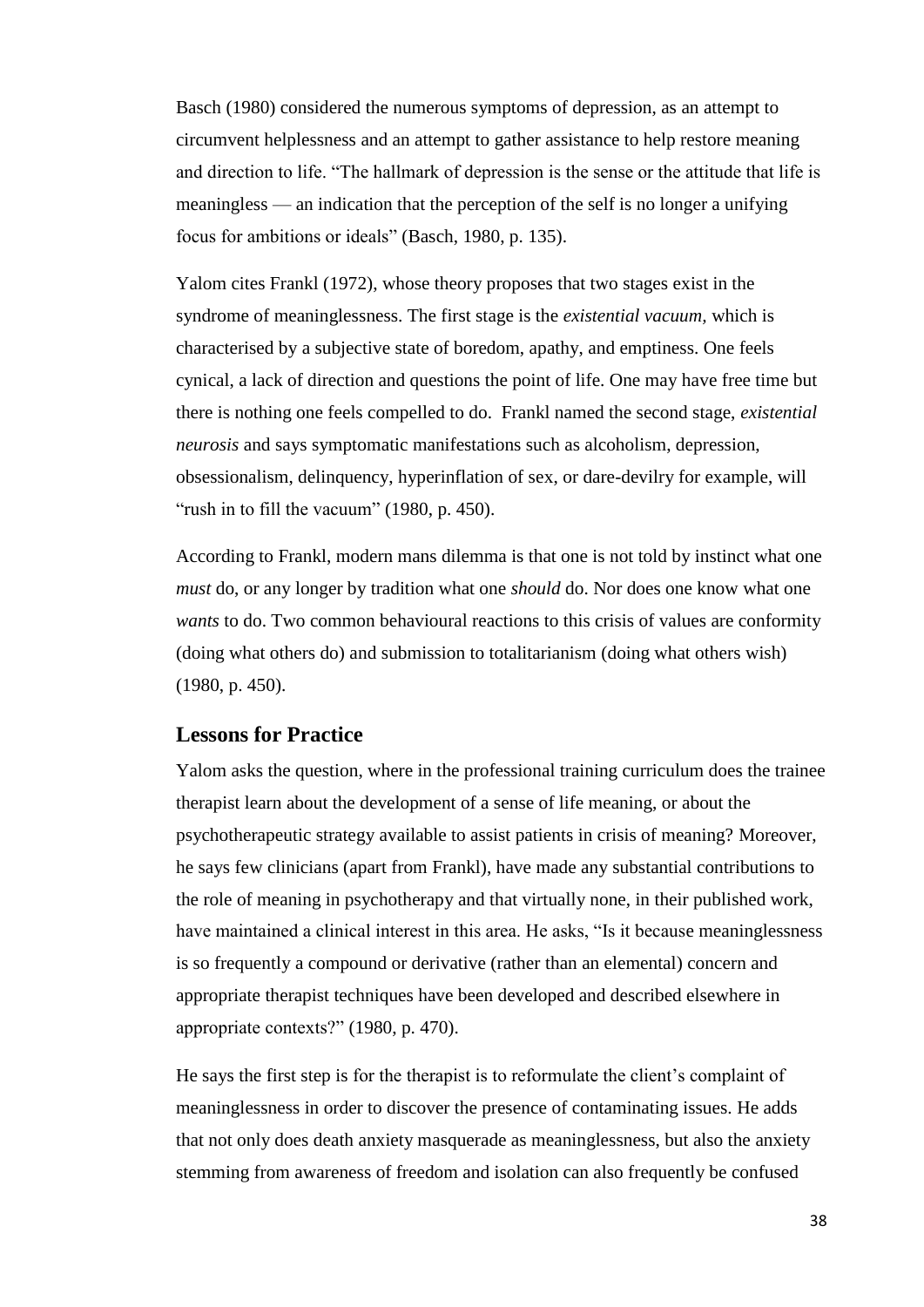with the anxiety of meaninglessness. Furthermore, unlike the strategies proposed for the ultimate concerns, death, freedom, and isolation, Yalom says the therapeutic approach for addressing meaninglessness is very different. He suggests an oblique approach is required:

What we must do is plunge into one of many possible meanings, particularly one with a self-transcendent basis. It is engagement that counts, and we therapists do most good by identifying and helping to remove the obstacles to engagement. The question of meaning in life is, as the Buddha taught, not edifying. One must immerse oneself into the river of life and let the question drift away. (2002, p. 138)

#### <span id="page-43-0"></span>**Engagement**

Yalom advocates engagement as the most important therapeutic answer to meaninglessness but points out that meaning, like pleasure, is best pursued indirectly. "Meaning ensues from meaningful activity: the more deliberately we pursue it, the less likely are we to find it" (1989, p. 12).

#### Furthermore:

Engagement is the therapeutic answer to meaninglessness, regardless of the latter's source. Wholehearted engagement in any of the infinite array of life's activities not only disarms the galactic view but enhances the possibility of one's competing the patterning of events of one's life in some coherent fashion. (1980, p. 482)

Yalom describes an existential dilemma — a being who searches for meaning and certainty in a universe that has neither — and says this has tremendous relevance for psychotherapy. He explains that therapists face considerable uncertainty every day in their work and, they too are exposed to uncertainty. Furthermore, therapists must recognise that ultimately the experience of the client is unyieldingly private and unknowable.

His advice is that practitioners increase their sensitivity to the issue, to listen differently and become mindful of the importance of meaning in the lives of the individual. Therapists must wonder, implicitly or explicitly, about the patient's belief systems, to inquire deeply into the loving of another, ask about long-range hopes and goals, and explore creative interests and pursuits.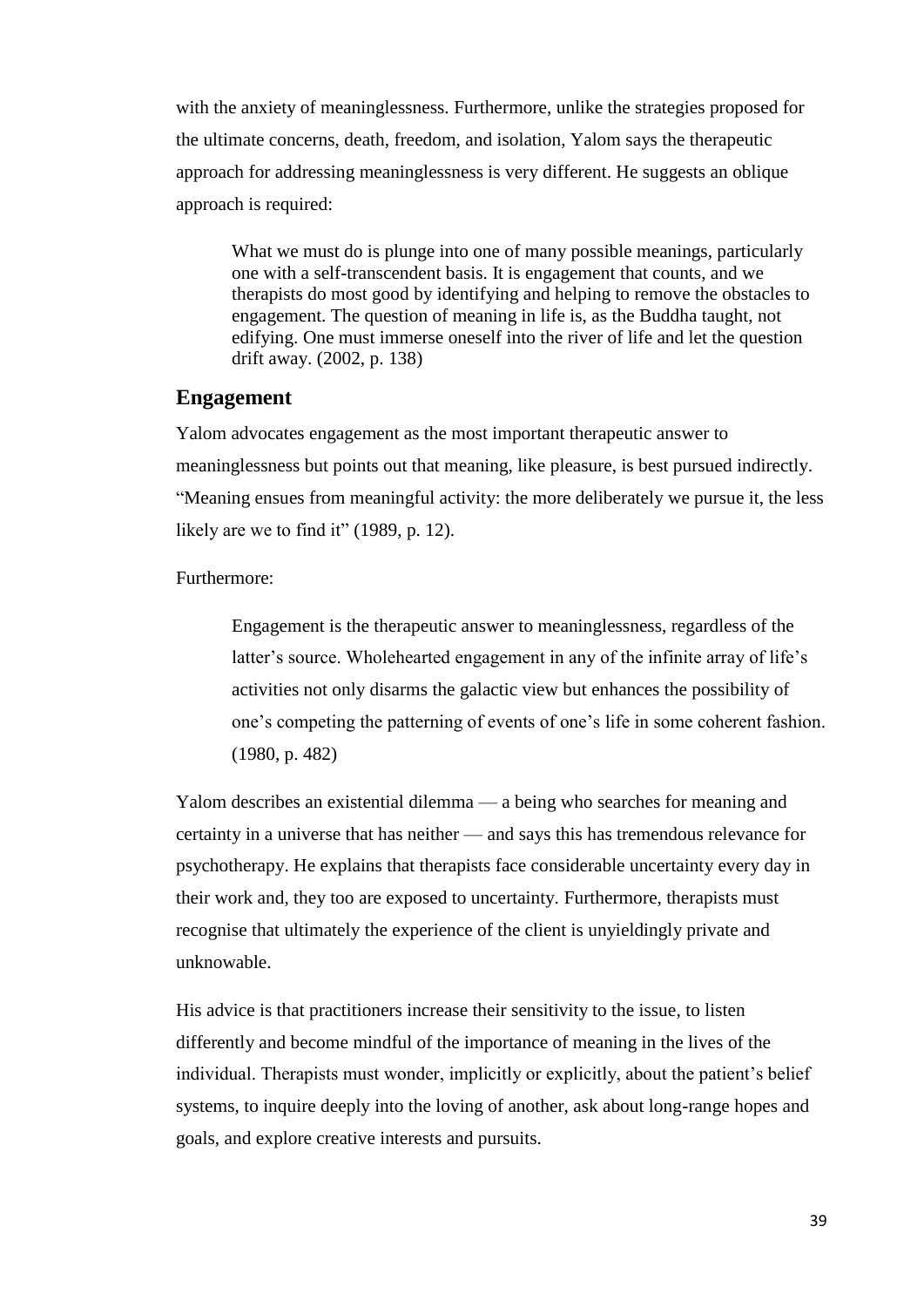Yalom believes the most important tool is the therapist's own person, and the first act of engagement is the therapeutic relationship. Furthermore, the therapist can model engagement or act as an object with whom the client may identify: "Therapists care about their professional mission; the growth of other human beings matter to them; they help others, often in creative ways, to search for meaning" (1980, p. 482).

According to Yalom, exploration of regret can be used in a constructive manner, even though it connotes a sense of sadness. Regret is a tool that if properly used, can help a person take actions to prevent its further accumulation: "I pose a question that has real therapeutic crunch: How can you live now without building up new regrets? What do you have to change in your life?" (2008, p. 146).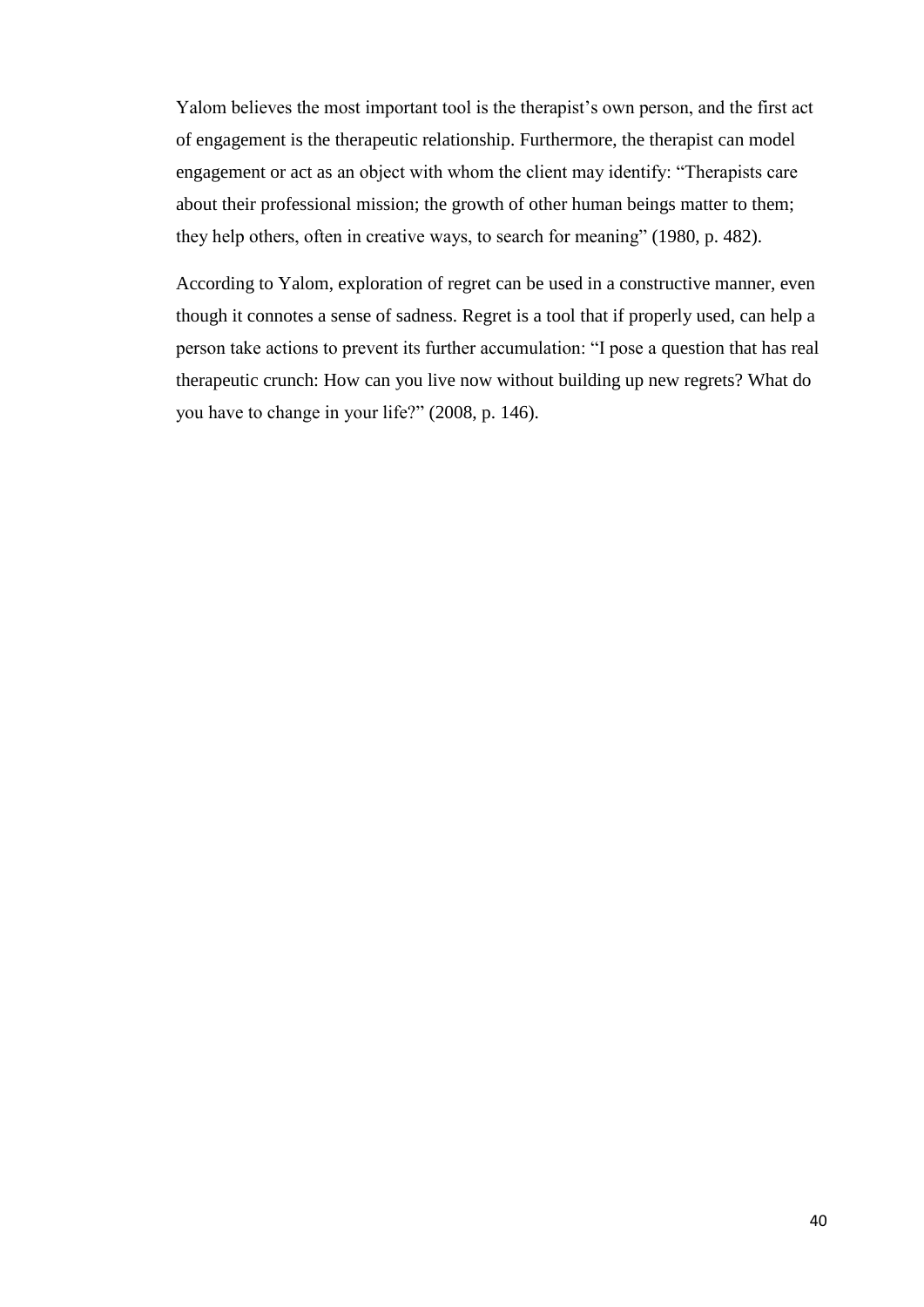# <span id="page-45-0"></span>**CHAPTER SEVEN: CRITIQUES OF YALOM AND EXISTENTIAL PSYCHOTHERAPY**

Yalom's existential approach to psychotherapy is essentially supportive and collaborative of other dynamic modalities; as Yalom (1980; 2005) explains, existential psychotherapy is a stance, a call to therapists of all modalities to understand and develop an awareness of the importance of the givens of existence upon the human struggle to deal with existential anxieties and conflicts, an overlay upon other approaches.

## **Contrasts Within Existential Approaches**

Results of this research indicate that Yalom appears to attract little opposition. In fact, direct criticism appears from only a few sources and these can be understood when one considers the theoretical position of the authors. For example, noted English existential author, Emmy Van Duerzen-Smith, challenges Yalom and, more broadly, the divergence between the original European philosophic doctrine of existential psychotherapy and that of the American approach: "While the American contributions have done much to make the existential approach concrete and accessible, the stark philosophical dimension gets so diluted that the original project of the approach is lost" (1997, p. 158). Van Duerzen-Smith considers Yalom's work, especially his case studies, to be psychiatric and behavioural in nature, and says he uses existentialist concepts to merely intensify confrontation with poignant issues, but offers no guideline to therapeutic intervention itself. She charges him with combining the ideas of Harry Stack-Sullivan with existential notions to develop a popular and easily accessible form. She concedes that as a result Yalom has helped to make the approach better known than it ever had been previously (1997).

Yalom is transparent about the divergence of theory between the two continents and says that more than simply importing the European existential tradition, in his country, it has been Americanized. He writes:

But by no means is the American field of humanistic psychology synonymous with the Continental existential tradition; there is a fundamental difference in accent. The existential tradition in Europe has always emphasised human limitations and the tragic dimensions of existence (Yalom, 1980, p. 19).

According to Yalom, American humanistic-existentialists differ to their European counter-parts in that they speak less of limits and contingency and more of human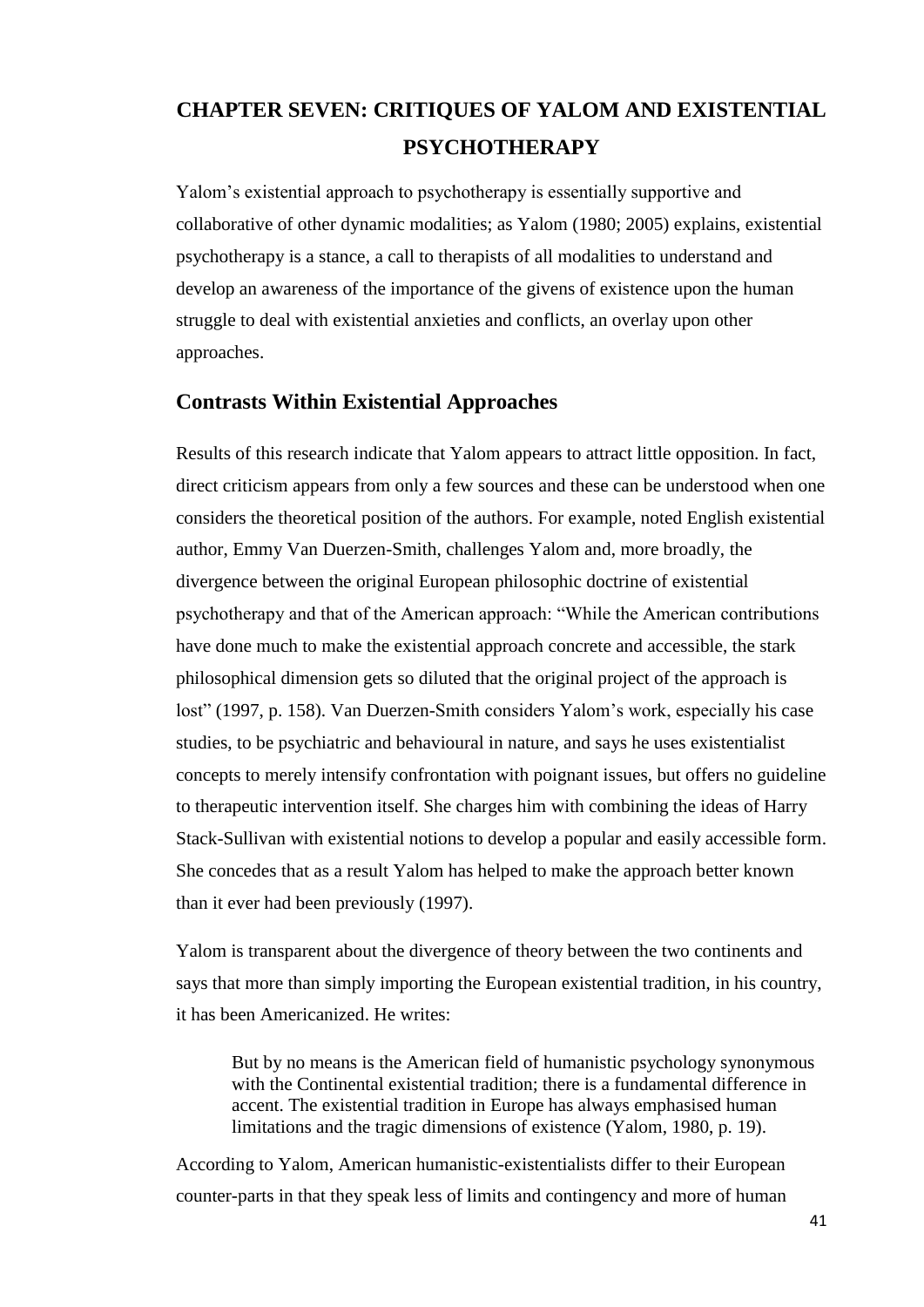potentiality, of awareness rather than acceptance, peak experiences rather than anxiety, self-realization over meaning in life, and of encounter rather than apartness and basic isolation (1970). Van Duerzen- Smith (1997) states that much of Yalom's work is more directly compatible with a humanistic-integrative approach than it is with a phenomenological-existential stance, as defined by European practitioners. She argues that Yalom's approach also shows important cognitive-behavioural influences and that Yalom's ultimate concerns of death, freedom, existential isolation, and meaninglessness, were originally Tillich's concepts:

He ends up considering these four concerns as anxiety-provoking mechanisms that lead to defence mechanisms and psychopathology. He substitutes the concerns for the notion of drives. He then proceeds to work with his patients in such a way as to help them deal with anxieties and symptoms. The medical model dominates and the originality of existential-phenomenological thought, whereby the whole of human existence is reconsidered from a philosophical rather than a medical perspective, is lost. The existential concepts become a mere prop for therapeutic manoeuvring. (Van Deurzen-Smith, 1997, p. 158)

Thus, according to Van Deurzen-Smith, Yalom views human life as something that needs to be cured and made well rather than as a paradoxical challenge to which the individual needs to rise. Yalom concedes on this point to some extent saying many American humanistic psychologists have lost touch with their existential roots and considers it unfortunate that some aberration from the original doctrine has occurred. He adds, "It is important to keep in mind that the existential approach in therapy is not a set of technical procedures but basically an attitude, a sensibility toward the facts of life inherent in the human condition" (1970, p. 101).

#### **Theistic Existential Psychotherapy**

Leff (2009), in a review of Yalom's book *Staring at the Sun* (2008), is sceptical of Yalom's assertion that the dread of death is the source of all anxieties. He points to other phobias, such as agoraphobia and social phobia, and accuses Yalom of presenting his theory as a certainty without any dissection of his proposition. Leff challenges Yalom with his question, "What dynamic contortions would be required to trace the anxiety of a 16-year-old facing a school examination to a dread of death?"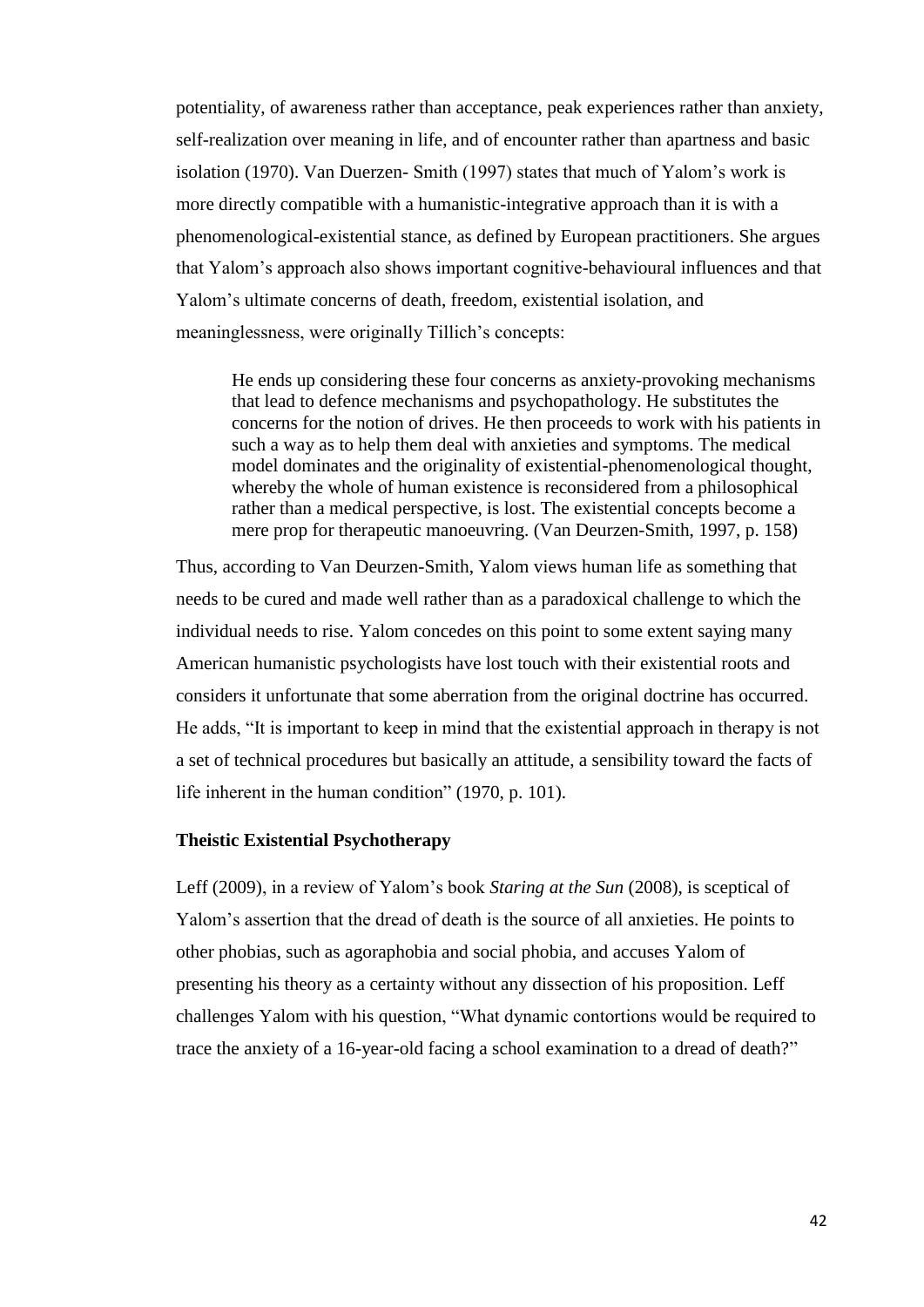A qualitative study into the use of existential approaches by nurses in palliative care undertaken in 2011 (Bruce, Schreiber, Petrovskaya, & Boston) carried several comments on Yalom, including the following:

Although Yalom suggests a universal, albeit individual, nature of the experience of groundlessness at the end of life, this does not imply that existential concerns will be paramount, conscious, or even open for discussion by all patients or health care providers. (Bruce et al., 2011, p. 7)

The preceding opinions of Leff and Bruce et al. are valid, and I agree it seems awkward at times to make such strict associations with Yalom's existential stance. I imagine it is likely most individuals will not be immediately aware of an existential substrate to their conscious processes. However, I do agree with Yalom's overriding premise that everyday concepts such as taking responsibility, accepting our intrinsic isolation, contingency, the random nature of existence, and the underlying constancy that we all must face death; that the consequences for how we conduct our lives lie with ourselves. These are facts of life that we carry with us at all times, consciously or unconsciously, and these are by their nature, existential concepts.

Yalom receives disapproval from some quarters for his unconcealed atheistic stance and his dismissal of religious belief systems. Yet in 1999, he wrote, "I have always been baffled by religious belief. As long as I can remember, I have regarded it as selfevident that religious systems develop in order to provide comfort and soothe the anxieties of our human condition" (1999, p. 23). Yalom confesses to feeling a deep sorrow for the underlying fragility of the human condition which leads to a gullibility and a need to believe that, "like nascent oxygen, must and will instantaneously adhere to *something*" (2000, p. 13).

Karasu (2002) says Yalom *is* a believer. He refers to Jung and writes, "We are all wired for God; we all need God. The atheists too need a God, however non-existent he might be" (p. 317). Karasu charges Yalom with contrasting the existential requirement to confront the finality of death with religions denial of it, "as if the former provides a better wisdom for living or for achieving some desirable state of mind" (p. 320).

Commenting on Yalom and his anti-religious stance, Bartz (2009) says,

Traditional existential psychotherapy shows little respect for client's spiritual values, viewing them as defence mechanisms. For example Yalom claimed that death anxiety is the mother of all religions, which in one way or another, attempt to temper the anguish of our finitude. (p. 76)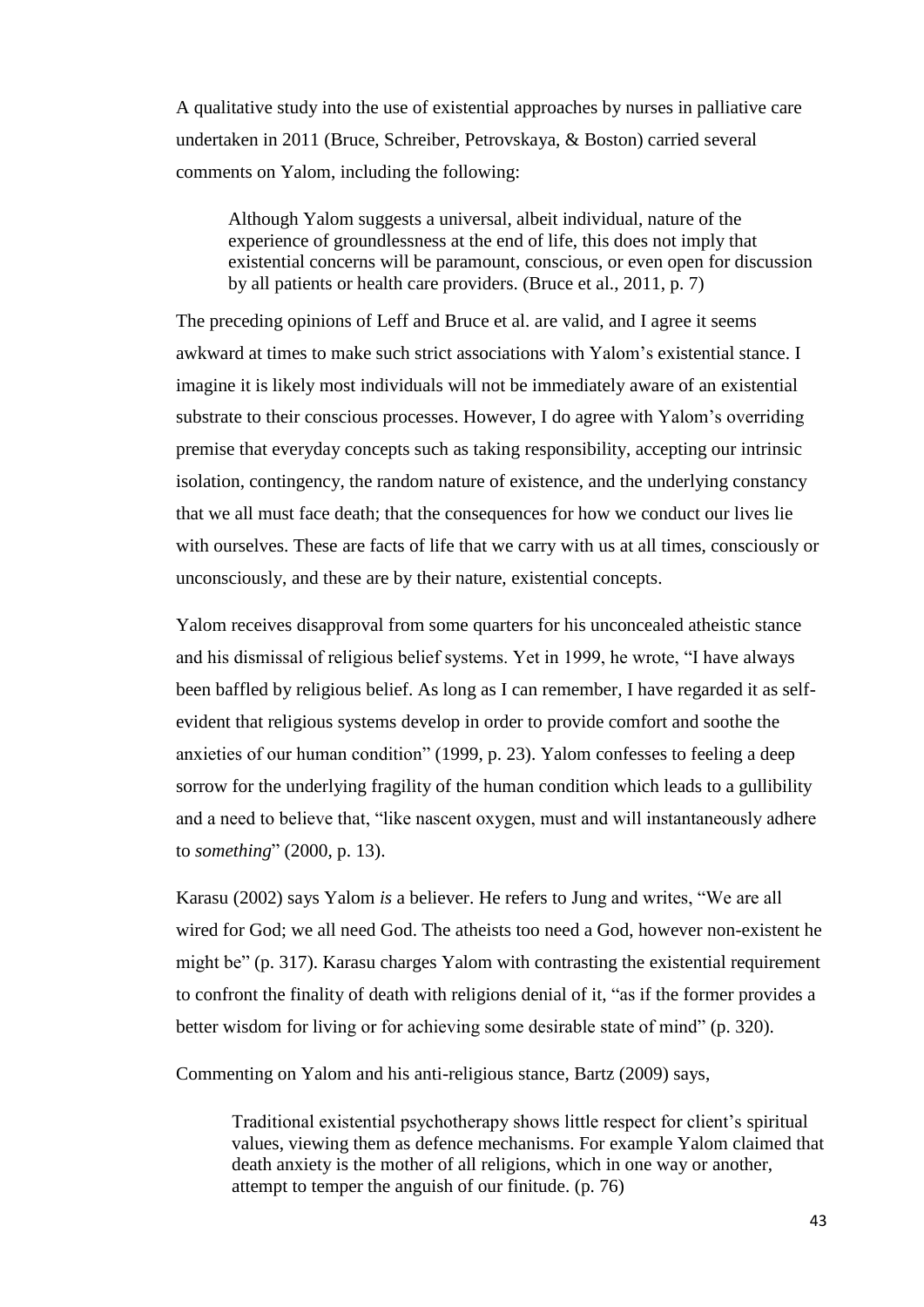Bartz feels this is detrimental from a psycho-spiritual and even an ethical standpoint and feels the method is clearly problematic when working with theistic clients.

Yalom (2000) acknowledges the controversy surrounding his stance:

When I speak of the ultimate concerns, of death, meaning, freedom, isolation, I am obviously veering close to the domain which is the stuff of every religious tradition. It is indisputable that religious belief and practice has been ubiquitous throughout the ages — has there ever been a culture discovered without some form of religious observation? Sometimes it is suggested that the omnipresence of religious belief constitutes confirmation or validation of an omnipresent divinity. (p. 7)

Bartz (2009) is dismissive of Yalom's reliance on the four "givens" that form the foundation of his hypothesis:

Yalom's theory merely recognizes the concerns of death, isolation, freedomresponsibility, and meaninglessness. From a theistic perspective, it is apparent that there are additional ultimate concerns that are also inherently threatening to the majority of people, such as guilt-shame, love-loss, uncertainty, change-loss, and inferiority. It is interesting to note that Yalom disregards these additional ultimate concerns in spite of the fact that they were discussed by founding existentialists such as Kierkegaard and Tillich. (p. 71)

Yalom (2008) says, "I disagree about religion being the source of meaning and morality. I don't think there is an essential connection – or let me at least say an exclusive connection – between religion, meaning, and morality" (p. 249). However, Bartz (2009), a psychotherapist who practices from a theistic-existentialist position, says, "As we confront our existential fears, we grow spiritually. This is one reason that theistic-existentialism is more emotion focussed than traditional existentialism" (p. 73).

In my opinion, Bartz overlooks the depth and intricacy of the theoretical structure of Yalom's four concerns to support his argument. Moreover, an investigation of Yalom's works soon reveals that Yalom both includes and examines thoroughly, the concepts contained in Bartz additional ultimate concerns, albeit as sub-theories to the four. I also wondered why Bartz considers these themes more important to a theistic perspective than a non-theistic one as they would appear to be common emotional processes that might be faced by anyone, regardless of their religious associations.

Yalom appears amused or perhaps cynical, when he reports of an occasion in 2005 when the Dalai Lama spoke at Stanford University. He observed how the Dalai Lama was paid extraordinary reverence by his colleagues: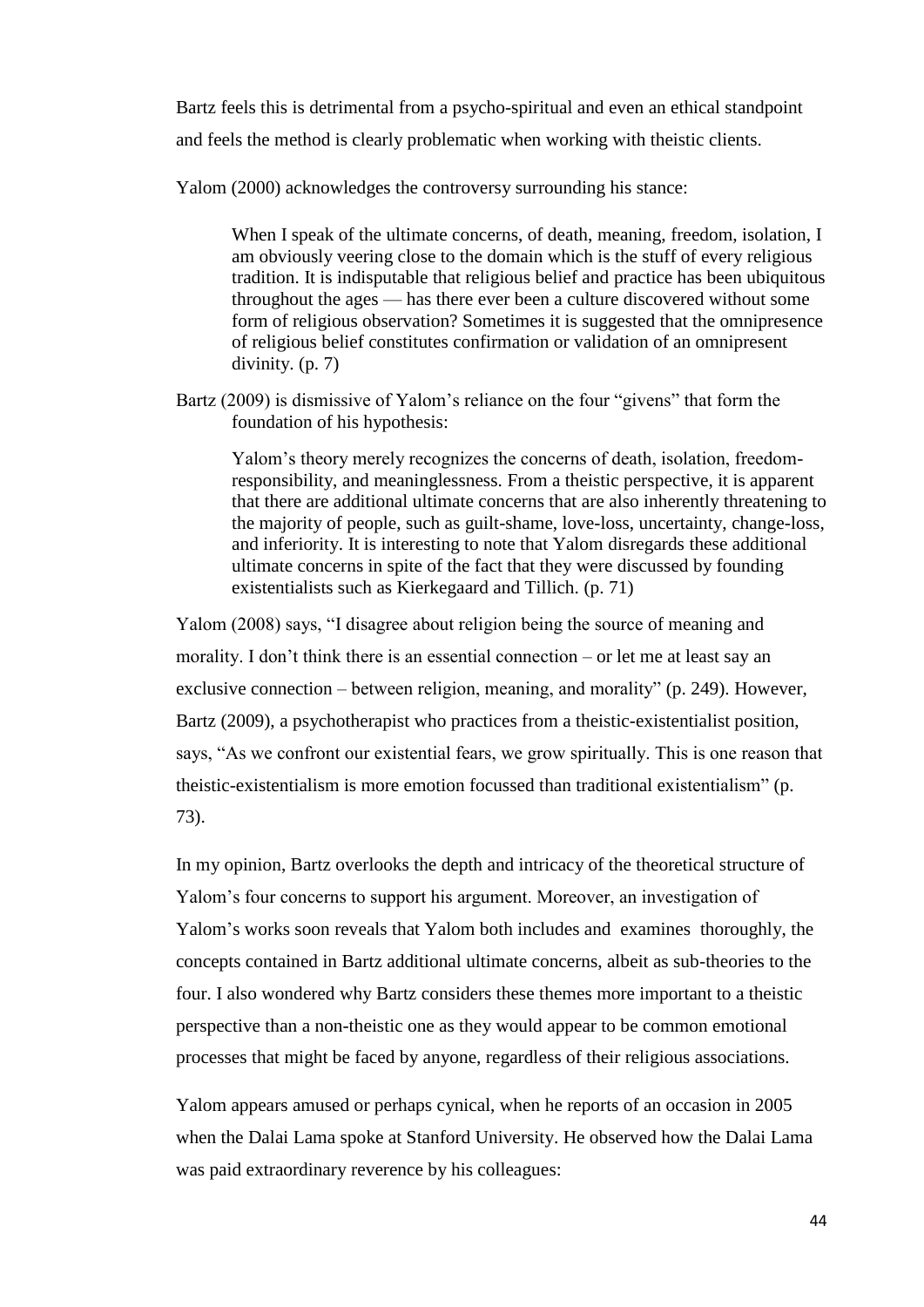His every utterance was idealized. At the end of his talk, a great many of my Stanford colleagues – eminent professors, deans, Nobel-level scientists – all rushed into line like schoolchildren to have him slip a prayer ribbon over their heads and to bow before him and to call him "Your Holiness". (Yalom I. D., 2008, p. 163)

#### **Cultural Diversity and Existential Psychotherapy**

The suitability of an existential approach in psychotherapy with clients of non-western cultures is an aspect that must be allocated serious consideration. Existential psychotherapy is founded in philosophy and belief systems characteristic of European culture and therefore will not necessarily fit with all cultures. For example, Benson and Thistlethwaite (2009) write, "existentialism would seem to have little in common with non-western cultural beliefs, particularly as the fundamental principle is that humans become who they are, because of what they do, not because of what they are born with" (p. 47).

Culbertson (1999) says Eurocentric cultures are highly individualistic in comparison to the more communal Pacific or Asian cultures for example, which he observes as being more inherently connected, interdependent, and inseparable from a social context. Furthermore, when working with tangata whenua in this country, he warns, "In this sense, the individualism typical of Eurocentric cultures must be understood as destructive to traditional Maori identity" (p. 68).

Although Yalom does not appear to comment on the appropriateness of an existential approach in non-European cultures, he does worry that mental health professionals are often lacking in knowledge when working with culturally diverse clients and says, "It is imperative that therapists learn as much as possible about their clients cultures as well as their attachment to or alienation from their culture" (1970, p. 8).

#### **Overview of critiques**

In review, overt opposition and critique to Yalom's appears to originate essentially from other existential psychotherapists, and in particular, from those of a theistic approach or, as in the case of Van Duerzen-Smith, those whose stance is based in the European tradition. Critique or even general comment from psychoanalytic sources is difficult to find (apart from book reviews), which is intriguing given Yalom's frequent disparagement of the psychoanalytic approach. In fact, he was acknowledged by the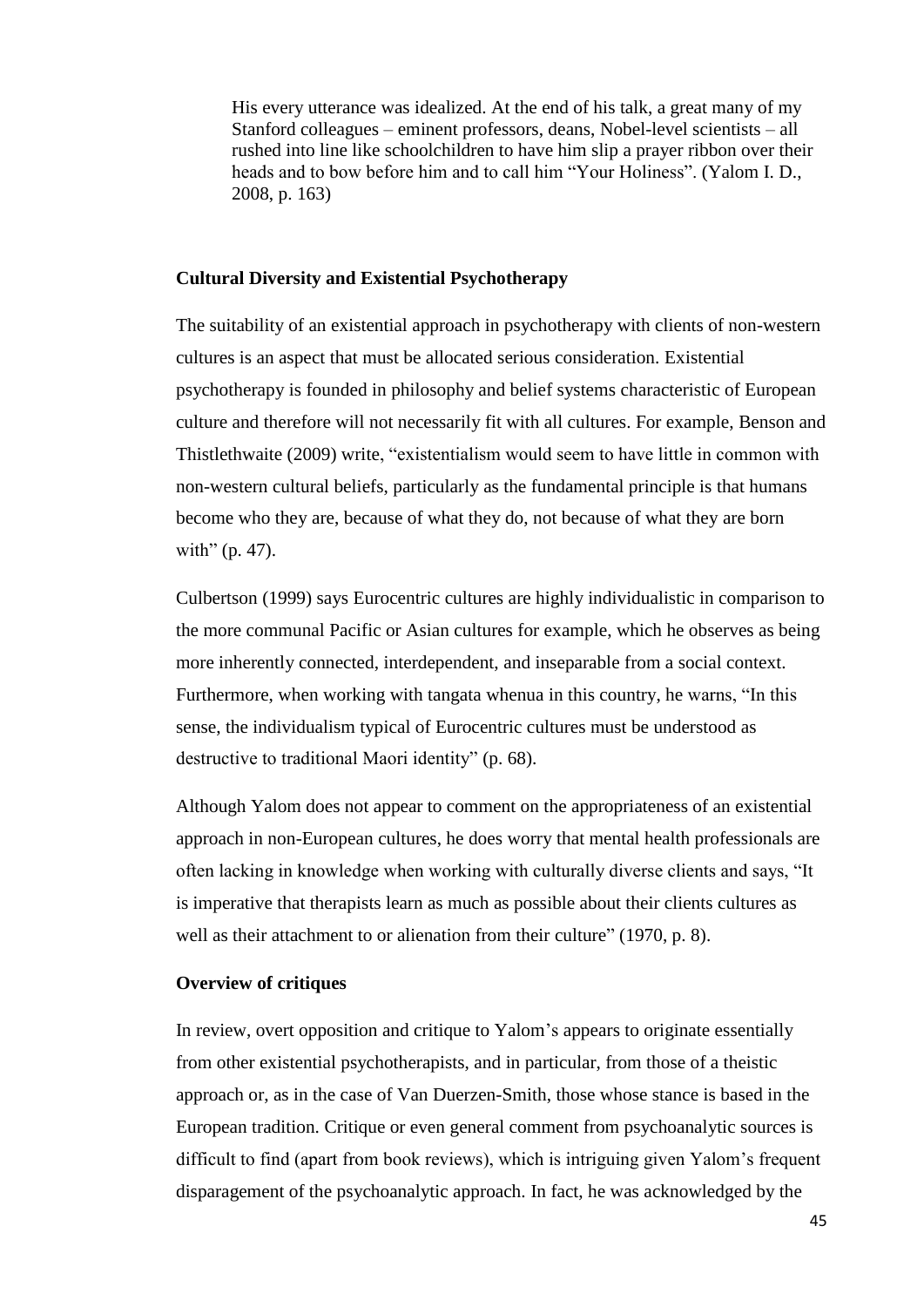APA in 2002 and awarded the Oscar Pfister prize in acknowledgement of his contributions to Religion and Psychiatry (Caucus on Spirituality, Religion and Psychiatry of the American Psychiatric Association, 2002).

Yalom does not appear to comment in his literature on the suitability of an existential approach to non - Eurocentric cultures, although he clearly acknowledges the need for psychotherapists to be culturally aware.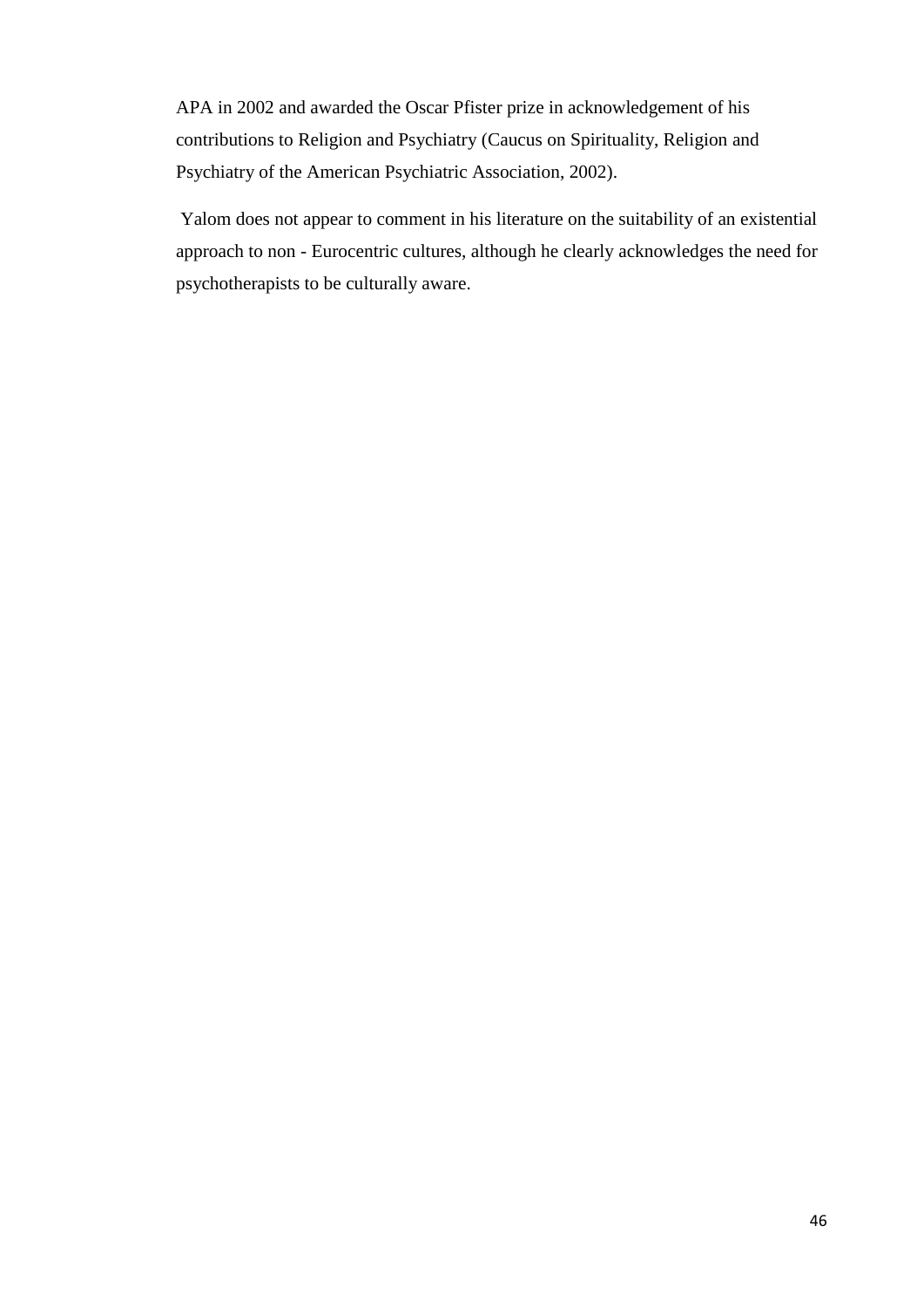# <span id="page-51-0"></span>**CHAPTER EIGHT: CONTRASTS WITH PSYCHOANALYTIC PSYCHOTHERAPY**

Some contrasts between Yalom's existential approach and psychoanalytic psychotherapies have been briefly mentioned where appropriate in the previous chapters. In this chapter, the focus is exclusively on contrasts that have been revealed by a study of Yalom's literature.

Distinguishing points of difference that set Yalom's existential approach apart from psychoanalytic psychotherapy are not immediately apparent. Indeed much of the interaction between therapist and client follows the standard format of relationship building, developing trust, offering feedback and insight on the client's disclosures in an appropriate therapeutically enhancing setting, as it is for most modalities. Furthermore, Yalom (2008) does not consider existential psychotherapy as a freestanding ideological school. Rather he believes the well-trained therapist should be knowledgeable and skilled in many therapeutic approaches and be trained to have a sensibility of existential issues. He believes the experienced psychotherapist often operates implicitly within an existential framework and points out the major existential concerns have been recognised and discussed since the written word came into existence.

Van Duerzen-Smith (1997) agrees. She writes, "Existential thinking is an attempt to think about everyday human reality in order to make sense of it, and is probably as old as the human ability to reflect" (p. 1). However, like Yalom, she is critical of how other therapies attempt to describe human experience in a self-sufficient framework, which she says isolates people within an anthropocentric universe of their own making.

# <span id="page-51-1"></span>**Freudian Theory**

According to Yalom, the main academic establishments quarantine the existential approach because psychology and psychiatry is grounded in a positivist tradition, and values, above all, empirical research as the method to validate knowledge: "The basic tenets of existential therapy are such that empirical research methods are often inapplicable or inappropriate" (Yalom, 1980, p. 22). He says it is important to keep in mind that the existential approach is not a set of technical procedures, but essentially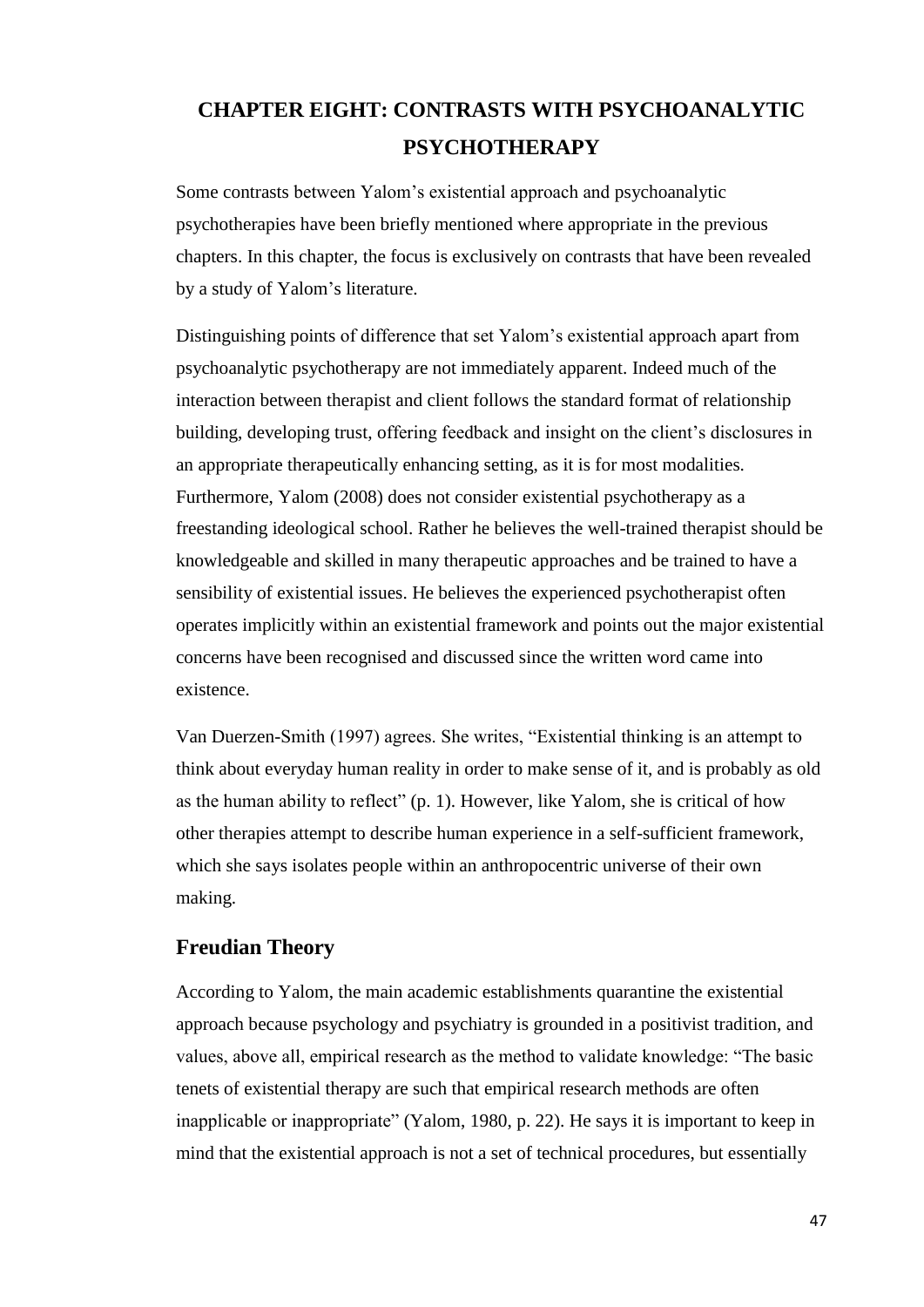an attitude or a sensibility towards the facts of life that are inherent in the human condition (2000).

Yalom draws comparisons with Freud's dynamic model of mental functioning and describes existential psychotherapy as also a dynamic therapy which, akin to other psychoanalytic therapies, assumes the presence of unconscious forces that influence conscious functioning. "However, it parts company from the various psychoanalytic ideologies when we ask the next question: *what is the nature of the conflicting forces?*" (2000, p. 5).

Yalom disagrees with Freudian — psychoanalytic theory that posits instinctual forces form the essence of development, which in turn collide with an environment, that frustrates the satisfaction of natural desires and instinctual strivings. He says this approach constitutes a negative definition of the existential approach and that the Freudian doctrine omits central features that make us human. Features such as purpose, responsibility, sentience, will, values, courage and spirit denote an existentialist sensibility (2005). Furthermore, Yalom refutes the idea of the unconscious as a reservoir, or source of behaviour-influencing tendencies, desires, and drives. He suggests that existentialists always insist that the client in therapy assume full responsibility and ownership of his or her "unconscious". With Rollo May, Yalom wrote, "This 'cellar' view of the unconscious leads patients in therapy to avoid responsibility for their actions by such phrases as 'My unconscious did it, not I' " (May & Yalom, 2000, p. 279).

## <span id="page-52-0"></span>**Attachment**

Although Yalom was trained in the neo-Freudian tradition (Josselson, 2008), and says he was influenced by Horney and Stack-Sullivan and others, he disagrees with the Neo-Freudian notion that it is attachment–security needs that lie at the core of early development, and pose the primary determinant on personality style. He disagrees too with the concept that interpersonal acceptance and approval – and a quality interaction with security–providing significant adults, alone determines character structure. Instead, he says, "That the inner conflict bedevilling us issues not only from our struggle with suppressed instinctual strivings or internalized significant adults or shards of forgotten traumatic memories, but also *from our confrontation with the givens of existence*" (2000, p. 5). Referring to the existential concerns of death, freedom, isolation, and meaninglessness, he adds, "I believe that the primal stuff of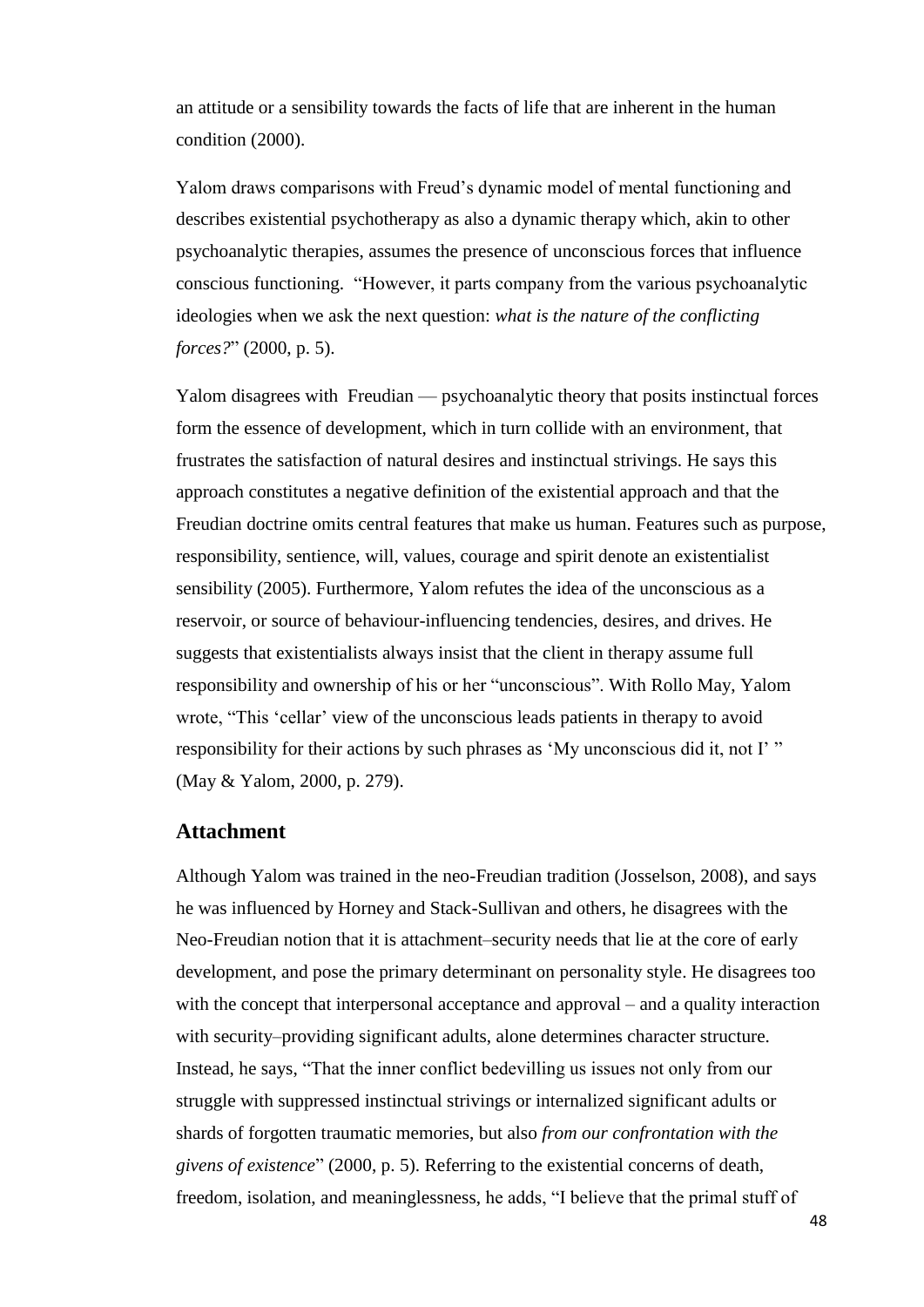psychotherapy is always such existence pain — and not, as is often claimed, repressed instinctual strivings or imperfectly buried shards of a tragic personal past" (Yalom, 1989, p. 4).

## <span id="page-53-0"></span>**The Future versus The Past**

According to Yalom, many therapists continue to believe that the real or the deepest causes of behaviour are only to be found in the past. He adds that this position was staunchly defended by Freud, whom he described as a 'committed psychosocial archaeologist', who insisted that successful therapy hinged on the excavation of life's earliest memories. Yalom agrees that while the past, through pathways described by psychoanalytic theorists may affect behaviour, the future or "the not yet" is no less powerful determinant of behaviour. In his view, the knowledge of our isolation, our destiny, and our ultimate death deeply influences our conduct and our inner experience (Yalom,1980, 2002, 2005).

The contemporary field of psychotherapy, so dedicated to critical selfexploration, so insistent on excavating the deepest layers of thought, has also shrunk away from examining our fear of death, the paramount and pervasive factor underlying so much of our emotional life. (Yalom I. D., 2008, p. 275)

Yalom acknowledges a third temporal concept, that of causality, which he says alludes to current forces and how they impact upon the present. He says our behavioural trajectory may be thought of as triply influenced: by the past – the nature and direction of the original push; by the future – the goal that beckons us; and by the present— the current field forces operating upon it (2005).

The concept of causality associates with Yalom's use of the here–and-now, an existential component he regards to be of major importance in the client–therapist process. Yalom points out that here and now interactions, that is comments about the other's immediate behaviour, seldom occurs in social life (1976; 2008). He explains his meaning of the here-and-now as a focus on what is happening between the therapist and the patient in the immediate present. This is not a focus on the patient's historical past, (which he calls the there–and-then), nor on the patients current outside life, (the there-and-now), but what is happening in the moment in the therapy encounter (2008).

And why is the here–and-now important? A fundamental catechism of psychotherapy training is that the therapy situation is a social microcosm; that is, patients will sooner or later exhibit in the therapy situation the same behaviour they exhibit in life outside. One who is self-effacing or arrogant or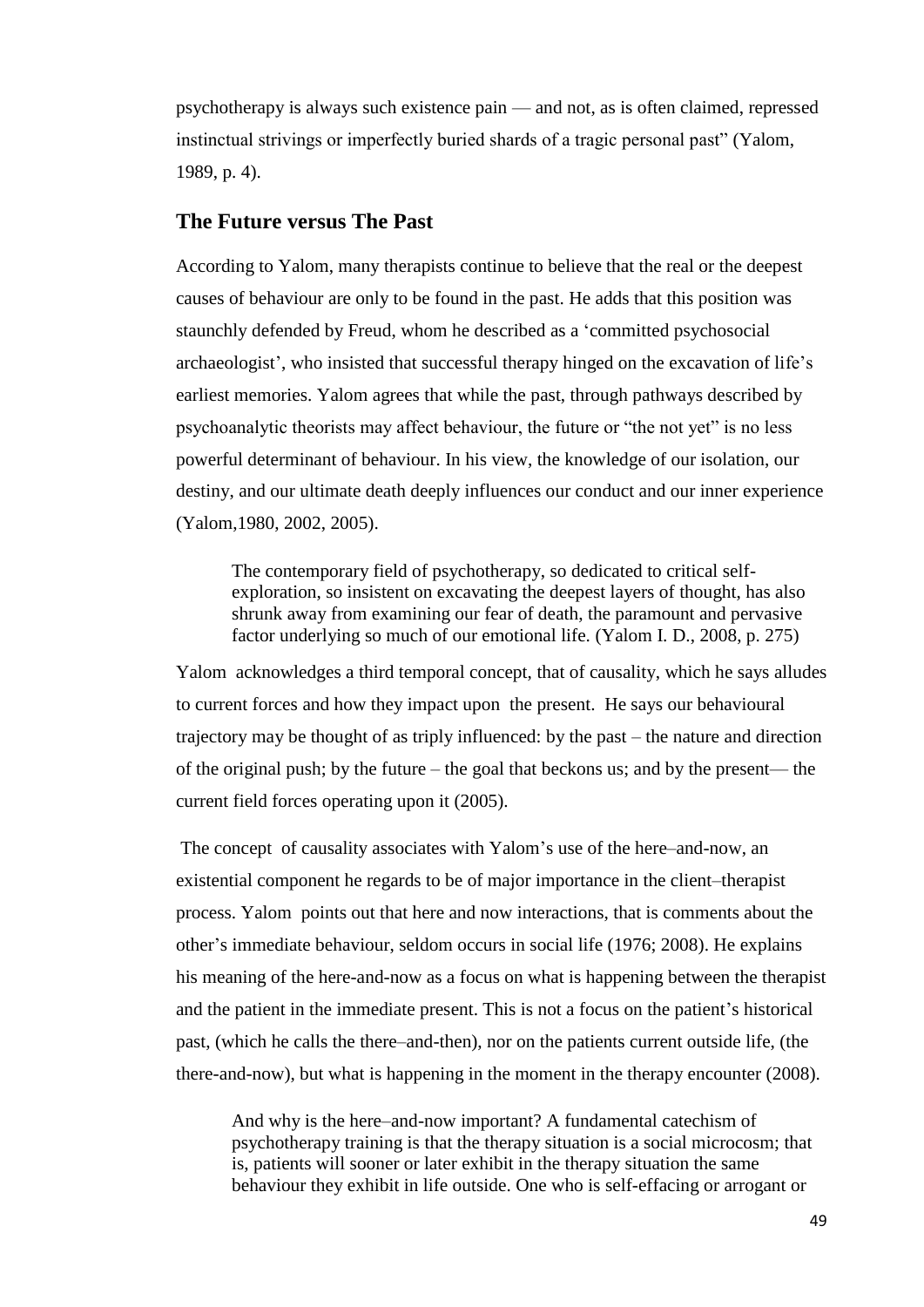fearful or seductive or demanding will, sooner or later, show the same behaviour toward the therapist during the therapy hour. At that point the therapist can focus on the patient's role in the creation of the problematic issue occurring in the therapy relationship. (2008, p. 222)

He attends carefully to every nuance that occurs in the interaction between himself and his clients and never allowed an hour go by without checking into the relationship. He will ask — How are you and I doing today? How are you experiencing the space between us today? Or wonder does the patient seem distant today? Competitive? Inattentive to his comments? Too rarely voicing any objection or disagreements? Detached or suspicious? Does he enter his dreams or daydreams? What are the words of imaginary conversations with him? Yalom (2002) says, "All these things I want to know, and more" (p. 12).

# <span id="page-54-0"></span>**Self-disclosure / Transference**

Yalom has a decidedly more open view of therapist self-disclosure than is commonly taught in psychoanalytic training. He says that in order to know the client the therapist must be prepared to do much more than observe and listen. To fully experience the client's world, requires the therapist to be prepared to disclose himself as a person, and he firmly believes this is integral to the therapeutic process (1980, 2002, 2008).

According to Yalom, it was determined early in the analytic movement that emotional distance was necessary to remain objective, to remain in control and not "be swept along by what a patient wishes rather than what the patient requires" (1980, p. 411). He adds, even today, some therapists provide patients only a sketchy description of how therapy works because they accept Freud's belief that ambiguity and the therapist's opacity encourages the formation of transference (Yalom I. D., 2008).

Yalom (2008) describes two categories of self-disclosure: disclosure about the mechanism of therapy and disclosure about the therapist's personal life, past or present. He draws from Frankl who recognised negative aspects in the therapist maintaining an objective attitude. Frankl (1977) wrote:

However psychoanalysis not only adopted objectivity— it succumbed to it. Objectivity eventually led to objectification, or reification. That it made the human person into an object, the human being into a thing. Psychoanalysis regards the patient as ruled by 'mechanisms' and it conceives of the therapist as the one who knows how to handle these mechanisms. He is the one who knows the technique by which then mechanisms may be repaired. (p. 19)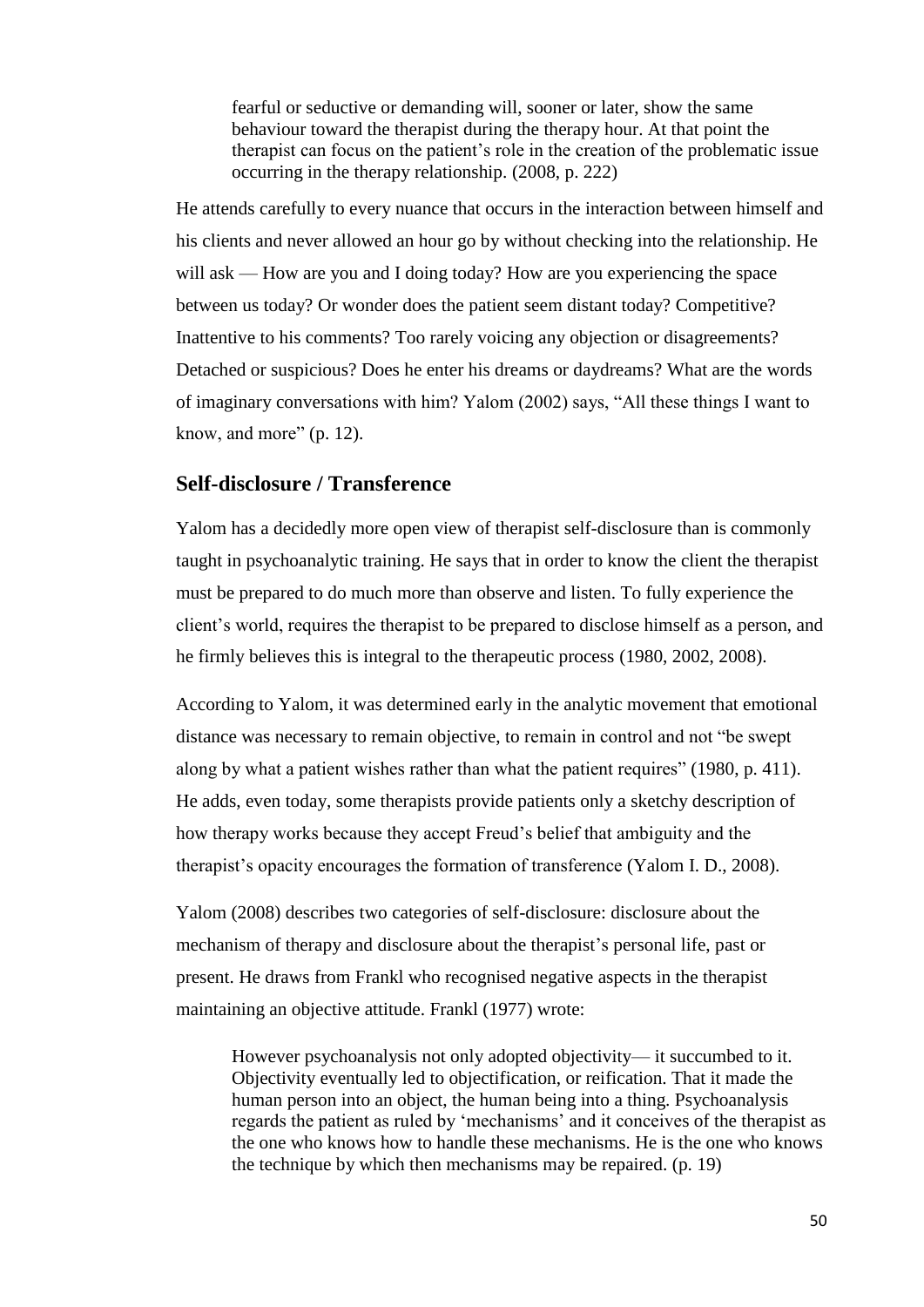Yalom (2008) adds, "More recently, therapists have continued – with their reticence, their deep–sounding interpretations, their diplomas and pictures of various teachers and gurus lining their office walls— to stay apart from and above their clients" (p. 242). Likewise, Van Deurzen-Smith (1997) states, "The therapist who hides behind dogma or blank anonymity is unlikely to be very existentially inspired or inspiring" (p. 195).

Yalom admits that therapist self-disclosure is a complex, contested area, and is aware most therapists find his approach unsettling. He believes this links to the fear that such openness would interfere with the development of transference in the relationship; but he argues that given the key role of transference, the therapist should facilitate its development and believes that self-disclosure, used in the correct way, can aid the therapeutic relationship. "Again, I emphasize to therapists, reveal yourself when it enhances therapy, not because of pressure from the patient or because of your own needs or rules" (p. 244). Having said that, Yalom suggests moderation and acknowledges that there is also a place in therapy for concealment: "The most helpful therapist is by no means the one who is most fully and most consistently selfdisclosing" (1970, p. 226).

# <span id="page-55-0"></span>**On Diagnosis**

Yalom says diagnosis is an aspect of psychotherapy that can be counter-productive. He believes it limits one's vision and reduces the therapist's ability to relate to the other as a person (2002). Compare this with a psychoanalytic perspective: McWilliams (1994) says one of the strengths of the psychoanalytic tradition is an appreciation of personality structure. She suggests the diagnostic process offers advantages for treatment planning, contributes to protecting consumer health services, and can even play a role in reducing the chance that easily frightened people will flee from treatment (McWilliams, 1994).

Yalom agrees that diagnosis is important and critical in the treatment of severe conditions that have a biological substrate, such as schizophrenia and other major affective disorders for example, but in general, he rarely troubles himself with it (Yalom & Elkin, 1974). Furthermore, he believes it is counter-productive in everyday psychotherapy and says, "Once we make a diagnosis, we tend to selectively in-attend to aspects of the patient that do not fit into that particular diagnosis, and correspondingly over-attend to subtle features that appear to confirm an initial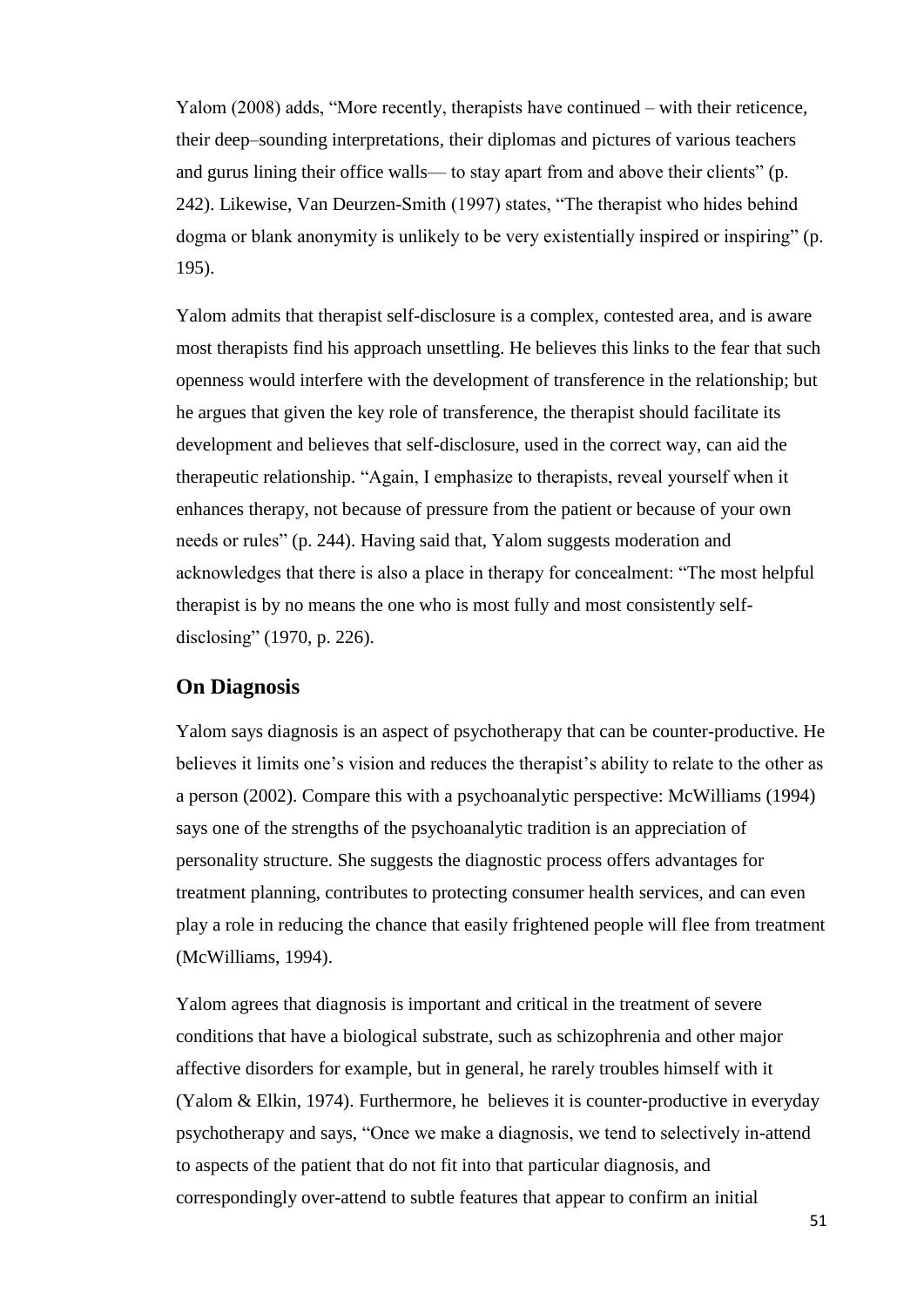diagnosis" (2002, p. 5). Rather it is best to approach the client as another human being who is perhaps facing the same issues and neuroses as the therapist might also be facing, or have faced at some stage of their lives (Shaughnessy, Main, & Madewell, 2007). Yalom says the major task of the maturing therapist is to learn to tolerate uncertainty and admonishes the psychoanalytic zeal for diagnosis. "Too often the diagnostic categorization is a stimulating intellectual exercise whose sole function is to provide the therapist with a sense of order and mastery" (1980, p. 410).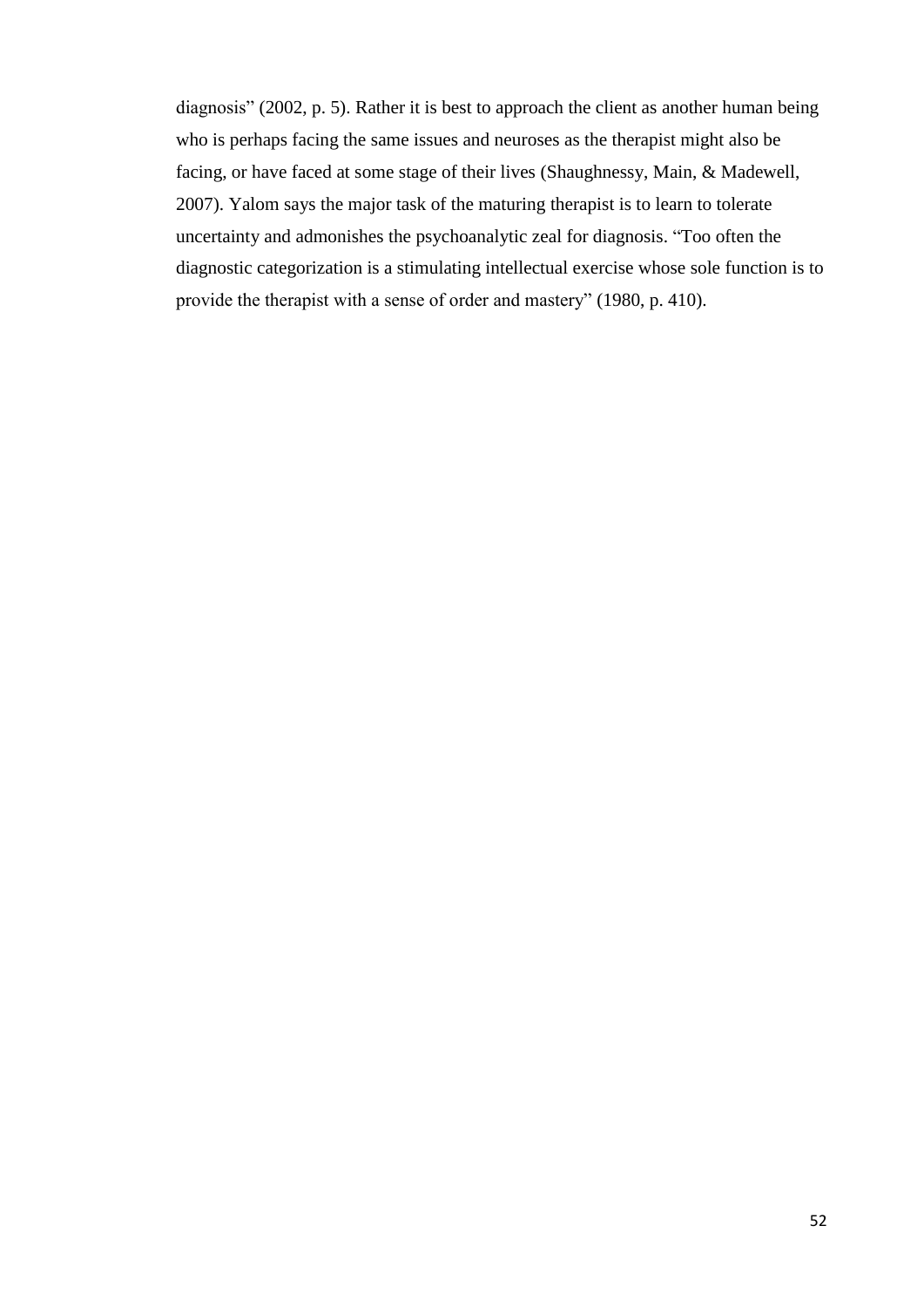### **CHAPTER 9: SUMMARY**

<span id="page-57-0"></span>Irvin Yalom presents a philosophy of practice for psychotherapists of all modalities to consider as a layer of awareness, able to be integrated with their existing approach. He encourages those in the mental health field to consider the premise that all anxiety is generated by confrontation with the four ultimate existential concerns — death, freedom, isolation, and meaninglessness. He posits that individuals respond to the four concerns with anxiety and develop other ego-dystonic consequences as defences against facing the reality that each presents. For example, that all ultimately die, that each must take full responsibility for his or her actions and for how a life is lived, that each must accept the fact that they are fundamentally isolated and separate from others, and that life is inherently meaningless and each individual is faced with finding meaning in their lives.

Yalom's model and existential psychotherapy generally, remain outside of mainstream psychoanalytic schools of thinking, although Yalom says the therapist must also deal with their own responses to the ultimate concerns and are thus already correlated to an existential frame of reference. Yalom suggests that our world is increasingly becoming socially fragmented, with the decline of organised religion and other community-based structures, and that each new generation is exposed to more random and catastrophic events than the previous. In this way, individuals are more existentially attuned and want therapists to be able to help them deal with these fundamental givens of existence. He proposes a more open client–therapist relationship is beneficial. Yalom also believes that clients respond more favourably to a here – and – now approach in the therapy session, one that explores in detail, what is happening in the moment, in the therapeutic relationship.

Yalom holds opposing views with psychoanalytic theory in a number of instances. For example, he disagrees with drive theory and also on the role and function of the unconscious. Instead, Yalom believes that awareness of the four concerns, and conflict in response to them, influence conscious functioning. Moreover, he opposes the idea of the unconscious as a source or influence on behaviour, believing instead that assumption of responsibility is the ultimate task facing the individual. Other instances of difference include therapist self-disclosure which Yalom strongly advocates, and he also refutes the importance of diagnosis, saying it can potentially have a negative influence on therapy.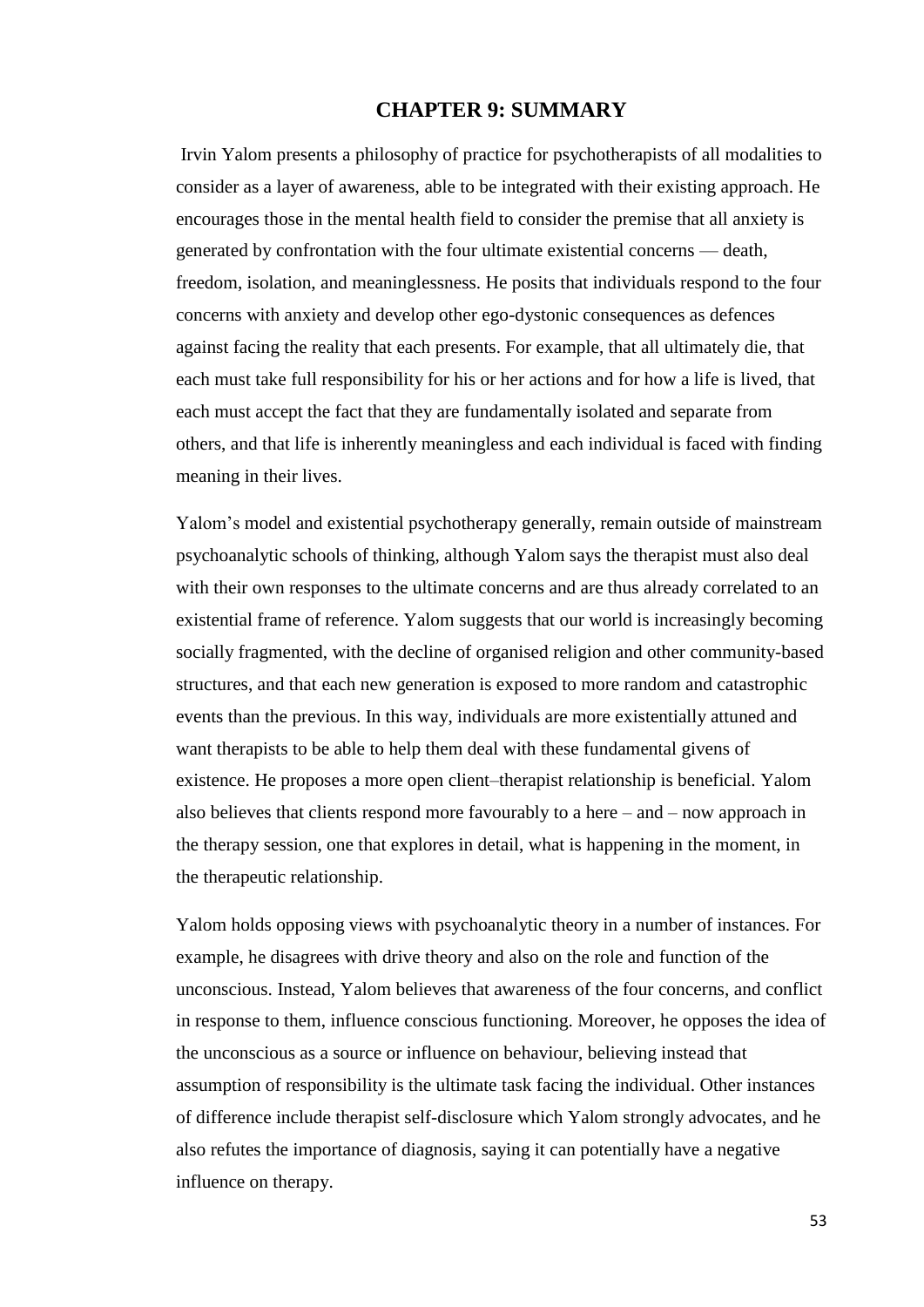#### **Ideas for future research**

In spite of a long history, existential psychotherapy remains on the periphery of mainstream practice (Keshen, 2006; Van Deurzen-Smith, 1997; Yalom, 1980). Keshen (2006) says this is because the literature to date has been "convoluted and the psychotherapist's ideas heterogeneous" (p. 285). He suggests that as a modality it remains research unfriendly. Yalom says that academic psychology, grounded in a positivist tradition, favours and values empirically based research, and this is the reason why the existential approach is so quarantined by the academic establishment. He says, "It is important to keep in mind, however, the limitations of empirical psychotherapy research are not confined to an existential orientation in therapy; it is only that they are more explicit in the existential approach" (1980, p. 23).

I began this dissertation with a personal note and that is how I will end it. In this study of Yalom and his approach to existential psychotherapy, I have begun to integrate and implement existential concepts into my clinical practice. Many of the clients in my workplace present with concerns related to their proclivity for at risk sexual behaviour, or addiction to sexual activity, either online or interpersonally, or other repetitive, sexually-based and essentially ego-dystonic lifestyles. The feelings most frequently expressed by the majority of these clients are those of isolation and loneliness and a sense of purposelessness to life — a lack of meaning.

According to McWilliams (1994), it is the unconscious and fearsome nature of the impulses that propel people to act out in such a compulsive, automatic fashion. She says, "People may sexualize any experience with the unconscious intention of converting terror or pain or other overwhelming sensation into excitement" (p. 140). I understand the symptomology of my client's as outer manifestations of defensive processes and my efforts, where appropriate in the therapy, are to subtly draw the clients' attention to a deeper awareness of existential issues. Often revealed are deepseated fears of death and dying, a sense of groundlessness, fear of responsibility for example, located below the clients stated concerns of meaninglessness in life or feelings of inertia and declarations that demonstrate feelings of low self worth.

However, I have noticed positive outcomes in clients regardless of age as they become more aware of the existential givens, as posited by Yalom (and others), and I believe further research into the usefulness of existential approaches in general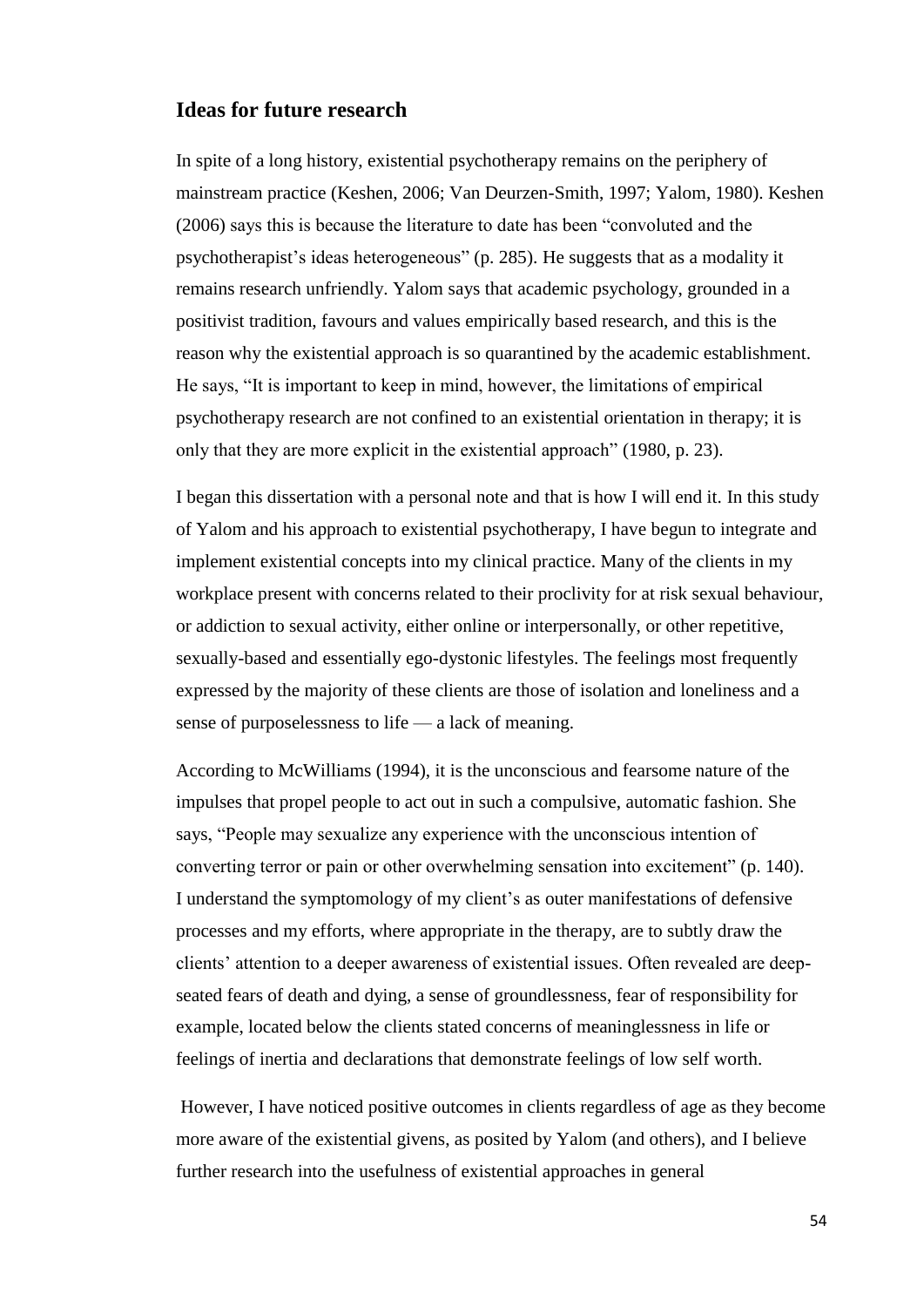psychotherapeutic practice would be of value. The research ideally would hold the potential to uncover data of an empirical nature, sadly lacking presently, to support the existential approach.

Therapists could be surveyed to ascertain their familiarity with concerns of an existential nature and how they incorporate that awareness into practice. From the client's perspective, questions may be asked as to how advantaged or disadvantaged they felt after being made more aware of existential concerns and to the improvements they found in their well being and outlook on life as a result of engaging in a therapeutic relationship with an existential focus.

# **Conclusion**

This dissertation set out to evaluate in detail Yalom's theory of existential psychotherapy and to present it in a synthesised form for the student psychotherapist or practitioner from other modalities. Psychopathologies commonly faced in the therapeutic encounter have been retrieved from Yalom's writing and re-presented, as have tips for improved practice. I was schooled in a psychodynamic-psychoanalytic approach and some contrasting views to that approach, as they appear in Yalom's literature, have been brought to the fore and included in the dissertation, as they offer the reader an alternative opinion.

Yalom views all theory as organic, and he accepts that as with all constructs, another will eventually replace his. I hope, as Yalom also hoped when he completed his ten years of writing *Existential Psychotherapy*, that this dissertation in some way helps to stimulate the discourse necessary to modify psychotherapeutic theory and practice in all its present forms, so that as human existence evolves, so too does the psychotherapy profession.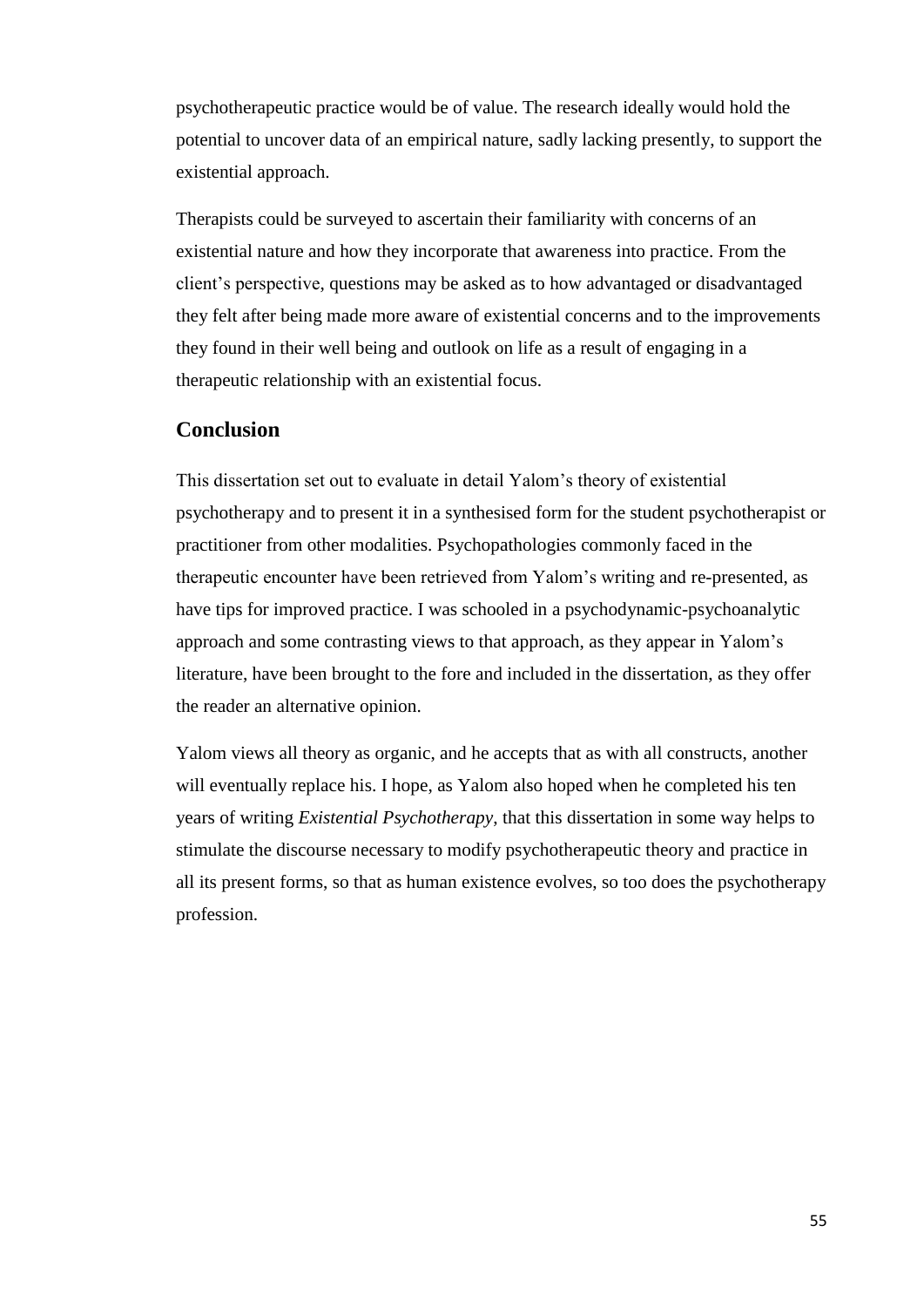#### **REFERENCES**

<span id="page-60-0"></span>Bach, K. (1973). *Exit-existentialism: A philosophy of self awareness.* Belmont, Ca: Wadsworth.

Bartz, J. D. (2009). Theistic existential psychotherapy. *Psychology of Religion and Spirituality , 1* (2), 69-80. doi: 10.1037/a0014895

Basch, M. F. (1980). *Doing psychotherapy.* New York, NY: Basic Books.

Benson, J., & Thistlethwaite, J. (2009). *Mental health across cultures: A practical guide for health professionals.* Oxford, England: Radcliffe.

Bowlby, J. (1988). *A secure base:Parent-child attachment and healthy human development.* New York, NY: Basic Books.

Bruce, A., Schreiber, R., Petrovskaya, O., & Boston, P. (2011). Longing for ground in a ground(less) world: a qualitative inquiry of existential suffering. *BMC Nursing , 10* (2). doi:10.1186/1472-6955-10-2

Choron, J. (1964). *Modern man and mortality.* New York, NY: McMillan.

Cornett, C. (1998). *The soul of psychotherapy.* New York, NY: Simon and Schuster.

Culbertson, P. (1999). Listening differently to Maori and Polynesian clients. *The Journal of The New Zealand Association of Psychotherapists* (5), 64-82.

Dowrick, S. (1991). *Intimacy and solitude.* Auckland, New Zealand: Reed.

Farber, L. H. (1976). *Lying, despair, jealousy, envy, sex, suicide, drugs, and the good life.* New York, NY: Basic Books.

Frankl, V. (1972). The feeling of meaninglessness: A challenge to psychotherapy. *American Journal of Psychoanalysis* (32), 85-89. doi:10.1007/BF01872487

Frankl, V. E. (1977). *The unconscious God – Psychotherapy and theology.* London, England: Hodder and Stoughton.

Frankl, V. E. (2006). *Man's search for meaning.* Boston, Ma: Beacon Press.

Giddings, L. S., & Grant, B. M. (2002). Making sense of methodologies: A paradigm framework for the novice researcher. *Contemporary Nurse, 13* (1), 10-28. doi:10.5172/conu.13.1.10

Gurman, A. S., & Messer, S. B. (2003). *Essential psychotherapies* (2nd ed.). New York, NY: Guildford Press.

Hart, C. (1998). *Doing a literature review: Releasing the social science research imagination.* Thousand Oaks, Ca: Sage.

Heidegger, M. (1962). *Being and time.* London, England: Blackwell.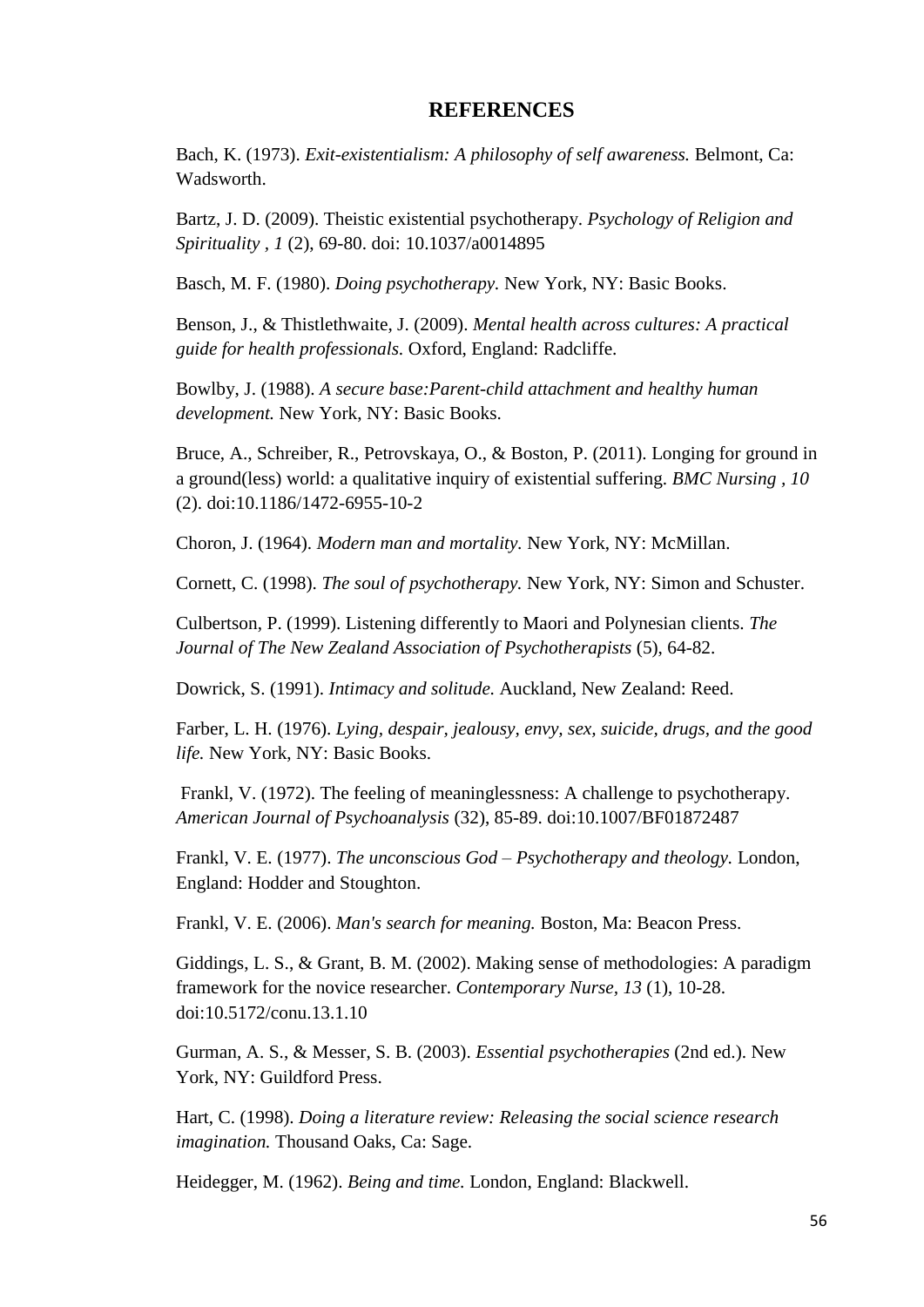Hobbs, N. (1962). Sources of gain in psychotherapy. *American Psychologist* (17), 742- 48. doi: 10.1037/h0040135

Horney, K. (1999). *Neurosis and human growth.* London, England: Routledge.

Jesson, J., Matheson, L., & Lacey, F. (2011). *Doing your literature review: Traditional and systematic techniques.* London, England: Sage.

Josselson, R. (2008). *Irvin D. Yalom: On psychotherapy and the human condition.* New York, NY: Jorge Pinto.

Karasu, B. T. (2002). Response to Irvin Yalom. *American Journal of Psychotherapy , 56* (3), 317-321. Retrieved from ProQuest database.

Keshen, A. (2006). A new look at existential psychotherapy. *American Journal of Psychotherapy, 60* (3), 285-298. Retrieved from ProQuest database.

Kierkegaard, S. (1957). The concept of dread*.* Princeton, NJ: Princeton University Press.

Klein, M. (1948). A contribution to the theory of anxiety and guilt. *International Journal of Psychoanalysis,* (29), 114-23. Retrieved from PEP database.

Kramer, M., Winget, C., & Whitman, R. (1971). A city of dreams: A survey approach to normative dream content. *American Journal of Psychiatry* (127),1350-1356. http://ajp.psychiatryonline.org

Krug, O.T. (2007). *A comparative study of James Bugental and Irvin Yalom, two masters of existential psychotherapy* (Doctoral dissertation, Saybrook Graduate School and Research Centre, San Francisco). Retrieved from ProQuest database.

Maddi, S. (1967). The existential neurosis. *Journal of Abnormal Psychology* (72), 311- 325. doi:10.1037/h0020103

Maslow, A. (1968). *Toward a psychology of being.* New York, NY: D. Van Nostrand.

May, R. (1957). *The meaning of anxiety* (rev.ed. ed.). New York, NY: W.W.Norton.

May, R., & Yalom, I. (2000). Existential psychotherapy. In R. J. Corsini, & D. Wedding, *Current psychotherapies* (6th ed., pp. 279-302). Itasca, Illinois: Peacock.

Mazer, M. (1960). The therapeutic function of the belief in will. *Psychiatry, 23*, 45-52.

McWilliams, N. (1994). *Psychoanalytic diagnosis.* New York, NY: Guildford Press.

Mitchell, S. A., & Black, M. J. (1995). *Freud and beyond.* New York, NY: Basic Books.

Mulrow, C. (1995). Rationale for systematic Reviews. In I. Altman, & I. Chalmers, *Systematic Reviews* (pp. 1 - 8). London, England: BMJ Publishing.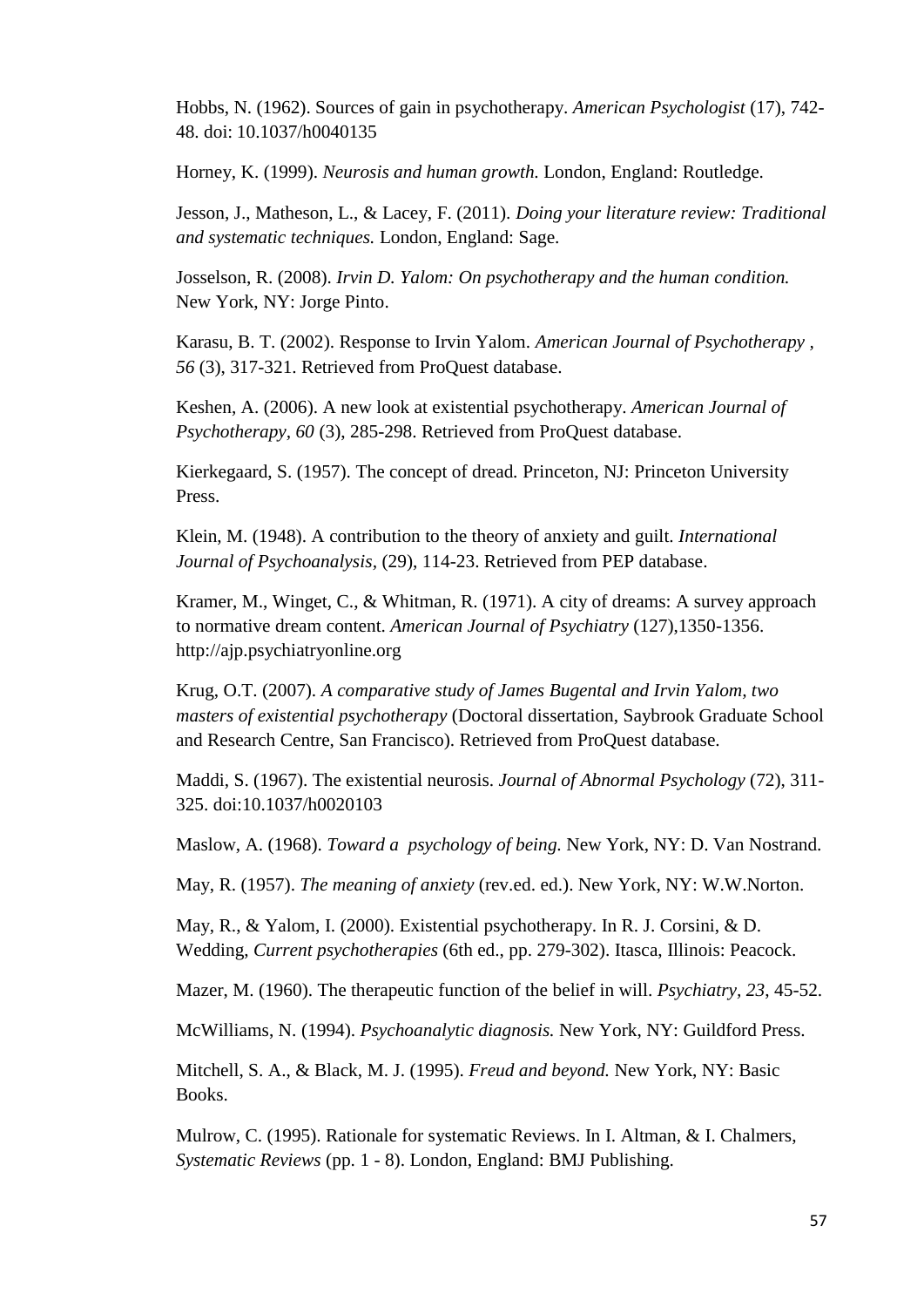Neill, J. (2006, May). *What is a Traditional Literature Review?* Retrieved from Wilderdom: http://www.wilderdom.com

Rogers, C. (1961). *On becoming a person.* Boston, Ma: Houghton Mifflin.

Russell, B. (1923). *A free man's worship.* Maine: T. B. Mosher.

Sartre, J.P. (1949). *Nausea.* (A. Alexander, & R. Baldick, Trans.) France: Editions Gallimard.

Shaughnessy, M. F., Main, D., & Madewell, J. (2007). An interview with Irvin Yalom. *North American Journal of Psychology , 9* (3), 511-518. Retrieved from ProQuest Database

Spinelli, E. (2006). Existential psychotherapy. *Análise Psicológica, 3*, 311-321.

Suri, H. (2000, September). *A Critique of Contemporary Methods of Research Synthesis.* Retrieved June 20, 2011, from The University of Melbourne: http://www.edfac.unimelb.edu.au/research/resources/student\_res/postscriptfiles/

Szasz, T. (1994). *Mental illness is still a myth.* New York, NY: Harper.

Van Deurzen-Smith, E. (1997). *Everyday mysteries – Existential dimensions of psychotherapy.* London, England: Routledge.

Yalom, I.D. (1960). Aggression and forbiddenness in voyeurism. *Archives of General Psychiatry, 3*, 305-319. Retrieved from http://archpsyc.ama-assn.org

Yalom, I. D. (1970). *The theory and practice of group psychotherapy* (5th ed.). New York, NY: Basic Books.

Yalom, I.D. (1971). A study of encounter group casualties. *Archives of General Psychiatry , 25*, 16-30. Retrieved from http://archpsyc.ama- assn.org

Yalom, I.D, & Elkin, G. (1974). *Every day gets a little closer.* New York, NY: Basic Books.

Yalom, I.D. (1976). Using the here-and-now in group therapy. *Proceedings of the Third Annual Conference of the Group Therapy Department.* Washington Square Institute for Psychotherapy and Mental Health.

Yalom, I.D, & Greaves, C. (1977). Group therapy with the terminally ill. *American Journal of Psychiatry, 134* (4), 396-400.

Yalom, I. D. (1980). *Existential psychotherapy.* New York, NY: Basic Books.

Yalom, I.D. (1986). Interpersonal learning. *American Psychiatric Association Annual Review*, 5, 699-713. Retrieved from ProQuest database